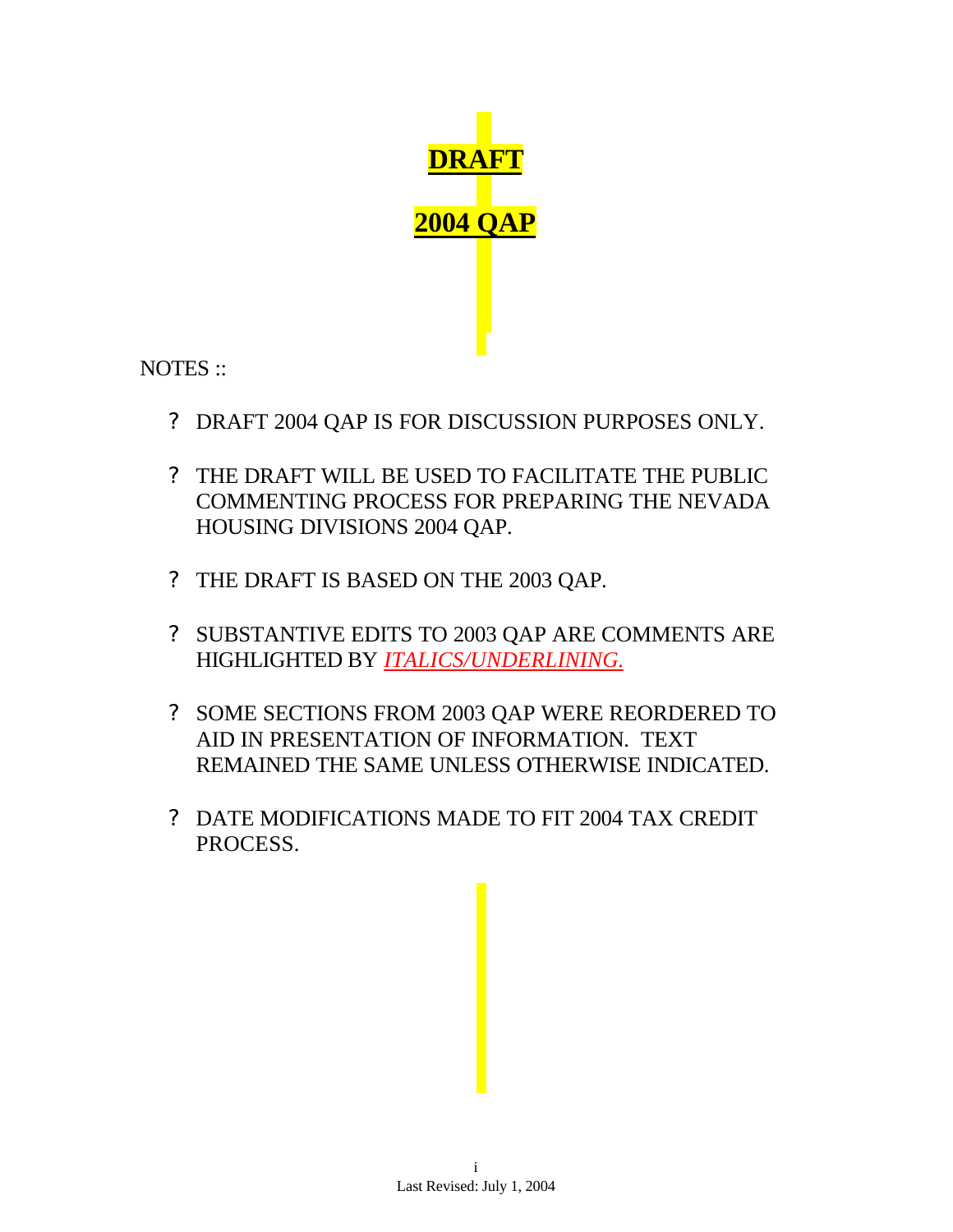# **DISCUSSION DRAFT ONLY (July 2004)**

# **THE STATE OF NEVADA 2004 QUALIFIED ALLOCATION PLAN for LOW-INCOME HOUSING TAX CREDITS**

| Section |                                                            | Page |              |
|---------|------------------------------------------------------------|------|--------------|
| Number  |                                                            |      | Number       |
|         | <b>GENERAL INFORMATION</b>                                 |      |              |
| 1.      | <b>Annual Plan Information</b>                             |      | $\mathbf{1}$ |
| 2.      | <b>Deadlines and Dates</b>                                 |      | $\mathbf{1}$ |
| 3.      | Findings of the Division; Identification of Housing Needs  |      | 3            |
|         | <b>APPORTIONMENT OF TAX CREDITS</b>                        |      |              |
| 4.      | <b>Apportionment Accounts and Initial Balances</b>         | 5    |              |
| 5.      | Non-Profit Set-Aside                                       |      | 6            |
| 6.      | <b>USDA-RD Set-Aside</b>                                   |      | 6            |
| 7.      | Geographic Apportionment                                   |      | 6            |
|         | <b>ELIGIBLE PROJECTS</b>                                   |      |              |
| 8.      | <b>Project Categories</b>                                  |      | 7            |
|         | PROJECT REQUIREMENTS                                       |      |              |
| 9.      | Project "Threshold" Requirements                           |      | 12           |
| 10.     | <b>Project Amenities Requirements</b>                      |      | 17           |
|         | <b>PROJECT SCORING</b>                                     |      |              |
| 11.     | Preference Points Categories                               |      | 20           |
| 12.     | Preference Points for Project Location                     | 20   |              |
| 13.     | Preference Points for Project Amenities                    | 21   |              |
| 14.     | Preference Points for Project Readiness                    |      | 22           |
| 15.     | Preference Points for Nevada Based Applicant               | 22   |              |
| 16.     | Preference Points for Nevada Based Projects by             |      |              |
|         | Out of State Based Applicants                              |      | 23           |
| 17.     | Preference Points for Extending the Affordability Period   |      | 23           |
| 18.     | Preference Points for Water Efficiency of Landscape Design | 24   |              |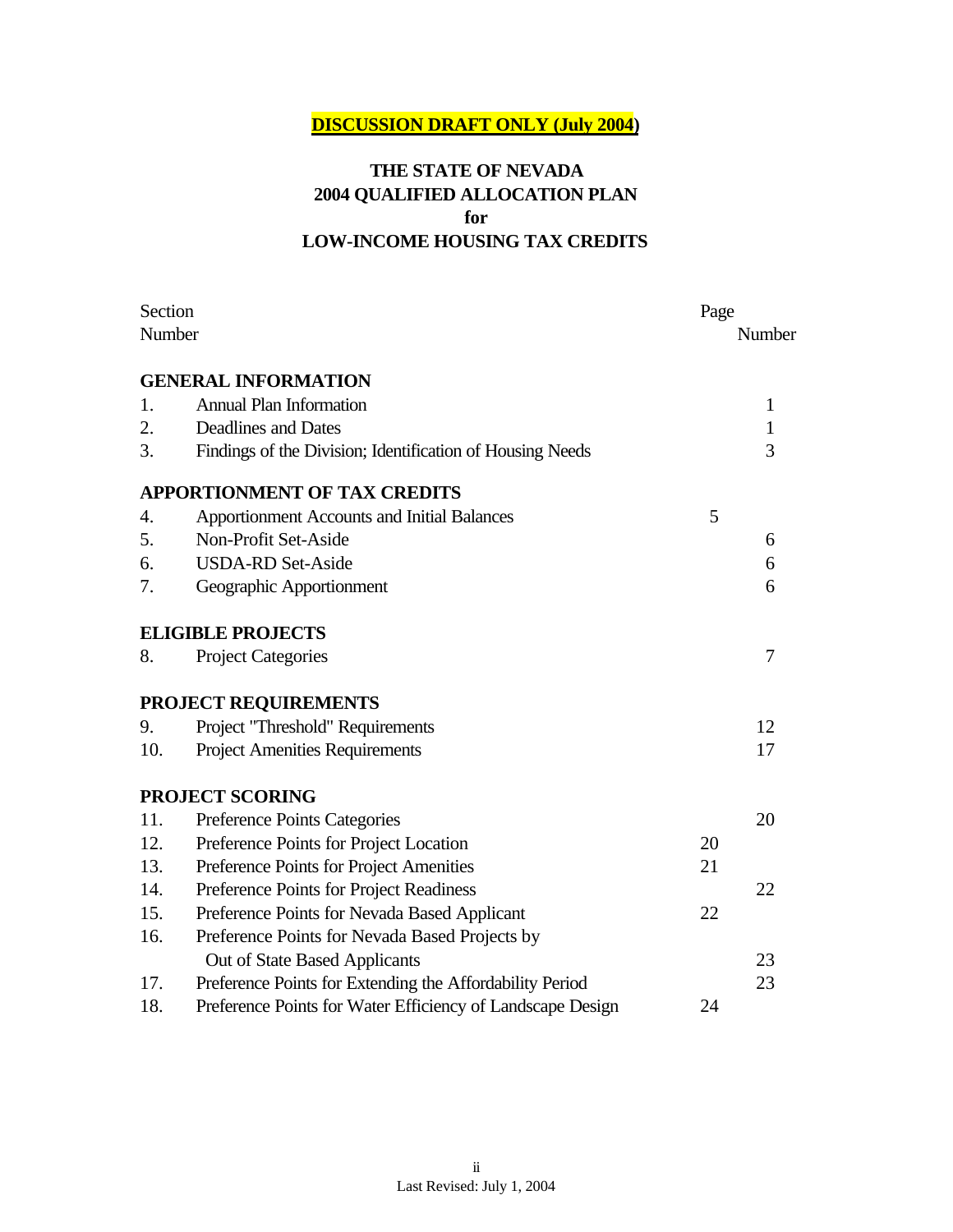| Section |                                                                              | Page |        |
|---------|------------------------------------------------------------------------------|------|--------|
| Number  |                                                                              |      | Number |
|         |                                                                              |      |        |
|         | <b>PREFERENCE POINTS - Project Type Priorities</b>                           |      |        |
| 19.     | Preference Points for Projects for Individuals/Families with Children        | 25   |        |
| 20.     | Preference Points for Senior Projects Age 55 Years and Older                 | 25   |        |
| 21.     | Preference Points for Special Needs Housing                                  |      | 26     |
| 22.     | Preference Points for Assisted Living /Private Public Partnerships           |      | 27     |
| 23.     | Preference Points for Special Housing Needs for the                          |      |        |
|         | Nevada Dept. of Corrections                                                  |      | 27     |
| 24.     | Preference Points for Projects for Promoting Eventual Tenant Ownership       |      | 27     |
| 25.     | Preference Points for Acquisition/Rehab, Conversion or                       |      |        |
|         | <b>Change of Use Projects</b>                                                |      | 27     |
| 26.     | Preference Points for Mixed-Income Projects                                  | 28   |        |
|         | <b>PREFERENCE POINTS - Special Areas of Consideration</b>                    |      |        |
| 27.     | Preference Points for Low Rent Targeting                                     |      | 29     |
| 28.     | Preference Points for Low Income Targeting                                   |      | 30     |
| 29.     | Preference Points for Supportive Services                                    |      | 30     |
| 30.     | Preference Points for Lowest Developer Fee                                   |      | 32     |
| 31.     | Preference Points for Lowest Contractor Fee                                  |      | 32     |
| 32.     | <b>Tie Breakers</b>                                                          |      | 33     |
|         | PROJECT DEVELOPMENT INFORMATION                                              |      |        |
| 33.     | Maximum 2004 Per Unit Development Cost                                       |      | 34     |
| 34.     | <b>Operating Expenses</b>                                                    |      | 34     |
| 35.     | <b>Estimation of Utility Allowances</b>                                      |      | 34     |
| 36.     | Adjustments to Eligible Basis for Projects Located in Qualified Census Tract |      |        |
|         | and Difficult to Develop Areas                                               | 35   |        |
| 37.     | Maximum Amount of Tax Credits Awarded                                        |      | 36     |
| 38.     | Final Allocation of Tax Credits                                              | 37   |        |
| 39.     | <b>Tax Credit Monitoring</b>                                                 | 37   |        |
| 40.     | Fees                                                                         |      | 37     |
| 41.     | Disbarred List                                                               |      | 39     |
| 42.     | Lease-up Requirement                                                         | 39   |        |
| 43.     | Waiver of Annual Income Re-certification                                     |      | 39     |
| 44.     | Tax Exempt Bond Program                                                      |      | 40     |
|         |                                                                              |      |        |
|         | <b>CONTACT INFORMATION</b>                                                   |      |        |
| 45.     | Approval and Distribution of QAP                                             |      | 41     |
| 46.     | Housing Division Offices                                                     |      | 41     |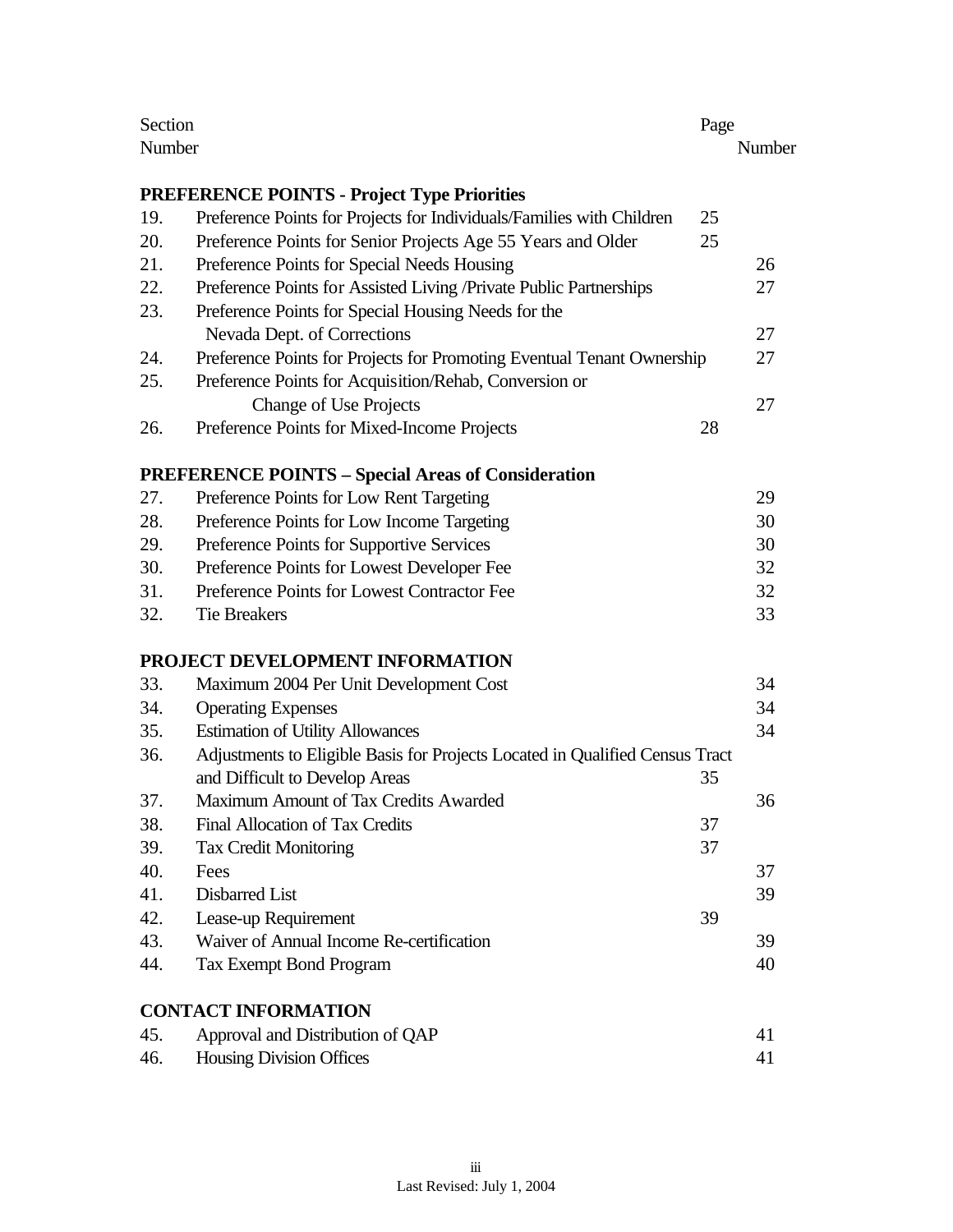**APPENDICES**

| ATTACHMENT A - 2004 TAX CREDIT SCORING SHEET                                               |    | 42. |
|--------------------------------------------------------------------------------------------|----|-----|
| ATTACHMENT B - CRITICAL HOUSING NEEDS                                                      | 44 |     |
| ATTACHMENT C - SEVEN SAFE HARBORS FOR COMPLIANCE<br>WITH THE FAIR HOUSING ACT'S DESIGN AND |    |     |
| <b>CONSTRUCTION REQUIREMENTS</b>                                                           |    |     |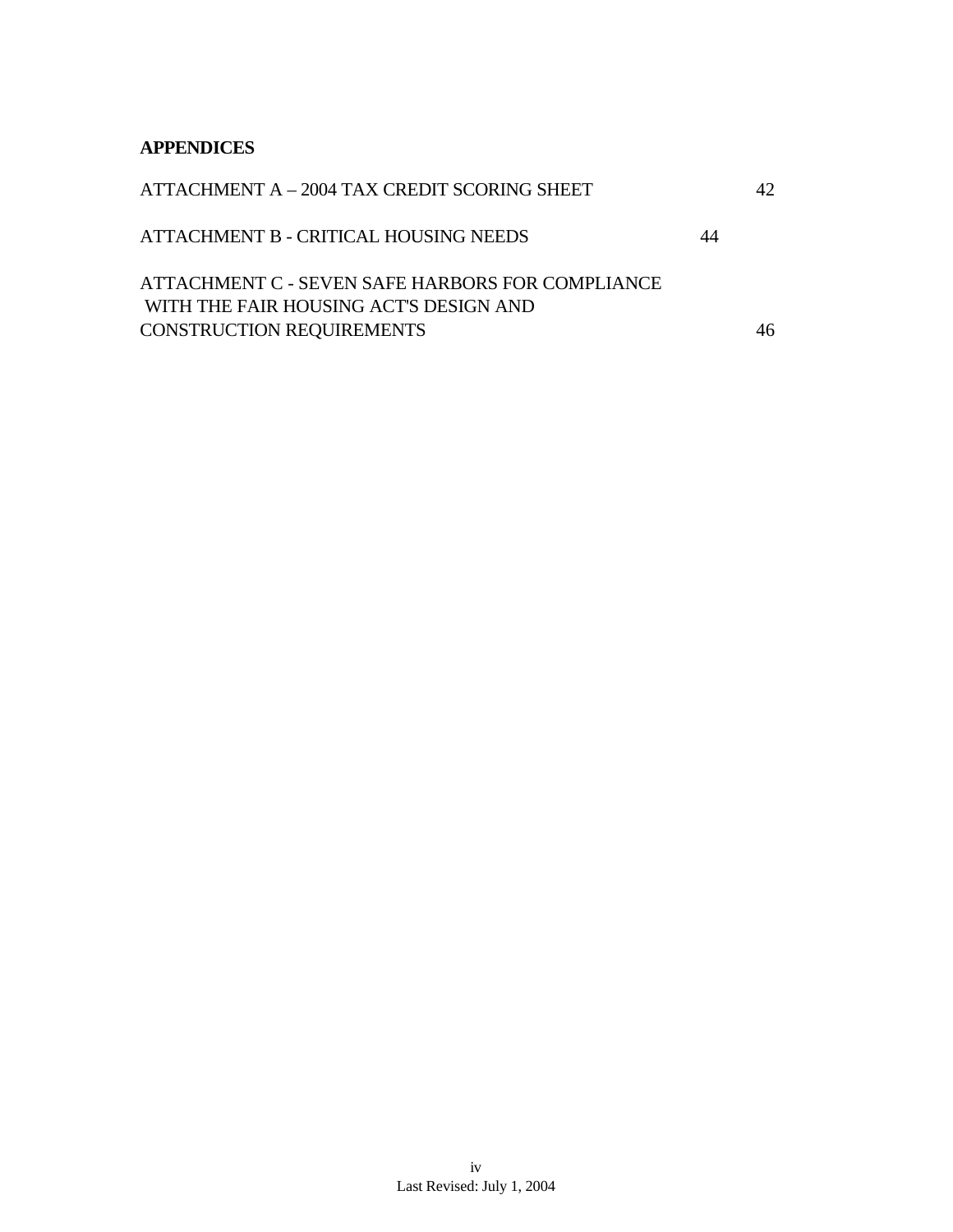# **2004 ANNUAL ALLOCATION PLAN for LOW-INCOME HOUSING TAX CREDITS**

### **GENERAL INFORMATION**

### **Section 1 Annual Plan Information**

Nevada's 2004 Qualified Allocation Plan (QAP) will be adopted pursuant to regulations of the Nevada Housing Division (Division) regarding Low-Income Housing Tax Credits (Tax Credits) and, when read together, the regulations, the application form, the instructions and the compliance manual constitute the Division's QAP for the Low Income Housing Tax Credits Program pursuant to Section 42 of the Internal Revenue Code of the United States and implementing regulations.

Provisions in this annual plan are for the plan year 2004 that begins on January 1, 2004, and terminates on December 31, 2004. All reservations of Tax Credits made during the plan year will be subject to this annual plan.

The Division will continually update our web page with information regarding the QAP as soon as possible and appropriate. The address http://www.nvhousing.state.nv.us/.

### **Section 2 Deadlines and Dates**

### A. Training Dates/Reservations for Sessions

The training date in Carson City will be on November 20, 2003 at 9:00 a.m. at the Division's Office located at 1802 North Carson Street, Suite 154, Carson City, NV. Persons desiring to attend should notify the Division by November 17, 2003 so that space and materials may be assured.

The training date in Las Vegas will be on November 20, 2003 at 9:00 a.m. in the second floor conference room at 1771 E. Flamingo Rd., Suite 206-B. Persons desiring to attend should notify the Division by November 17, 2003 so that space and materials may be assured. A telephone hookup with both Division offices will be established to discuss any questions relating to the 2004 QAP.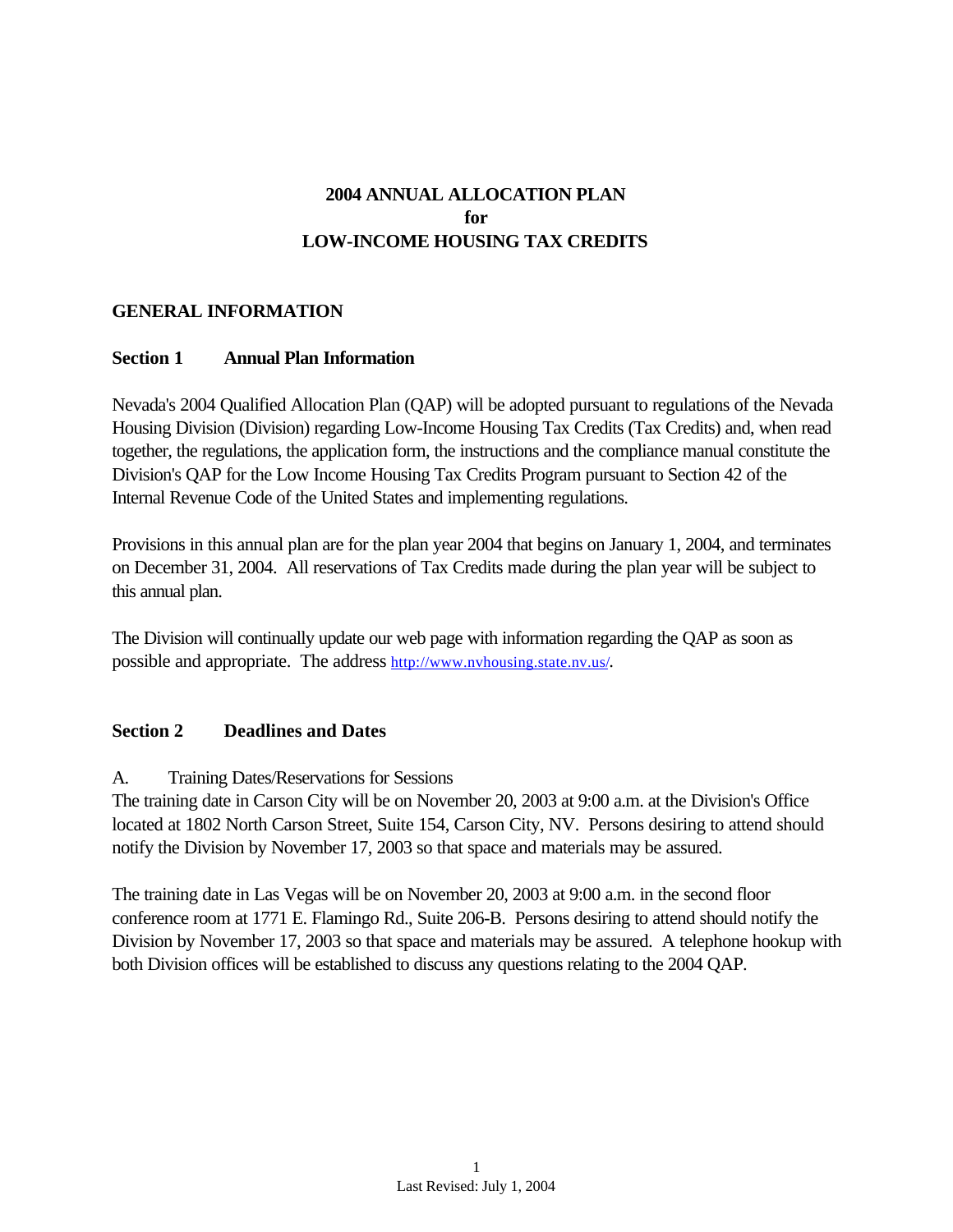# B. Costs

The cost of this training is \$15.00 per person. The registration fee must be prepaid by check to the Division's offices in Carson City or Las Vegas, by November 17, 2003, depending on the session chosen. *(Cash cannot be accepted.)*

# C. Application Deadlines

Pursuant to Nevada Administrative Code (NAC) 319.974, applications and all supporting documentation must be sent to the Las Vegas or Carson City office of the Nevada Housing Division and *received by 5:00 p.m. April 09, 2004* unless otherwise notified by the Division. One original and one copy of the application must be submitted. Applicants are encouraged to send in applications more than 10 days before the deadline to take advantage of a pre-deadline review period. The Division will allow an extension of the 10-day review period if HUD guidelines required for the finalization of the QAP are delayed. The Division will make an announcement regarding the extension if applicable.

# D. Request for Additional Tax Credits

Projects receiving Tax Credits is previous allocation rounds may request additional Tax Credits due to increased construction costs. To request additional Tax Credits, submit an updated application and formal letter to the Division outlining the reason for the request for additional Tax Credits. Requests for additional Tax Credits are subject to the limitations specified below:

- 1) Requests for additional Tax Credits must be based on the increase of eligible basis
- 2) excluding Developer and Contractor Fees;
- 3) Requests for additional Tax Credits will be ranked using the current year QAP.
- 4) The amount of additional Tax Credits that may be requested is limited to 5 percent of the original Tax Credit award;
- 5) A project may only apply once for additional Tax Credits; and,
- 6) Additional Tax Credits will be allocated only if Tax Credits are available at the end of the initial competitive round and the Division determined that a second.

# E. Carryover Deadline

Pursuant to the year-end tax bill of 2000, the 10% test for carryover will be extended for six months from the date of allocation. Carryover information must be sent to the Las Vegas or Carson City office of the Nevada Housing Division and *received by 5:00 p.m., September 30, 2005.* The project owner must meet the 10% test by April 30, 2005 and must supply the Division with a Federal Tax Identification Number to receive a carryover commitment. The Division will issue carryover allocations on October 31, 2005.

F. Market Area Saturation *[NEW LANGUAGE ADDED TO CLARIFY INTENT.] Fluctuating economic conditions in Nevada's rural and pioneer communities can greatly influence local housing markets and, during economic downturns, pose challenges to the longterm sustainability of affordable housing projects. Accordingly, a broader view of market conditions is often needs to balance housing investments.*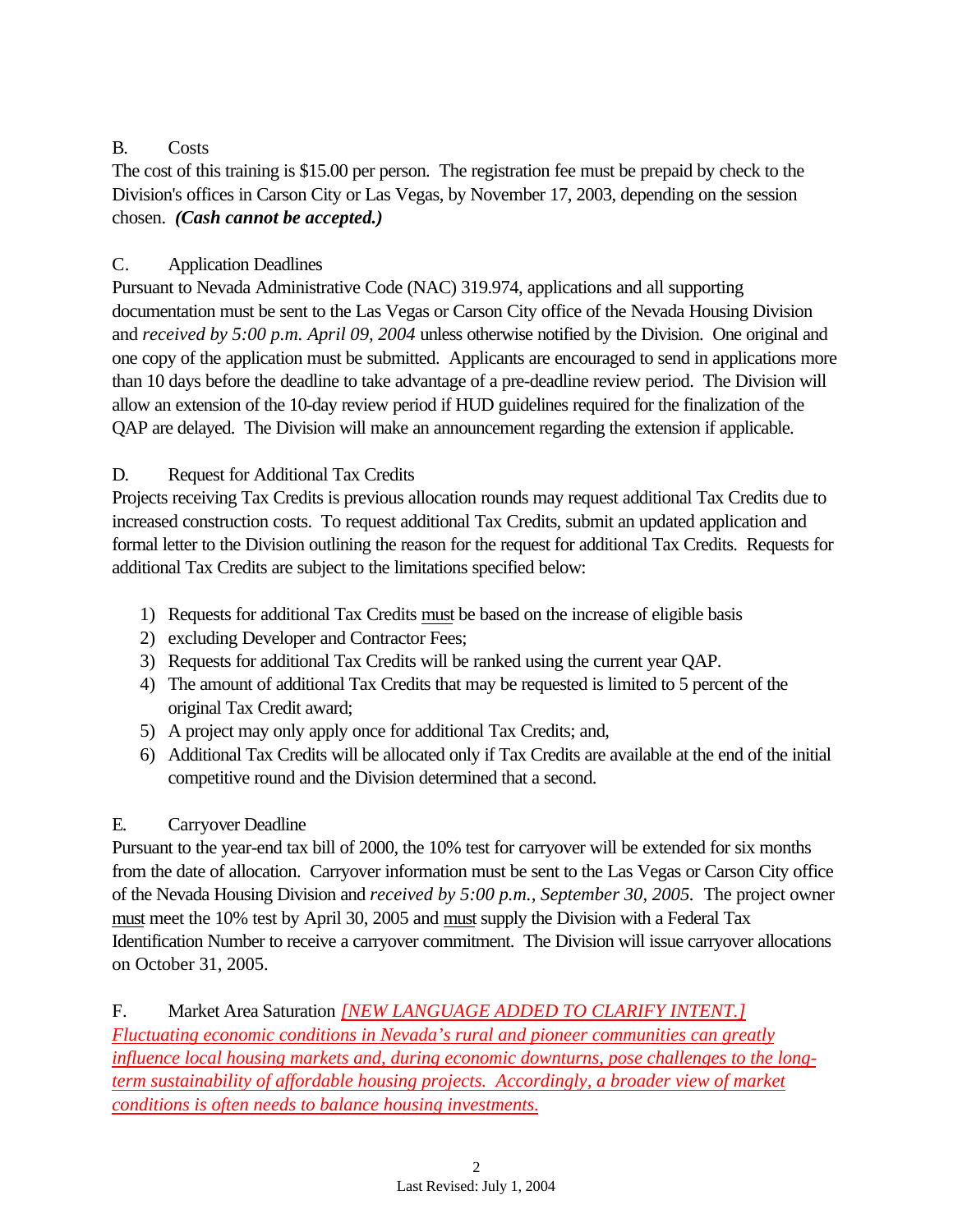*The Nevada Housing Division will conduct a special assessment of Tax Credit applications proposing projects in communities having populations less than 50,000 to determine whether or not the affordable housing market for the community and segment of the population served adequately supports the proposed project.*

*In making this finding, the Division will consider several factors including:*

- *1) Occupancy rates of affordable housing projects in the community that have been completed within the previous 3 years;*
- *2) Potential financial effects on existing publicly funded housing projects;*
- *3) Rents and occupancy levels of comparable market-rate housing;*
- *4) Local housing conditions, services, and amenities available in existing housing projects; and,*
- *5) Special housing needs and housing choices available for low-income households.*

Tax Credit applications may be deemed ineligible if: the assessment determines that comparable affordable housing projects have occupancy levels less than 75 percent; or the proposed housing develop would have a significant adverse financial effect on other publicly funded projects without offsetting public benefits; or the rents for the affordable housing project are equal to or greater than comparable market-rate housing.

Community population estimates will be based on the State's Demographer's estimate of record as of the date of application.

# **Section 3 Findings of the Division; Identification of Housing Needs** *[NOTE THAT NEEDS IDENTIFIED ARE IDENTIAL TO 2003 QAP]*

The Nevada Housing Division has reviewed various State and local plans and studies to determine the market needs for all types of affordable housing, including single family units, manufactured housing alternatives, rental units and public assisted housing.

The plans and studies included the State of Nevada's Consolidated Plan, Consolidated Plans for Nevada's metropolitan areas, the Nevada Housing Division's Special Needs Assessment prepared by BBC Research and Consulting, the Division's market studies for the Las Vegas and Reno markets, surveys of federal and public housing agencies located within the state, surveys of city planners and county assessors, and compilations of demographic statistics.

For the 2004 plan year, the Division review specifically considered factors including high concentrations of low-income persons, vacancy rates, and the conditions of existing housing units.

The Division findings regarding housing needs for the 2004 plan years are listed below. More detailed information on housing needs by geographic area is available in Attachment B.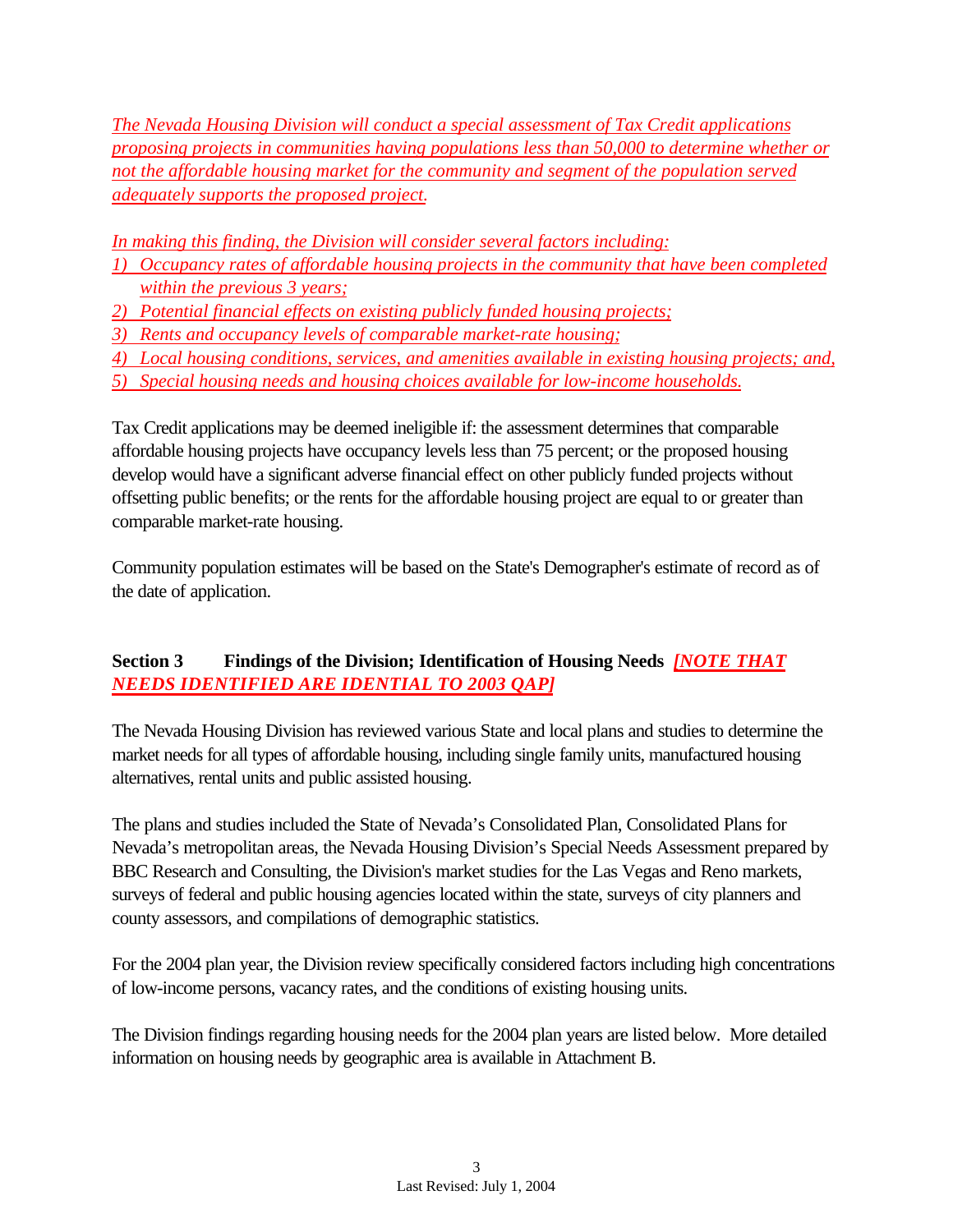A. There is an inadequate supply of transitional housing to support the needs of the homeless within Nevada. This element is critical in moving the homeless toward self-sufficiency and a clean and decent place to live.

B. A significant number of Nevada households live below the poverty level. Of those households, the number of persons 65 and older, families, including families with children and female heads of households, are significant.

C. There is an inadequate supply of affordable, standard housing units for low-income persons generally low-income elderly and families with single heads of households.

D. There is a lack of affordable, handicapped accessible housing units for the physically disabled who generally have low incomes. Throughout this QAP, the term "handicapped" refers to those persons as defined in the Federal Fair Housing Act and implementing regulations by the Department of Housing and Urban Development.

E. The vacancy rate among three-bedroom units is somewhat lower than the vacancy rate of oneand two-bedroom units.

F. Certain counties and communities are experiencing economic growth. It appears an insufficient amount of housing is being developed for low-income persons in these high growth counties and communities.

G. Rental housing needs related to overcrowding, lack of essential facilities, and disproportionate cost exist across the state.

H. A significant number of housing units within the state suffer from obsolescence and deteriorated housing conditions.

I. Other special housing needs as defined in the BBC study of 2002.

In consideration of the housing needs identified by the various CPs, the Division has established certain selection criteria and a schedule of preference points to determine which projects will receive priority in receiving the Tax Credits under provisions of this QAP.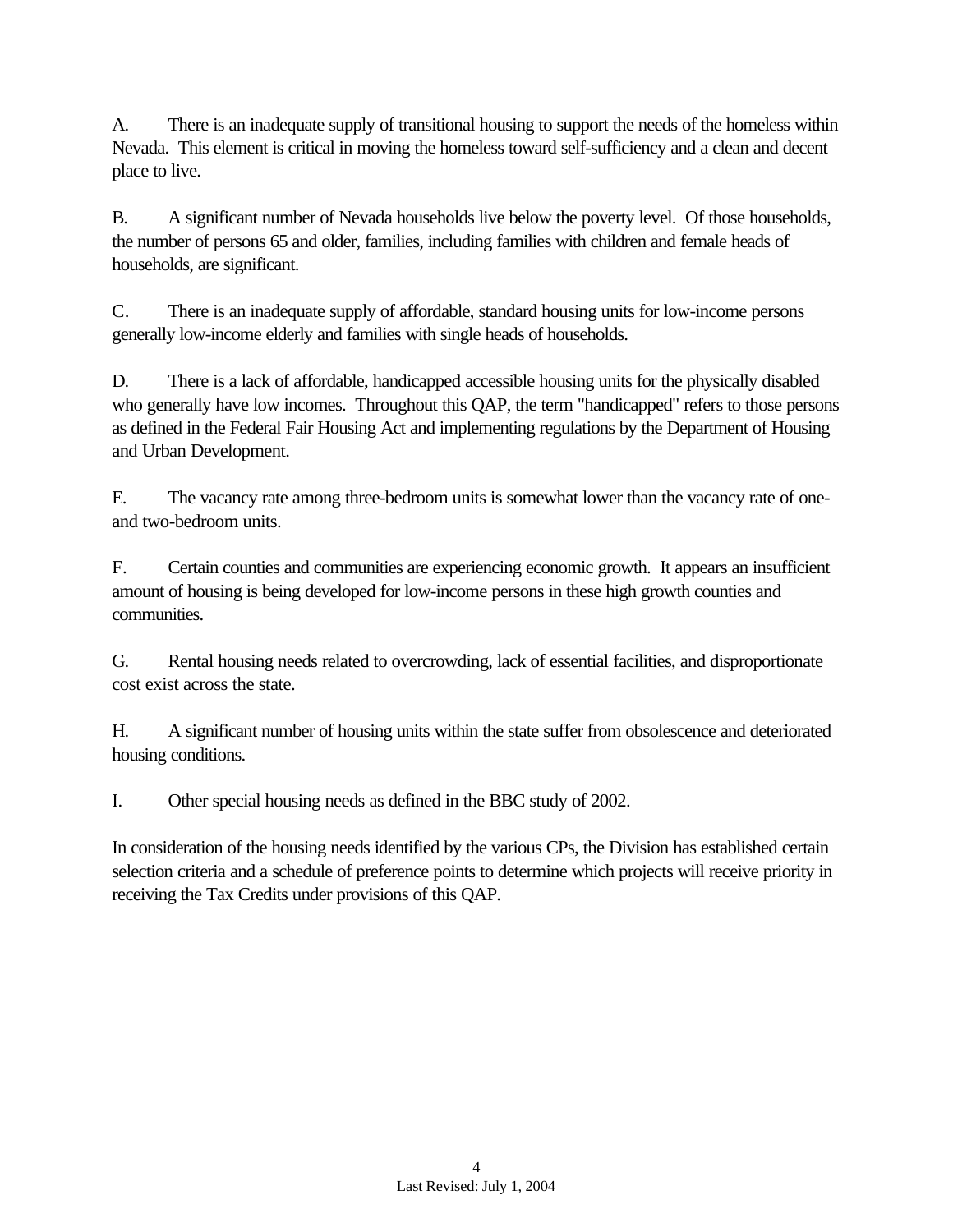### **APPORTIONMENT OF TAX CREDITS**

# **Section 4 Apportionment Accounts and Initial Balances<sup>1</sup>** *[NOTE: UPDATE OF POPULATION DATA AND ALLOCATION FIGURES WILL BE INCLUDED IN FINAL]*

The Per Capita Tax Credit (PCTC) for 2004 is \$1.75, subject to adjustment by the Consumer Price Index (CPI). The adjusted PCTC will be published in the *Federal Register*. If the adjusted PCTC is not available by April 1, 2004, the application deadline will be extended 10 days from the date that the PCTC is published.

Project owners are responsible for obtaining information on the actual amount of apportionment prior to the submission on an application. Information on the actual amount of apportionment for each set-aside or other sub-account will be available on the Division's web site: http://www.nvhousing.state.nv.us/ or may be obtained by contacting the Division.

The Division reserves the right to round up or down the actual dollar amount designated to any set-aside or geographical apportionment.

| STATE TAX CREDIT CEILING -                  |                      | \$3,900,000.<br>(Estimated)               |  |
|---------------------------------------------|----------------------|-------------------------------------------|--|
| <b>CARRYOVER AND OTHER CREDITS -</b>        |                      | (Estimated)<br>$-0 -$                     |  |
| <b>TOTAL AVAILALE FOR 2004 ALLOCATION -</b> |                      | \$3,900,000.00                            |  |
| <b>TOTAL SET-ASIDES</b>                     |                      | \$585,000.00                              |  |
| NON-PROFIT SET-ASIDE -                      |                      | \$390,000.00 (10% of the State's ceiling) |  |
| <b>USDA-RD SET-ASIDE -</b>                  |                      | \$195,000.00 (5% of the State's ceiling)  |  |
| <b>TOTAL GEOGRAPHIC APPORTIONMENT -</b>     |                      | \$3,280,000.00                            |  |
| <b>Clark County</b>                         | \$2,320,500.00 (70%) |                                           |  |
| <b>Washoe County</b>                        | 530,400.00 (16%)     |                                           |  |
| <b>Other Counties</b>                       | 464,100.00 (13%)     |                                           |  |

See NAC 319.972

l

<sup>&</sup>lt;sup>1</sup> Nevada State Demographer Web Site: NSBDC.org. State Population: 2,206,022; Clark County: 1,549,657; Washoe County: 359,423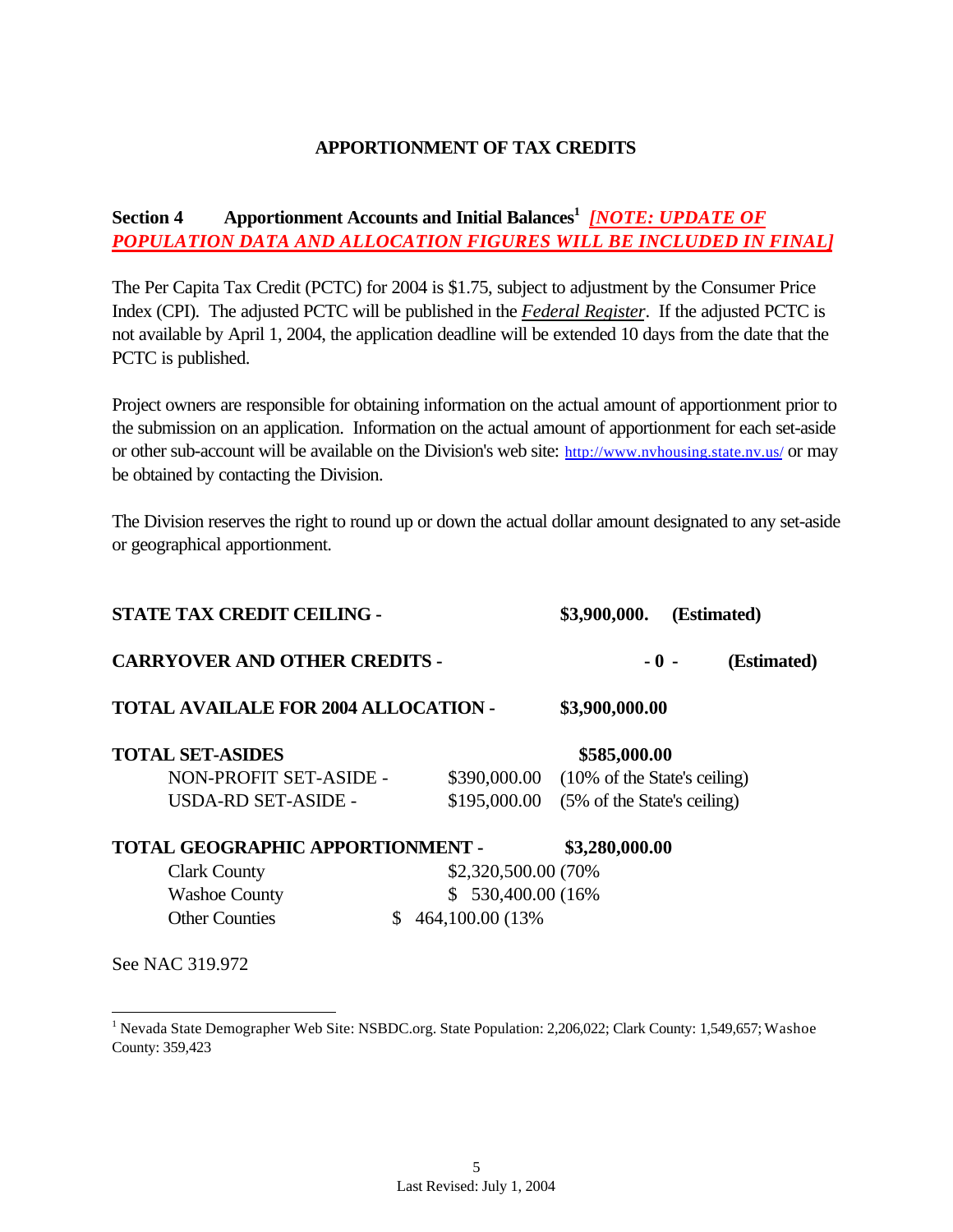### **Section 5. Non-Profit Set Aside**

There will be a non-profit set-aside in the amount of 10% of the state ceiling or approximately \$390,000.00. A reservation or allocation of Tax Credits from this set-aside will be limited to non-profit organizations acting alone or in partnership with a for-profit developer if the non-profit partner has received a determination letter from the Internal Revenue Service indicating that the organization is qualified pursuant to IRC  $\S 501$  (c) (3) or 501 (c) (4) and the application package contains an executed Exhibit Seven. The non-profit organization must certify in writing, to the Division, that it meets the requirements of NAC 319.988. The project owner must also certify that no change has occurred in the organization since the issuance of the determination letter from the Internal Revenue Service that would affect the validity of the determination letter. If the project is awarded Tax Credits from the non-profit set-aside, any new project owner during the compliance period must qualify for an allocation of Tax Credits from the non-profit set-aside under the provisions of this QAP.

### **Section 6. USDA-RD Set Aside**

There will be a United States Department of Agriculture Rural Development (USDA-RD) set aside in the amount of 5% of the State's ceiling, or approximately \$195,000.00. At the time of application, the project owner must supply the local USDA-RD office with a letter authorizing that office to release to the Division a copy of the project owner's application for USDA-RD funding. A copy of the letter must be submitted with the Tax Credits application.

A reservation or allocation of Tax Credits from this set-aside will be limited to those projects that are receiving direct funding from USDA. Projects receiving support in the way of loan guarantee or other similar support will not be considered for a reservation or allocation from this set-aside. Acquisition/Rehab projects must be in accordance with USDA regulations and must substantially rehabilitate or change the project to accommodate the housing needs in which the project is located. Rehab projects will require a letter from USDA as to why the rehab is warranted.

USDA-RD Tax Credits applications will be processed within the normal Tax Credits reservation cycle. If the United States Department of Agriculture is unable to issue a certification stating the availability of federal funding by the date the Division receives notice that National Pool Tax Credits are available, said reservations will be canceled and the USDA-RD set aside will be returned to the general pool for distribution. See NAC 319.972

### **Section 7. Geographic Apportionment**

The geographic apportionment is based on Nevada's population estimate as provided by the Nevada State Demographer's Office. The estimate is used to establish the geographic apportionment percentages only and may not be relied on in establishing the amount of per capita Tax Credits available in this plan year. The date of the estimate will be July 1 of the preceding year of the date year of the plan. See NAC 319.972 (4)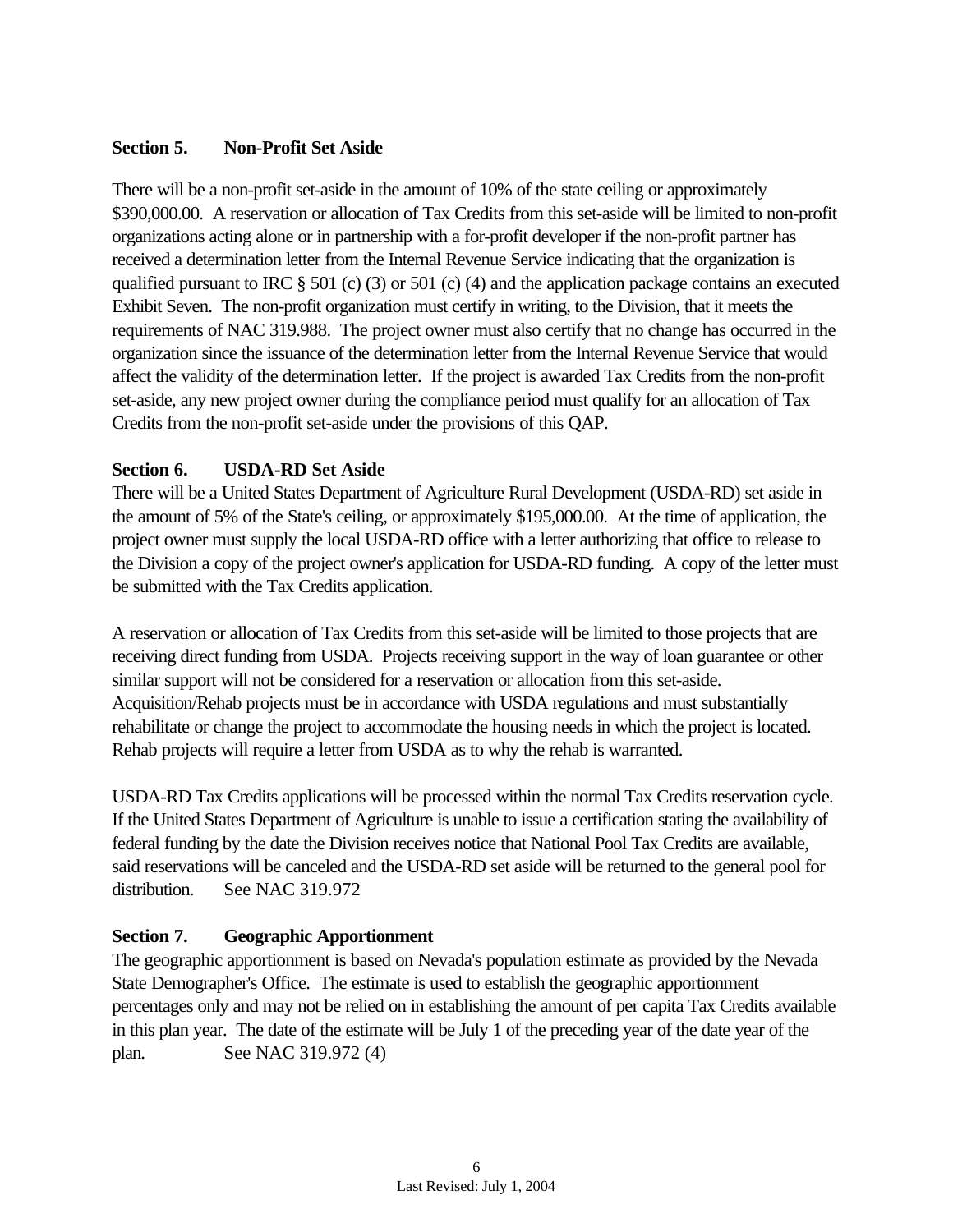# **ELIGIBLE PROJECTS**

### **Section 8. Project Categories**

The 2004 QAP will be limited to the eight project categories listed below (A through H). Only one project category can be selected for each application.

### A. Projects for Individuals/Families with Children - (New Construction):

1. To be considered for this category, at least 75% of the units in the project must consist of two or more bedroom units, and four bedroom units must be limited to no more than 25% of the total development. The units must be made available to individuals/families with children. Minimum unit sizes are as follows: one bedroom - 680 sq. ft.; two bedrooms - 780 sq. ft; three bedrooms - 900 sq. ft; and four bedrooms - 1020 sq. ft. - no studio apartments.

### B. Senior Housing Age 55 Years and Older - (New Construction):

- 1. To be considered for this category, all of the units in the project will be targeted for seniors. Pursuant to The Federal Fair Housing Act, at least 80% of the units must have one household member who is 55 years of age or older to be considered senior housing. Conversely, no more than 20% of the units may be rented to households other than those age 55 years or older (62 years and older for USDA/RD projects).
- 2. At least 20% of the total units in the project must be two-bedroom units (with the exception of USDA/RD funded projects).

## *Preference Points for Project Amenities listed under Section 12 C of the 2004 QAP cannot be claimed in this category.*

C. Special Needs Housing - (New Construction):

To be considered for this category, at least 30% of the units must serve the special needs identified as:

- 1. Persons with mental illness as defined by the National Institute of Mental Health.
- 2. Persons with physical disabilities.
- 3. Persons with development disabilities.
- 4. Persons with HIV/AIDS (as diagnosed by a board certified physician).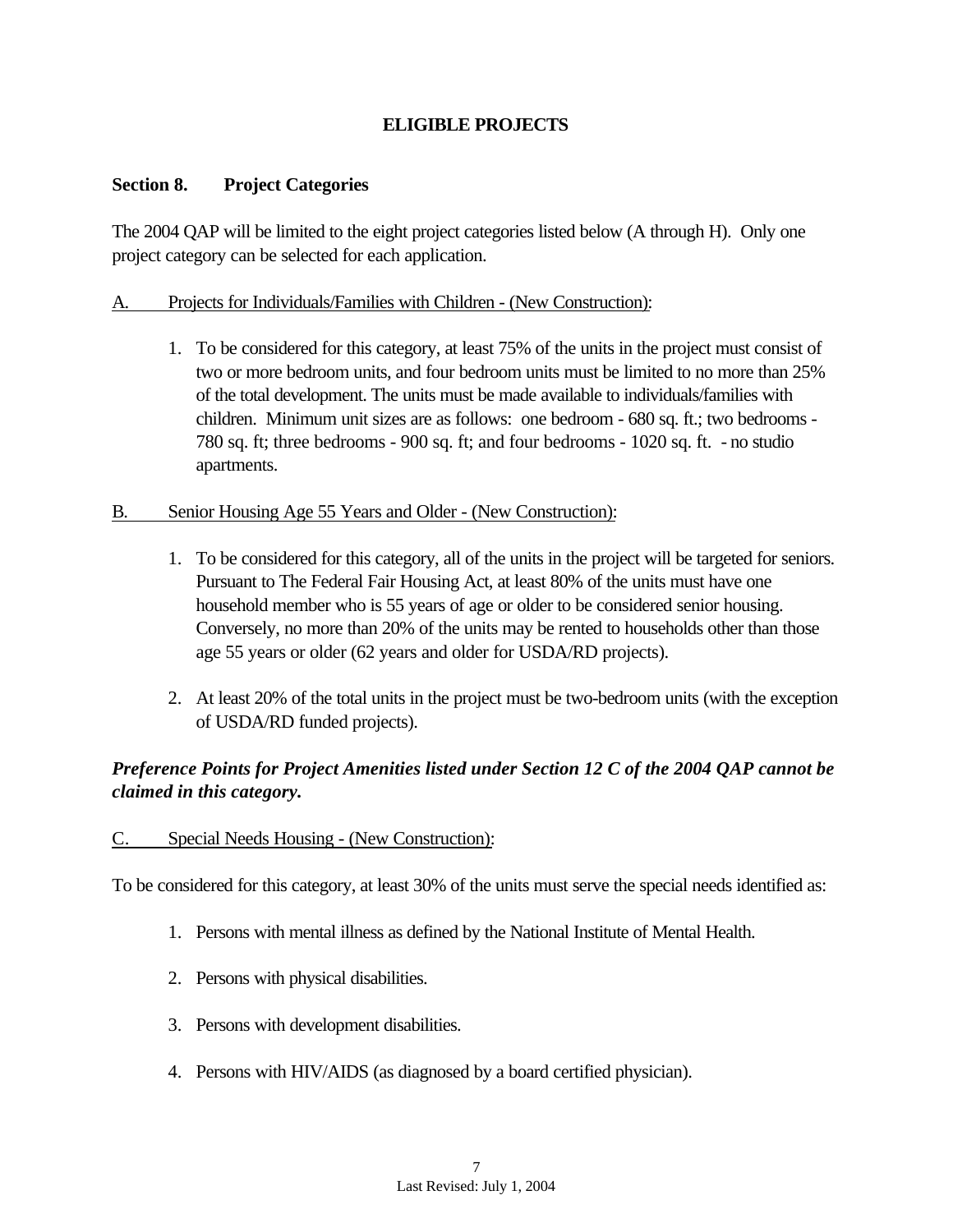- 5. Persons with drug, substance and/or alcohol abuse behavior. The individual must be in a state of recovery or is currently receiving treatment and/or counseling for the abusive behavior.
- 6. Transitional housing as defined in IRC Section 42 (i)(3)(B)(iii).
- 7. Permanent supportive housing for persons and families who are homeless.
- 8. Victims of domestic violence.
- ? The Special Needs Populations identified in 1-8 above is not intended to be "all inclusive" and the Division reserves the right to award preference points to other Special Needs populations upon request of the project owner and review of the Division. The approval must be received prior to and submitted with the application.
- ? Services and care provided to Special Needs Populations identified in 1-8 above must be provided for either a minimum of the full 30-year affordability term required by the 2004 QAP or beyond if the project owner elects to extend the compliance period pursuant to Section 9(A) of the 2004 QAP.
- ? Units in projects intended to serve the Special Needs Populations identified in 1-8 above with physical disabilities must meet the project threshold and amenities requirements specified in Section 9 (Project Threshold Requirements).

### **Other Designated Special Needs Categories for 2004 QAP**.

9. Frail Elderly requiring assisted housing with 24-hour care as licensed by the State of Nevada Division of Health;

10. Persons with Alzheimer's/Dementia;

- ? All of the units in projects intended to serve the Special Needs Populations identified in 9- 10 above must be targeted for frail seniors, and/or for assisted housing and/or for seniors with Alzheimer's disease.
- ? Services and care provided to Special Needs Populations identified in 9-10 above must be provided for the initial 15-year, IRS mandated period of affordability. The Division intends to extend the provision of service for at least an additional 15 years. However, the continued provision of care will be assessed by the Division for viability and to determine if the project can continue as both an affordable housing facility and a provider of care. If the continued provision of care is not feasible, the Division has the authority to cancel the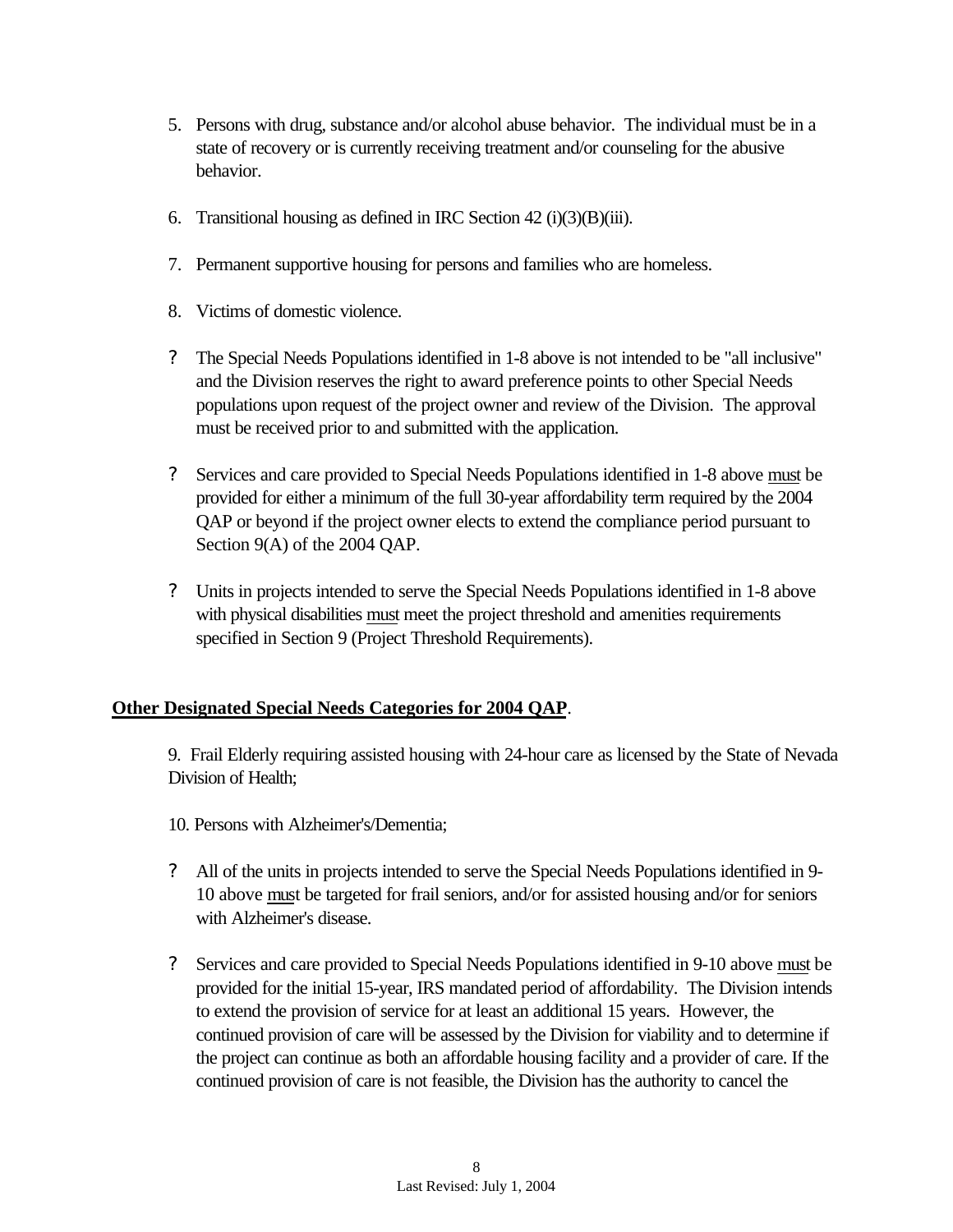extended use agreement or to no longer require the project to continue the delivery of services component to the elderly tenants.

- ? The levels of care provided to Special Needs Populations identified in 9-10 above must be conducted on a 24-hour basis and broken down into the services provided, their respective costs and the funding to provide the care (foundation grants, etc.). Care to the low- and very low-income tenants must be separated from the rent and specified how it is to be provided to tenants whom cannot afford it. Costs, if any, must be optional to the tenant residing in the restricted units.
- ? For projects intended to serve the Special Needs Populations identified in 9-10 above , the funding, costs and services to the lower-income tenants must be specified and all additional cost to the lower-income tenants must be optional. The subsidization of the services to the low-income Special Needs Populations identified in 9-10 above may be accomplished through developing a mixed-income project. The residual income derived from the marketrate units and the services provided may subsidize the needed services to the lower-income tenants. Again, as specified above
- ? For projects intended to serve the Special Needs Populations identified in 9-10 above, only 20/50 and 40/60 mixed-income projects will be considered. The project will not be eligible for any extended compliance points.
- *11.* Transitional housing for persons paroled by the Nevada State Department of Corrections. *[NOTE: Previously included as a separate category of eligible projects in 2003 QAP.]*
- *12.* Assisted Living Developments.

*[NOTE: Previously included as a separate category of eligible projects in 2003 QAP.]* Assisted living developments that have one or more of the following direct commitments by public and/or private entities:

- a) A donation of land from a governmental unit (federal, state or local).
- b) A parcel of land transferred at a nominal cost from a governmental unit (federal, state or local).
- c) Governmental and/or private contributions that subsidize the particular assisted living service provided for by the development.
- d) Governmental and/or private services directly provided by the development.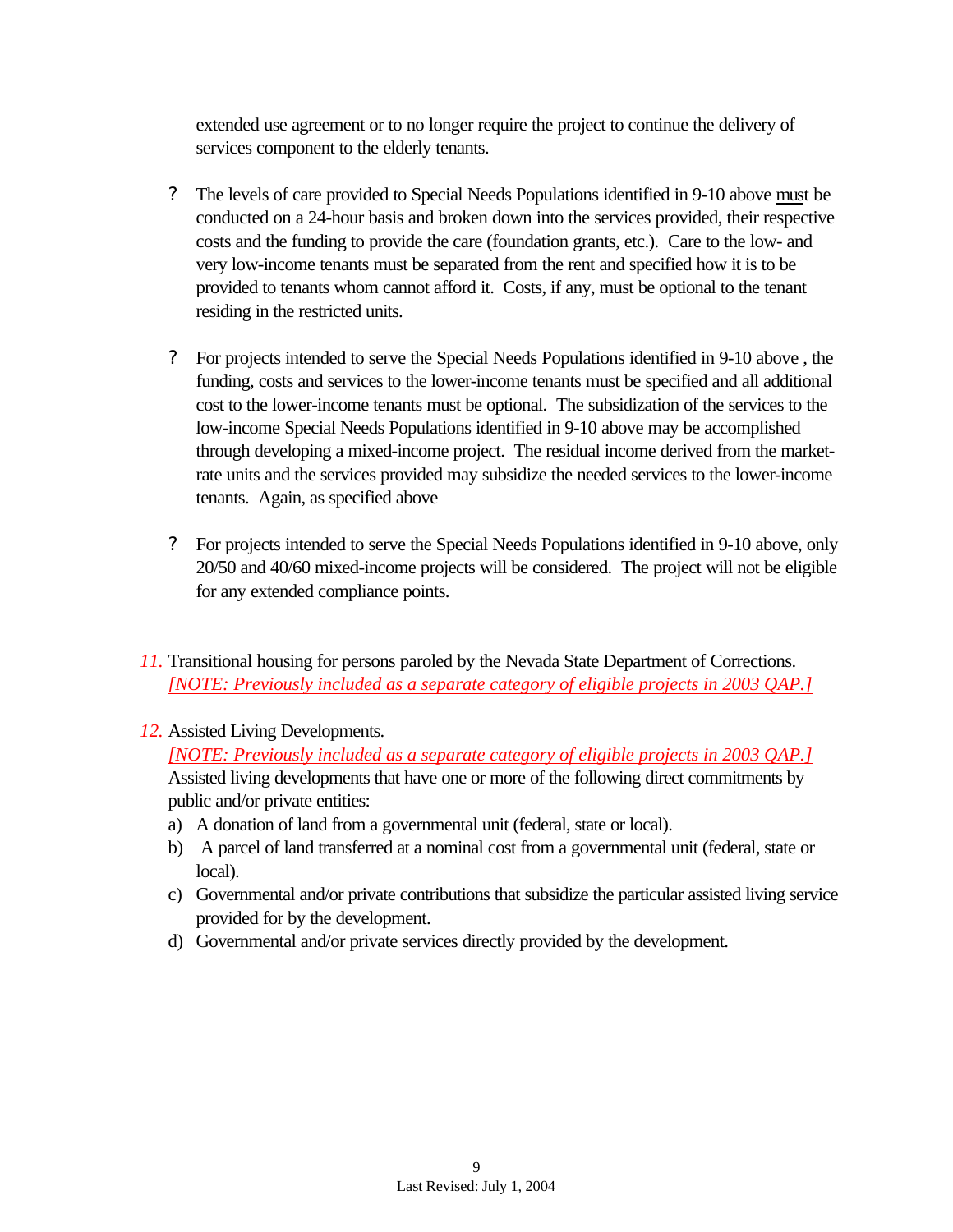## D. Housing for Eventual Tenant Ownership - (New Construction):

To be considered for this category, all of the units in the project must be made available for eventual ownership and will be limited to detached, single family structures; and/or townhomes (which must have separate legal descriptions when made available for ownership). Scattered site projects will not be allowed. All single-family homes must be located in the same parcel or parcels if they are contiguous.

- 1. The project must meet the initial 15-year period of affordability and compliance with the LIHTC program; and therefore, will be exempt from any additional affordability requirements when all of the single-family structures in the project are sold to eligible families.
- 2. Upon the termination of the 15-year compliance period, the units in the project must be made available for purchase by the existing tenants by rights of first refusal, or made available for sale by income-qualified families/individuals at the gross-income level of the project's elected minimum set-aside. The lots for each single-family home will be parceled out and will have separate, legal descriptions. Homes not yet sold must remain affordable, rental units pursuant to the terms and conditions of the original application; and the 15-year affordability period will be extended on all of the remaining, unsold units until the last single-family home in the project is purchased. The project will not be eligible for any extended compliance points.
- 3. The purchase price of the units must be set, taking into consideration the rent paid by the tenants, a portion of which must be set aside and accumulated to contribute as a down payment towards the purchase of the unit (di minimis payment). Tenants who terminate residency at the project must have this money returned to them.
- 4. The mortgage must be a 15-year mortgage, the rates and terms being reflective of those offered in the open market at that time.

# **Preference Points for project amenities listed under Sections 12 A, C, D and G of the 2004 QAP cannot be claimed in this category**.

### E. Mixed Income Residential Projects - (New Construction):

To be considered for this category, a minimum of 10% of the units in the project must be unrestricted, market-rate dwelling units. Once established, the qualified basis (applicable fraction) for the project must be maintained for at least the 30-year compliance period. The applicable fraction will be the lesser of the percentage of Tax Credit units to the total units in the project, or the percentage of restricted square footage in the project to the total square footage in the project, excluding common areas.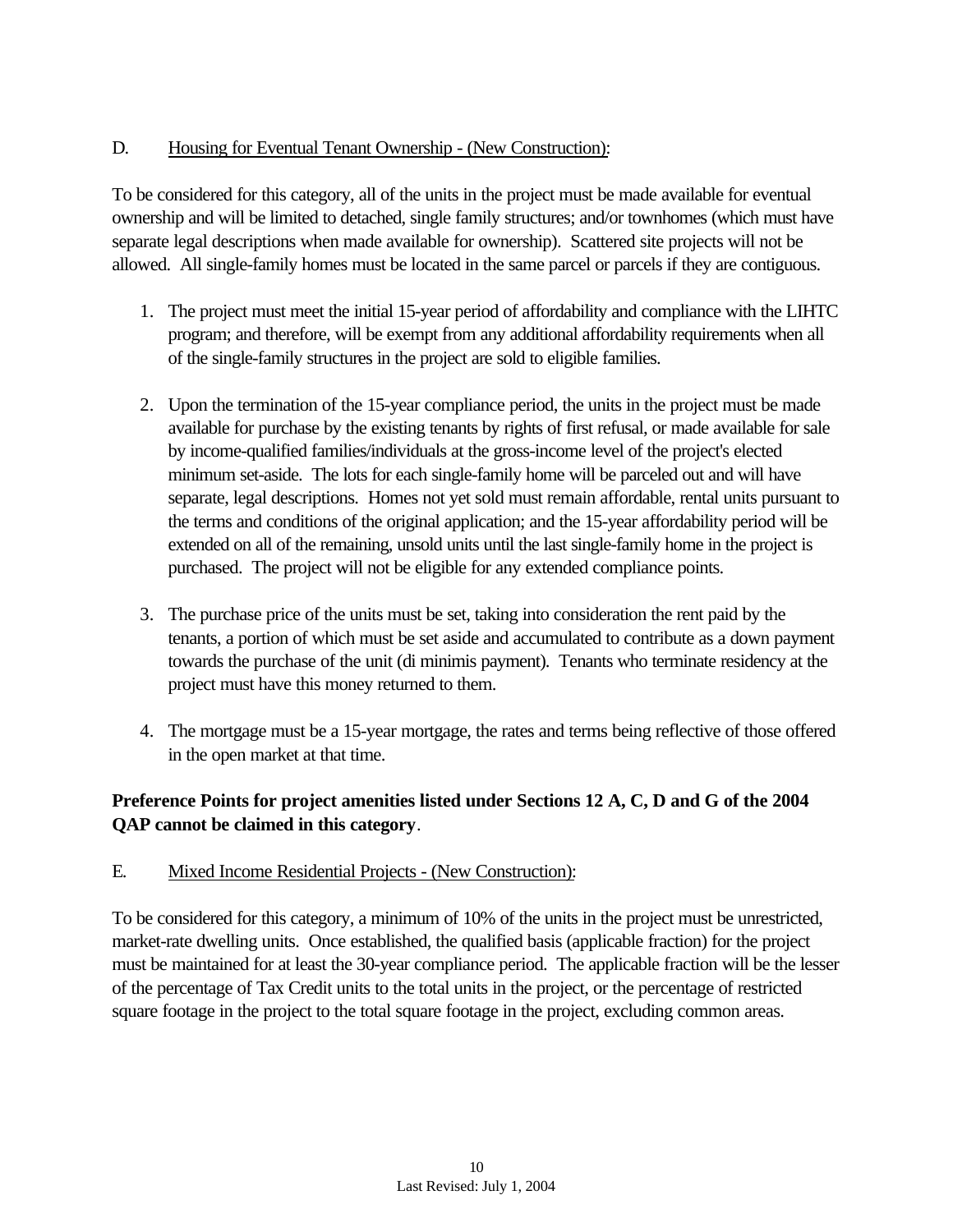# F. Acquisition/Rehab/Conversion<sup>2</sup>/Change of Use<sup>3</sup>:

l

Applications for Acquisition/Rehab may be intended for any tenant base specified in Section 9 A-D of the 2004 QAP. However, the project will be categorized and scored solely as an Acquisition/Rehab project. To be considered for this category, the following is required:

- 1. All units will be dedicated to affordable housing and all of the existing buildings, excepting out buildings (e.g., garages, storage sheds or workshops) are to be adapted for use as low-income rental dwelling units.
- 2. Projects applying for Tax Credits in this category must have a per-unit rehabilitation investment of at least *\$10,000.00* in actual construction costs (not eligible basis); and the amount must be specified in the CNA and statement from Page 7. The acquisition price that will be allowed in eligible basis will be the as-is-appraised value as of the date of acquisition. A copy of the appraisal must be submitted with the application.
- 3. The rehabilitation investment will be calculated by taking the actual hard construction cost of the project, divided by the number of residential units.
- 4. The building(s) must be purchased by the project owner, and meet the 10-year test in order to qualify for acquisition/rehab Tax Credits. The project owner must provide a certification by a tax attorney that the 10-year rule has been met. No sale will be allowed from one partnership to another partnership in which the same entity is one of the limited/general partners in both partnerships.
- *5. All Acquisition Rehab/Conversion/Change of Use must comply with the energy efficiency standards outlined in Section 9 (H) of the QAP. [NOTE: previous language limited efforts to two exterior energy efficiency standards and two interior energy efficiency standards.]*

 $2^2$  Conversion Projects - structures converted from an unrelated use to housing (i.e. converting an old schoolhouse into affordable housing).

 $3$  Change of Use Projects - projects, which alter existing housing to meet other housing, needs (i.e. converting a transitional housing project into affordable housing for the elderly).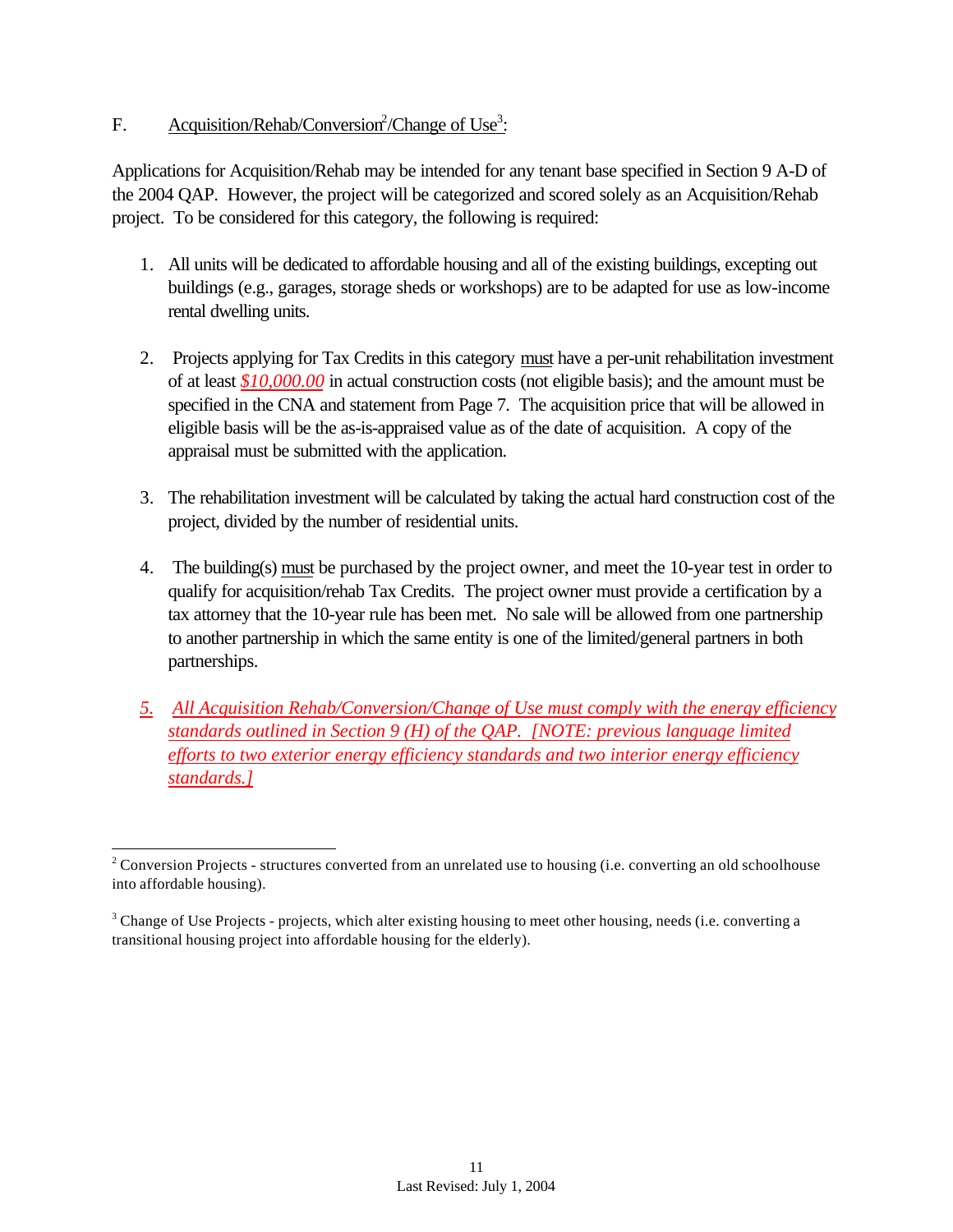## **PROJECT REQUIRMENTS**

## **Section 9 Project "Threshold" Requirements**

The following reflect minimum threshold requirements:

### A. COMPLIANCE PERIOD.

A 30-year compliance period for all projects is required. The project owner has the option of extending this period in increments of *5 years*, for a total of 50 years.

Projects intended for eventual tenant ownership and for frail elderly, assisted housing and housing for seniors with Alzheimer's disease are exempt from this threshold requirement as the compliance period may be the minimum of 15 years. (See Sections 9C and 9D).

The Division will not agree to stipulations to reduce the affordability period of Low Income Housing Tax Credit Project.

### B. RENT RESTRICTIONS.

Rent must be restricted to one of the following elections:

- 1) A minimum of 40% of the units will be occupied by households with incomes at or below 60% AMI. In 100% Tax Credits projects, all units must be rent and income restricted to 60% of AMI or lower.
- 2) A minimum of 20% of the units will be occupied by households with incomes at or below 50% AMI. In 100% Tax Credits projects, all units must be rent and income restricted to 50% of AMI or lower.

### C. PROJRCT FEASIBILITY.

The project must be financially feasible at the time of application and at the time the Division makes a final award of Tax Credits.

### D. HOUSING QUALITY STANDATRD.

The project must provide decent, safe and sanitary housing for low-income persons as set forth in any applicable statute or regulation during the compliance period.

### D. RESERVES FOR REPLACEMENT.

The project must maintain minimum annual replacement reserves as follows:

- 1) For new construction senior projects, \$200.00 per unit.
- 2) For all other projects, \$250.00 per unit.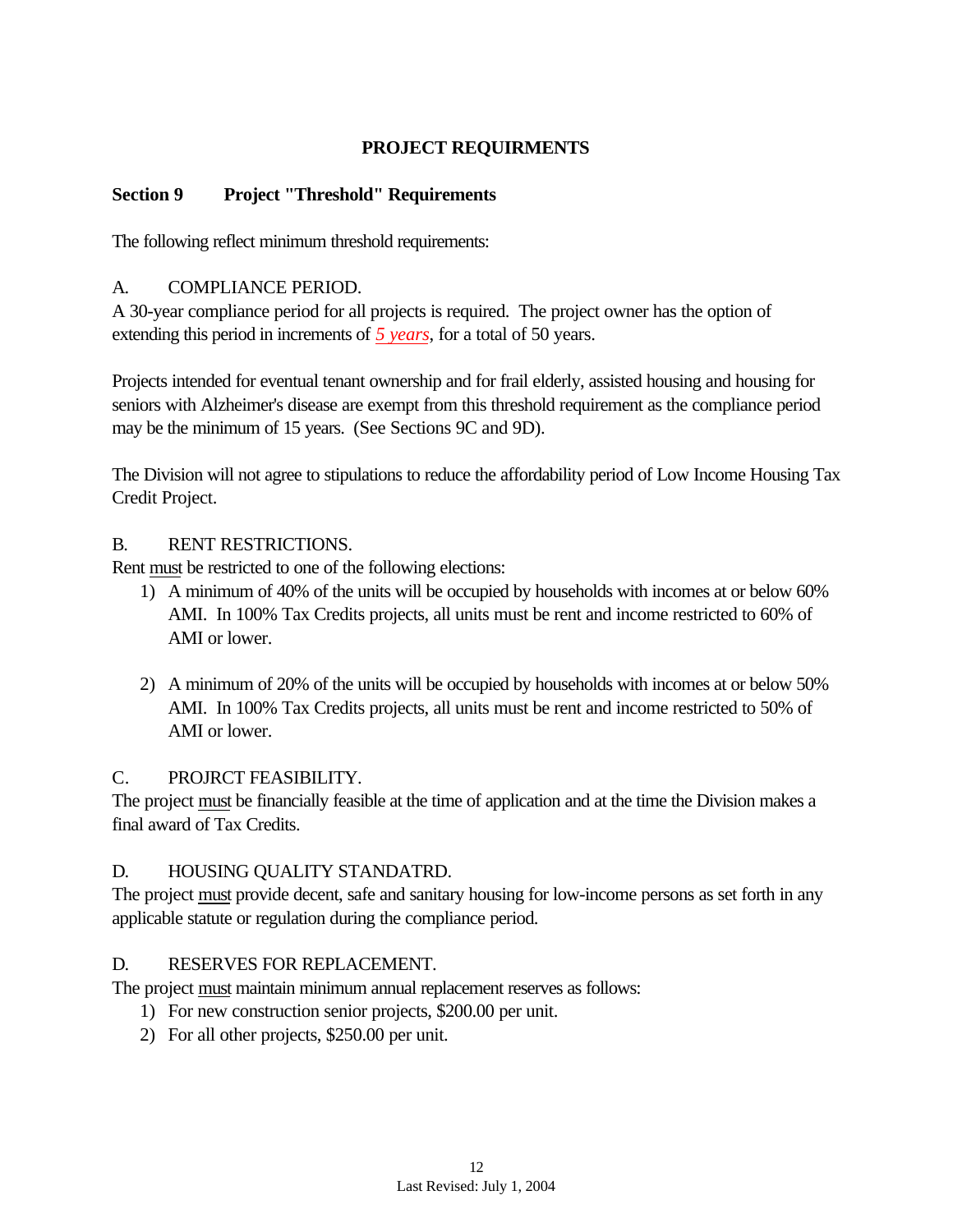Annual replacement reserves that exceed the above referenced minimums by more than 20% may be considered excessive and the Division may require additional documentation supporting the higher annual replacement reserve. The Division reserves the right to limit excessive minimum reserves.

## E. MARKET STUDY.

The project owner must provide a market study conducted by an independent third party that provides evidence of the need of the project at the proposed location.

Minimum Qualifications. The party completing the market study must have the following qualifications:

- 1) Minimum of five years of experience, with a strong background assessing affordable housing markets,
- 2) Multi-state experience,
- 3) Bachelor's degree in real estate development/ finance, planning, marketing, accounting, statistics or a related field and,
- 4) Certification from a nationally recognized housing or real estate market research association.

Required Elements of Market Study: The market study must include the following elements:

- 1) A statement of the competence of the market analyst;
- 2) A description of the proposed site and market area including maps. *Minimally, the market study area should include an area within a 5-mile radius of the project site unless otherwise supported otherwise supported by the market study*.
- 3) A demographic analysis of the number of households in the market area which are income eligible and can afford to pay the rent;
- 4) A geographic definition and analysis of the market area;
- 5) An analysis of household sizes and types in the market area;
- 6) A description of comparable developments in the market area;
- 7) A description of rent levels and vacancy rates of comparable properties inclusive of similar market-rate and affordable properties;
- 8) An analysis of available operating expenses and turnover rates of comparable properties in the market area;
- 9) The projected operating funds and expenses, when available;
- 10) The expected market absorption of the proposed rental housing, including a description of the effect on the market area;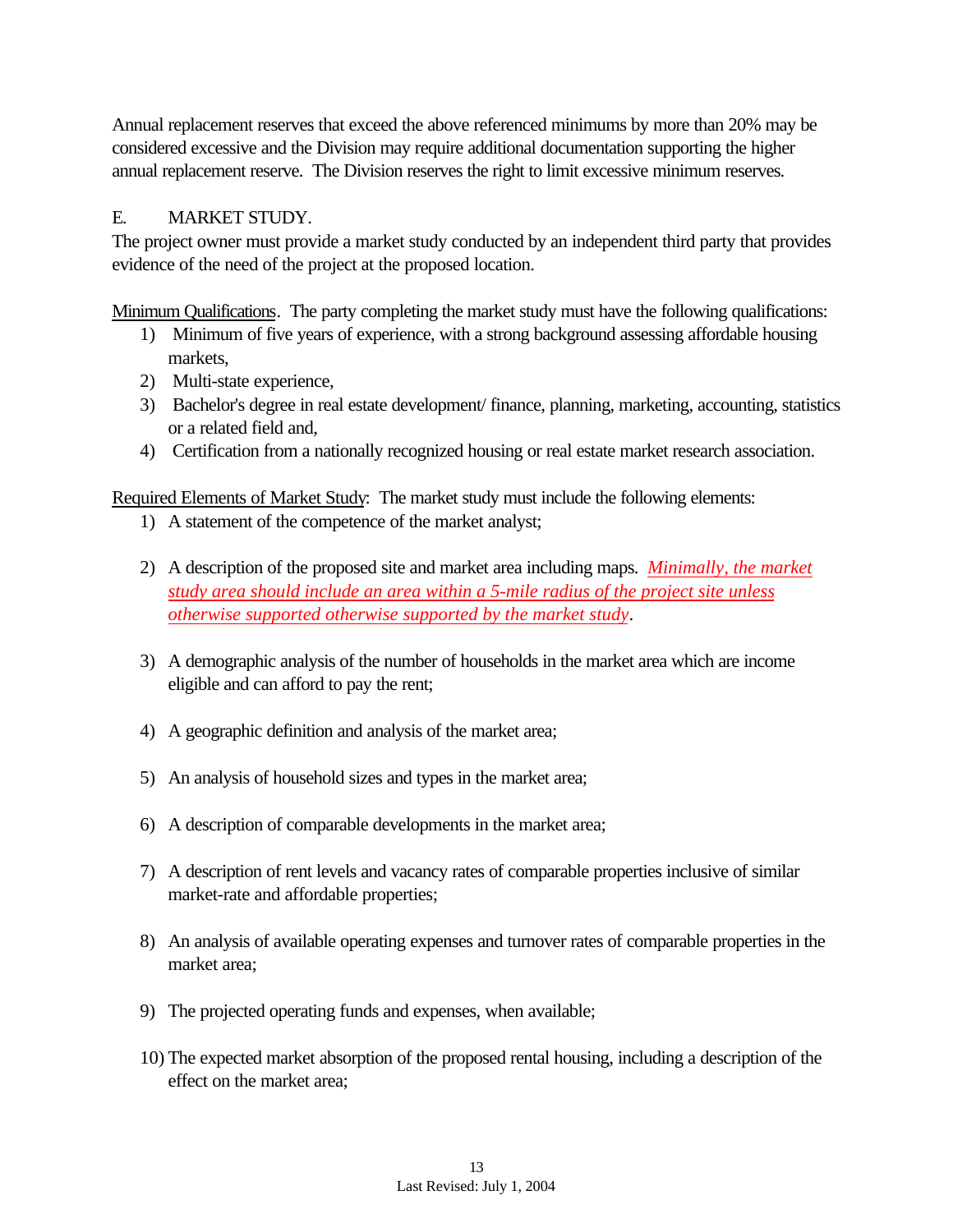- 11) An analysis of the potential effect upon the project from the business closure of a major area employer; and
- 12) A certification that the market analyst would not financially benefit if the project receives a reservation or award of Tax Credits.

The Division acknowledges that obtaining operating expenses and turnover rates on comparable properties may be difficult, therefore, their absence from the market study will not cause the market study to be rejected.

## F. SPECIAL REQUIREMENTS FOR ACQUISITION REHABILITATION PROJECTS*.* A Capital Needs Assessment (CNA) is required for all acquisition/rehabilitation or conversions projects to whether the project will maintain its affordability for 30 years or more. The CNA must be prepared by a competent, independent third party.

Rehabilitation developments must establish that the rehabilitation will be substantial and will involve at least *\$10,000.00* per unit in direct hard costs (actual construction costs). If the CNA reflects a per-unit investment of less than *\$10,000.00* per unit, the project will not be considered for Tax Credits.

All buildings must be placed in service within two years from the date of allocation of the Tax Credits, or the Tax Credits will be returned to the Division.

To minimize displacement of existing tenants, the developer may choose to income-qualify all tenants for Tax Credits eligibility immediately upon acquisition of the buildings in the project.

Acquisition Rehab projects are required to provide detailed ownership of buyer and seller.

The project owner must provide (1) proof of site ownership, supported by a copy of the grant deed or title insurance policy; or (2) a valid and binding purchase contract or option to purchase, identifying the seller and buyer, the amount to be paid, the expiration date of the contract or option, and a statement from the seller and buyer identifying any prior interest in the land or business dealings between seller and buyer; or (3) the resolution passed by the governmental body that owns the land, agreeing to transfer *or provide a long-term lease of the property to* the project owner under provisions of NRS 244.287.

# G. EXECUTION OF AGREEMENT.

Execution of an agreement to promote the Division's participation in the project during the construction phase. (See Exhibit 4 of the application).

*[NOTES: (1) NOT SURE IF G THIS IS A THRESHOLD REQUIREMENT. (2) DOES PROJECT OWNERSHIP ISSUES ALSO APPLY TO NEW CONSTRUCTION]*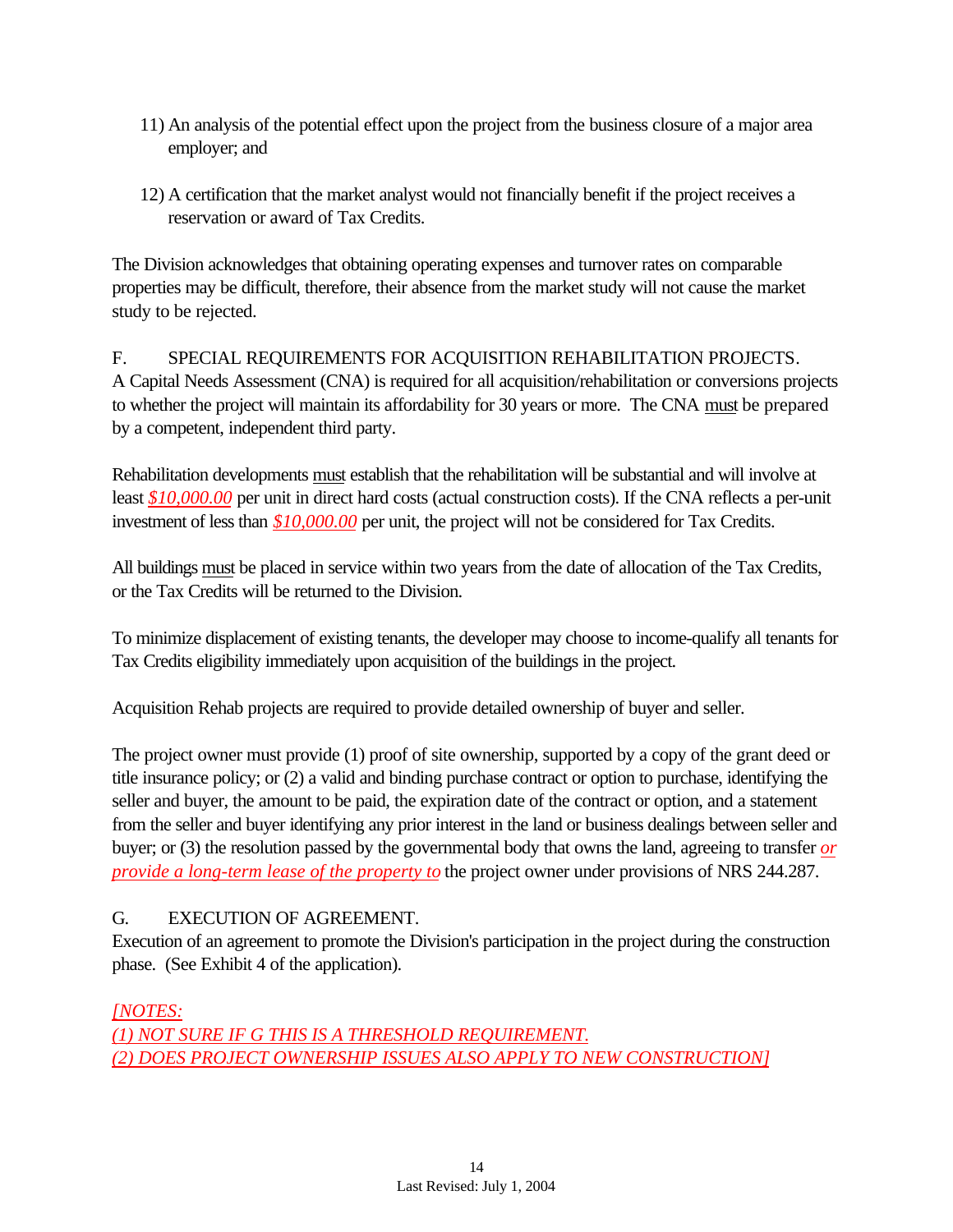### H. ENERGY STANDARDS.

Required Energy Efficient Standards for all New Construction *and Acquisition Rehabilitation Projects*:

- 1) All units will have appliances that are EnergyStar (r) rated (refrigerator, dishwasher, clothes washer, room air conditioners);
- 2) All units will have programmable, dual setback thermostats with instructions;
- 3) All laundry facilities will have appliances that are EnergyStar (r) rated;
- 4) Ceiling insulation R-Values: not less than: - Northern Nevada, Lake Tahoe, Rural Nevada - R38 - Southern Nevada - R30;
- 5) Wall insulation R-Values: not less than:
	- Northern Nevada, Rural Nevada R19
	- Lake Tahoe R21
	- Southern Nevada R11;
- 6) All units will have heating systems that exceed 90% AFUE rating;

7) All units will have water-heating devices that are:

| 30 gallons | gas .58 energy factor | electric .89 energy factor  |
|------------|-----------------------|-----------------------------|
| 40 gallons | gas .56 energy factor | electric .88 energy factor  |
| 50 gallons | gas .55 energy factor | electric .86 energy factor; |

- 8) All units will have dual-paned spectrally specific low-e windows;
- 9) Roofing will have minimum 40-year composition roofs, standard concrete or tile, .30 sheet metal; and
- 10) All sun struck exposure windows in Clark County (Southern Nevada) are required to have solar screens if not replaced by (8.) Low E Windows (Rehab projects only). A sun struck window is one that receives at least two (2) hours of direct sunlight after sunrise and before sunset during a cooling degree-day, as defined by DOE Department of Energy in Climate Zone 5.
- 11) SEER ratings for northern projects, 10; for southern projects, 12.
- *12) The Nevada Housing Division will conduct energy tests and inspections on all projects receiving Tax Credits.*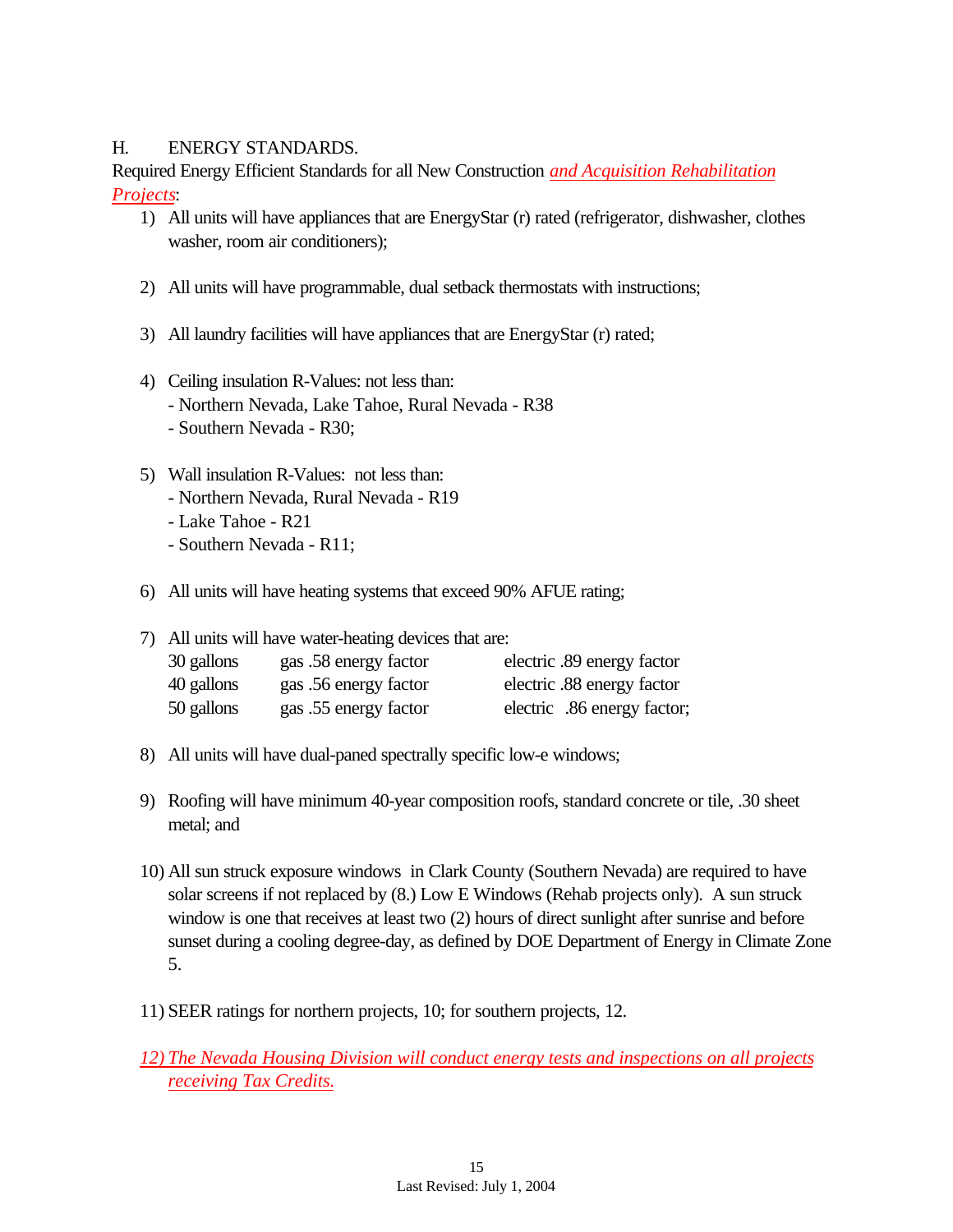Projects in counties that are governed by the Model Energy Code and produce a project efficiency equal to, or more efficient, than the requirements of the Plan are acceptable.

# I. HOUSING DEVELOPMENT EXPERIENCE.

The project owner must demonstrate experience and proficiency in developing low-income housing. A low-income housing project is defined as a project with rents restricted by a recorded Declaration of Restrictive Covenants, for a specific number of years, and by limiting tenancy to families whose gross income does not exceed 60% AMI. An addendum to the application is required, providing a brief description of at least five projects developed/managed, including the name and location, date construction began, the date lease-up began, current occupancy levels, and permanent financing sources. A copy of the recorded Declaration of Restricted Covenants also is required.

The project owner must identify the individual or employee for which experience is being claimed and their involvement in the project. Organizations with less than five projects will be considered if they have received an allocation of Tax Credits within the last three years; and if the project(s) is in good standing and/or in compliance. If the project owner or developer is a Nevada based developer the declarations and the declaration of restrictive covenants are filed and are on record with the Division simply state the name of the completed project. (See NAC 319.989(16))

# J. SPECIAL NEEDS HOUSING EXPERIENCE.

 The project owner of special needs projects must demonstrate a minimum of three years of experience providing a service or assistance to persons with special needs. Organizational information specified in the application package must demonstrate the minimum of three years of experience and identify the service provided.

# K. PROJECT IMPLEMENTTION.

Projects must be closed and ready to proceed within 270 days from the date of the reservation letter. Projects not meeting this deadline must contact the Division in writing prior to the expiration of the 270 days to request a 45-day extension. The 45-day extension only will be granted in instances when acts of God occur (flood, fire, earthquake, storm, etc.) resulting in the delay. (See NAC 319.981).

Projects that have not closed within the 270 days, or have been granted a 45-day extension and have not closed within the 45-day extension period, will have their reservation of Tax Credits terminated. Each project owner must sign the Division's Agreement to Commence Construction within 270 days in order to receive a reservation of Tax Credits. Failure to comply with the Agreement will result in the forfeiture of the awarded Tax Credits.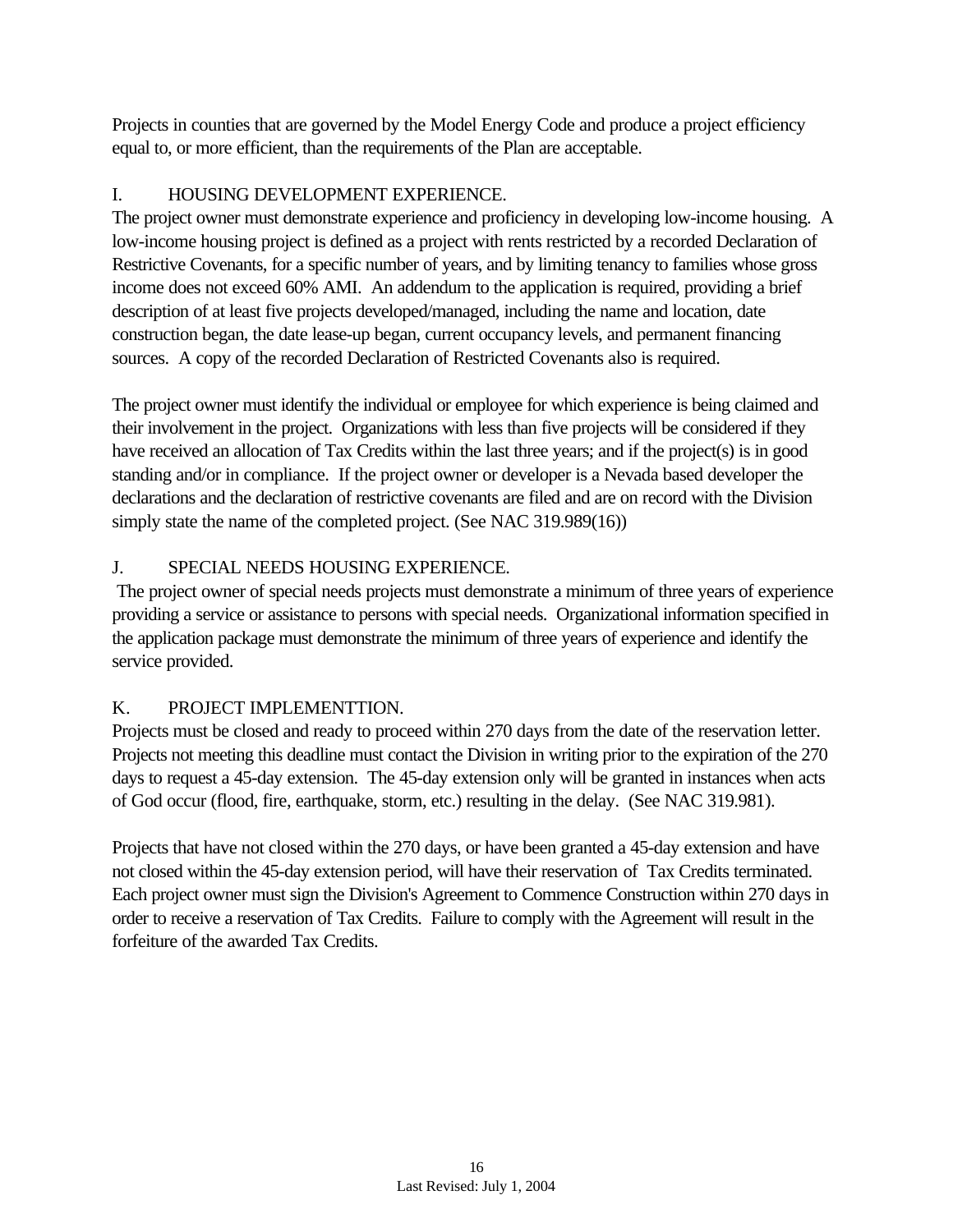# L. ADA COMPLIANCE.

The architect and the developer must acknowledge that the project's architectural plans/drawings meet all federal guidelines and The Federal Fair Housing Act regarding design standards for handicapped accessibility. This includes the standards specified within the Americans with Disabilities Act (ADA) and Section 504 where applicable. The project must conform to the Seven Safe Harbors listed in Attachment B. *[CONSIDER REQUIREMENT THAT PROJECT DESIGN BE CERTIFICATION OF ADA COMPLIANCE BY COMMUNITY FAIR HOUSING ENTITY.]*

### **Section 10 Required Project Amenities**

A. Project Amenities for Elderly Housing - New Construction/Rehab (40 or More Units): *[CONSIDER ADDING PROVISION FOR SUPPORTIVE SERVICES ARRANGEMENTS FOR PROJECTS AT THIS SCALE TO PROMOTE AGING IN PLACE POLICY OBJECTIVES.]*

- 1. Community areas minimum of 500 sq. ft. to combine 32-inch color TV, entertainment system (a stereo system, DVD or VHS system), set of sofas or sofa/loveseat, two lounge chairs, end or coffee tables, carpeting and/or ceramic tile, and facilities to prepare and serve food that includes a counter area, refrigerator, microwave oven, sink, garbage disposal that is EnergyStar (r) rated, resilient and/or ceramic tile floor.
- 2. Security system for each unit and/or project. Security systems may include gated communities, project wide or individual unit surveillance or security systems.
- 3. Washer and dryer hookup in each unit or laundry facility with EnergyStar (r) rated (clothes washer) and dryer. One washer and one dryer for every 10 units.
- 4. Fire detection and suppression sprinkler system in each unit.
- 5. Elevator (if more than one floor).
- 6. Hand rails and related hardware (hand rails, grab bars, and lever handled hardware for doors) that assists tenants and is Fair Housing and ADA compliant.

B. Project Amenities for Elderly Housing - (New Construction Less Than 40 Units and Single Story):

- 1. Security system for each unit and/or project. Security systems may include gated communities, project wide or individual unit surveillance or security systems.
- 2. Laundry facility on site one washer and one dryer that are EnergyStar (r) rated for every 10 units of housing.
- 3. Hand rails and related hardware that assists tenants and is Fair Housing and ADA compliant (hand rails, grab bars, and lever handled hardware for doors).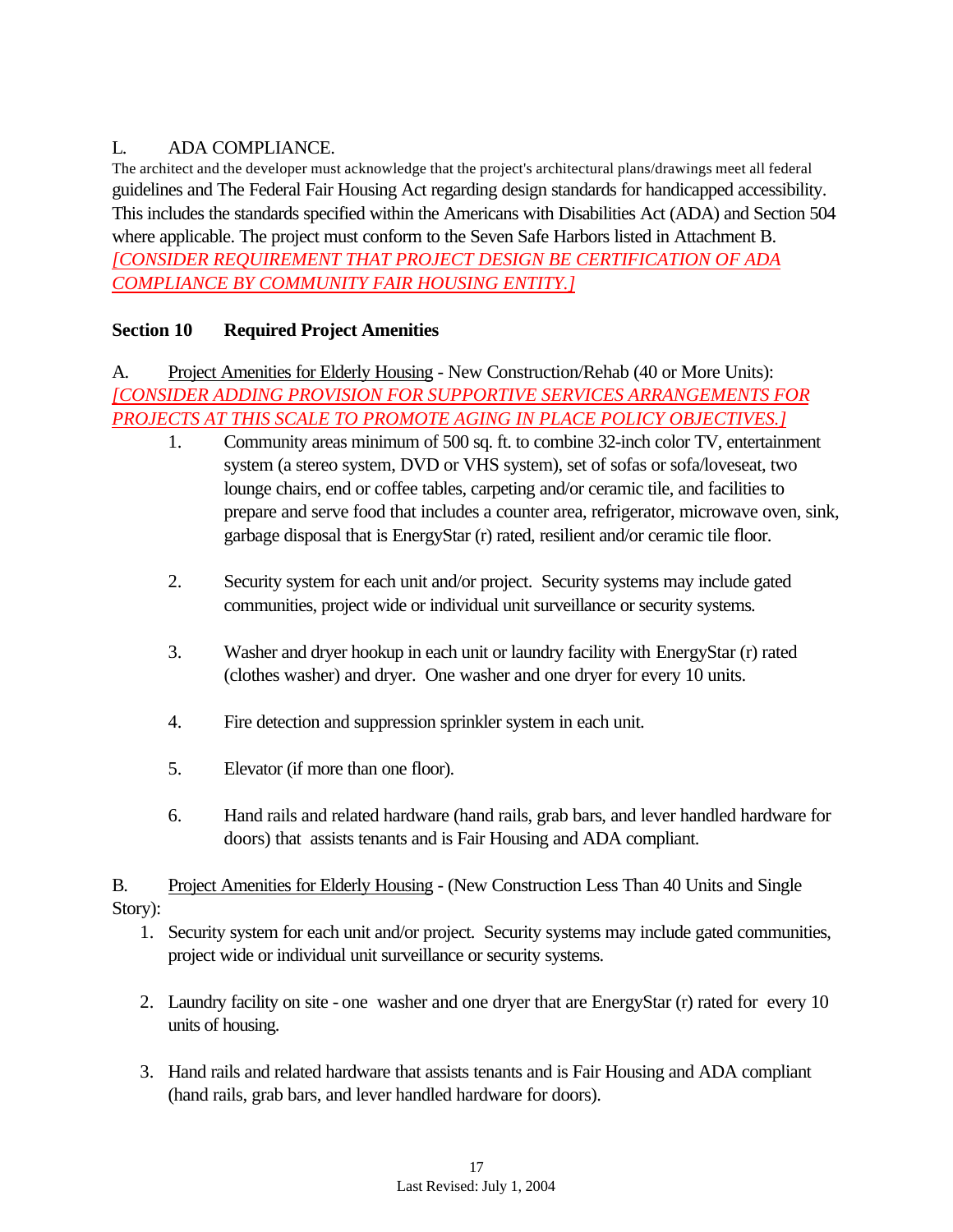- 4. Fire detection system in each unit.
- C. Project Amenities for Family Projects (New Construction 40 or More Units):
	- 1. Community areas minimum of 500 sq. ft. to combine 32-inch color TV, entertainment system (stereo, DVD, VHS and PlayStation (r) or similar type product), set of sofas or sofa/loveseat, two lounge chairs, end or coffee tables, carpeting and/or ceramic tile, and facilities to prepare and serve food that includes a counter area, refrigerator, microwave oven, sink, garbage disposal that is EnergyStar (r) rated, resilient and/or ceramic tile floor;
	- 2. Security system for each unit and/or project;
	- 3. Washer and dryer hookup in each unit;
	- 4. Equipped playground to include a (Powerscape (r) by Play Systems Mfg. or GameTime (r) by Miracle or equivalent play set), a tot lot in a soft ball aggregate or equivalent site of at least 1000 sq. ft..
- D. Required Project Amenities for Family Projects (New Construction Less Than 40 Units): 1. Security system for each unit and/or project;
	- 2. Laundry facility on site one washer and one dryer that are EnergyStar (r) rated for every 10 units of housing; and
	- 3. Equipped playground to include a (Powerscape (r) by Play Systems Mfg. or GameTime (r) by Miracle or equivalent play set), a tot lot in a soft ball aggregate or equivalent site of at least 500 sq. ft..

E. Required Project Amenities for Tenant Ownership Housing - (Single Family Homes Only, New Construction or Rehab):

- 1. Minimum of two-bedroom units and 1200 sq. ft. of residential area, excluding garages, outdoor patios, etc. (or minimum allowed per local zoning);
- 2. Minimum of 5,000 sq. ft. lot or the minimum allowed per local zoning;
- 3. Washer and dryer hookup in each unit;
- 4. One car attached garage.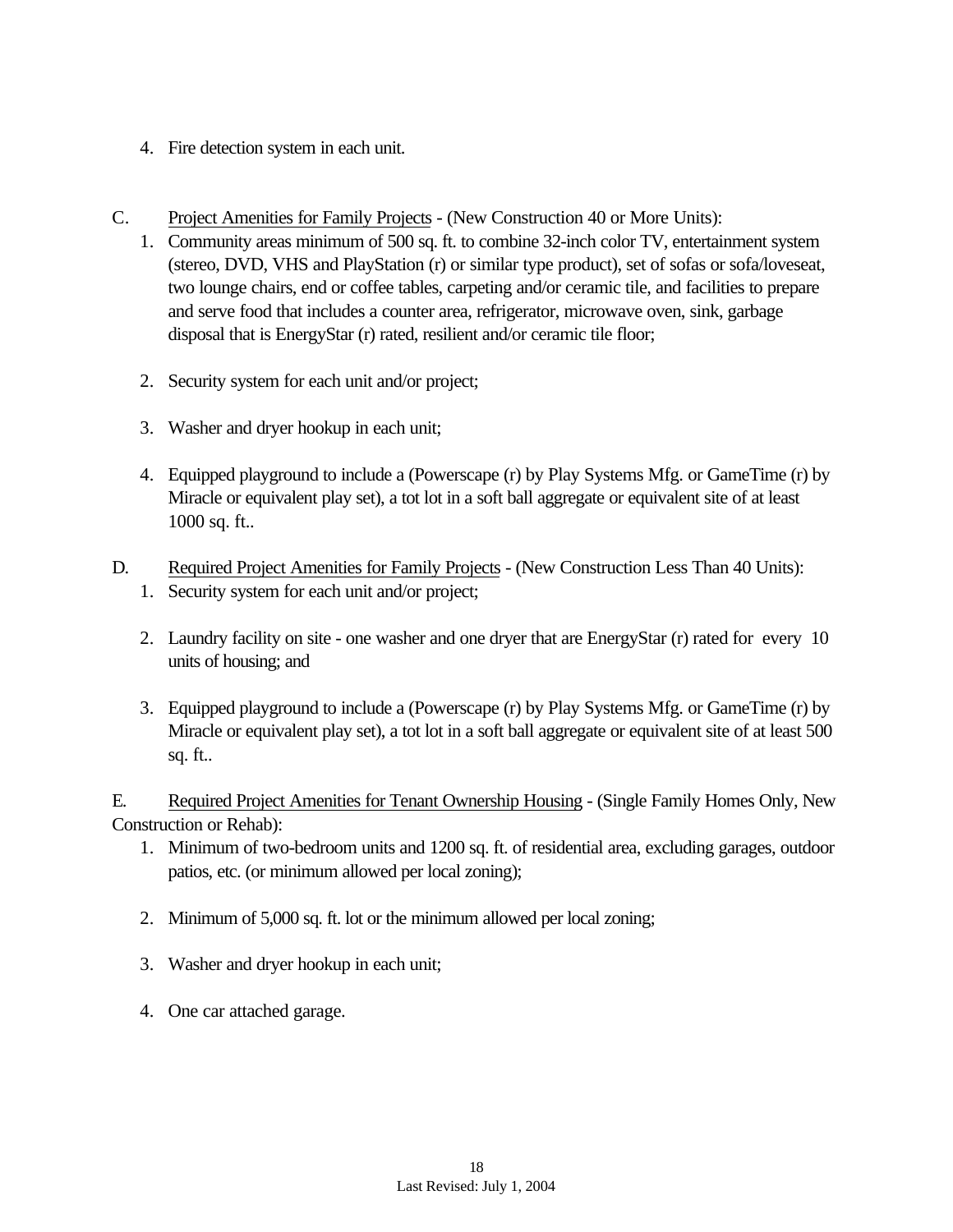# F. Required Project Amenities for Acquisition/Rehab/Conversion/Change of Use - (40 or More Units):

- 1. Community areas minimum of 500 sq. ft. to combine 32-inch color TV, entertainment system, set of sofas or sofa/loveseat, two lounge chairs, end or coffee tables, carpeting and/or ceramic tile, and facilities to prepare and serve food that includes a counter area, refrigerator, microwave oven, sink, garbage disposal that is EnergyStar (r) rated, resilient and/or ceramic tile floor;
- 2. Security system for each unit and/or project;
- 3. Laundry facility on site in a common area one washer and one dryer that are EnergyStar (r) rated for every 10 units of housing.
- G. Project Amenities for All Other Housing (New Construction 40 or More Units):
	- 1. Community areas minimum of 500 sq. ft. to combine 32-inch color TV, entertainment system, set of sofas or sofa/loveseat, two lounge chairs, end or coffee tables, carpeting and/or ceramic tile, and facilities to prepare and serve food that includes a counter area, refrigerator, microwave oven, sink, garbage disposal that is EnergyStar (r) rated , resilient and/or ceramic tile floor;
	- 2. Security system for each unit and/or project; and
	- 3. Laundry facility on site one washer and one dryer that are EnergyStar (r) rated for every 10 units of housing.

H. Required Project Amenities for All Other Housing - (New Construction and Rehab Less Than 40 Units):

- 1. Security system for each unit and/or project; and
- 2. Laundry facility on site one washer and one dryer that are EnergyStar (r) rated for every 10 units of housing.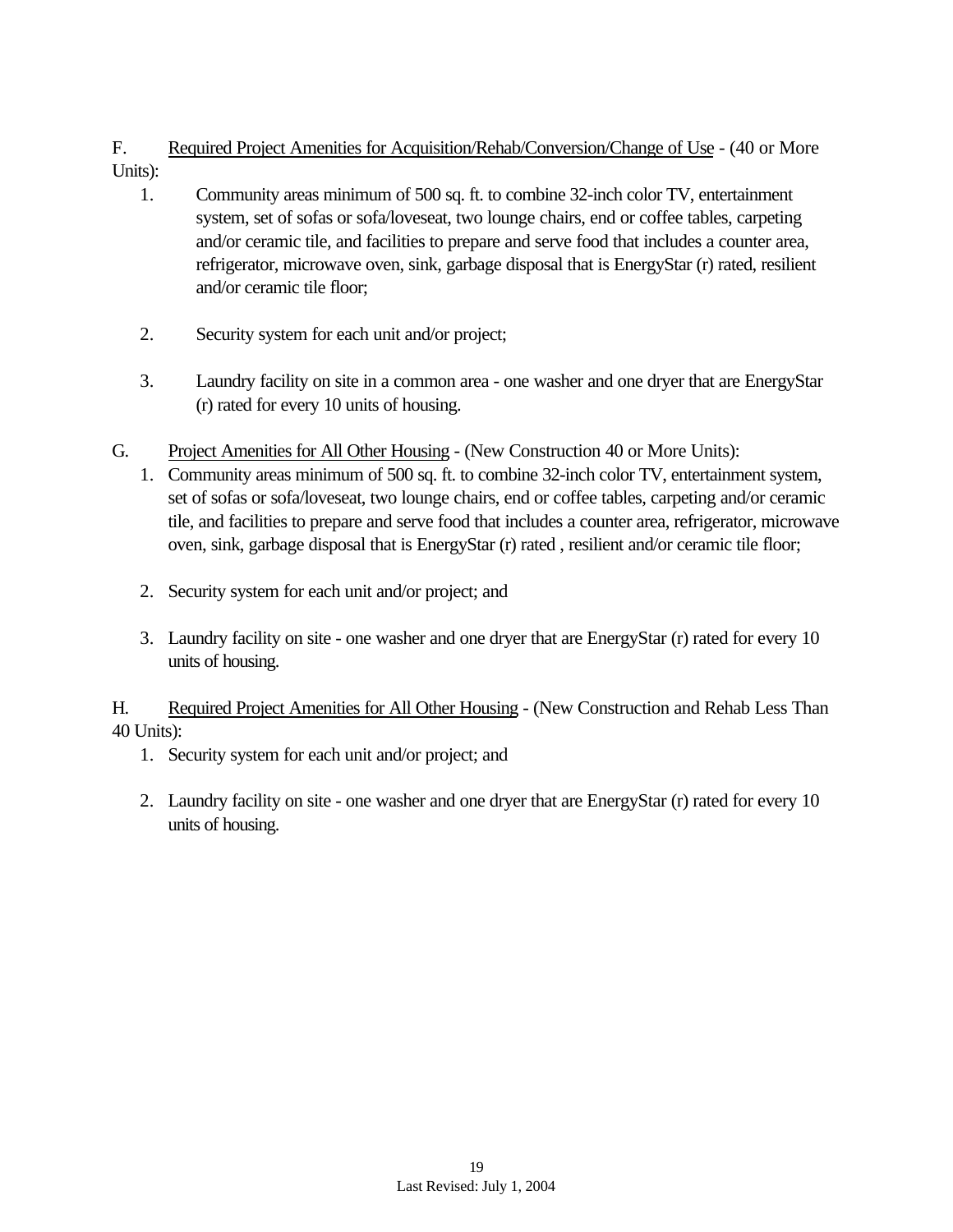# **PROJECT SCORING**

## **Section 11 Preference Points Categories**

Each application may be eligible to receive preference points in the following sections of the 2004 QAP:

A. Sections 12-18. Standard Scoring Factors. Maximum section score is 41 points*. [NEW TABLE FORMAT USED IN SECTION. Maximum points available in section = 41)*]

B. Sections 19-26 Project Type. Maximum section score is 25 points.

C. Sections 27-31, Special Areas of Consideration. Maximum section score is 36 points. *[NEW SCORING APPROACH RECOMMENDED FOR THIS SECTION. Maximum points available in section = 36)]*

### **Standard Scoring Factors**

### **Section 12 Preference Points for Project Location (One Category Only)**

Each application may be eligible to receive a maximum of two preference points for project location as follows:

| <b>RATING FACTOR</b>                                                                                                                               | <b>PTS</b> |
|----------------------------------------------------------------------------------------------------------------------------------------------------|------------|
| Projects that are located in a Qualified Census Tract, the development of which<br>a)<br>contributes to a concerted community revitalization plan. |            |
| Projects that are located in a non-CDBG eligible census tract.<br>b)                                                                               |            |
| Projects that are part of a Redevelopment Project Area as defined in Nevada<br>C)<br>Revised Statute 279.412.                                      |            |
| Acquisition/Rehab in an area utilizing the rehabilitation of existing housing as part<br>d)<br>of a revitalization plan/strategy.                  |            |
| Nevada at Risk Properties as listed in the National Housing Trust Publication.<br>e)                                                               |            |
| <b>MAXIMUM LOCATION PREFERENCE POINTS:</b>                                                                                                         |            |

Projects claiming preference points under A-D above require certification from the local jurisdiction/government agency clearly stating that the project is located in such an area. See NAC 319.989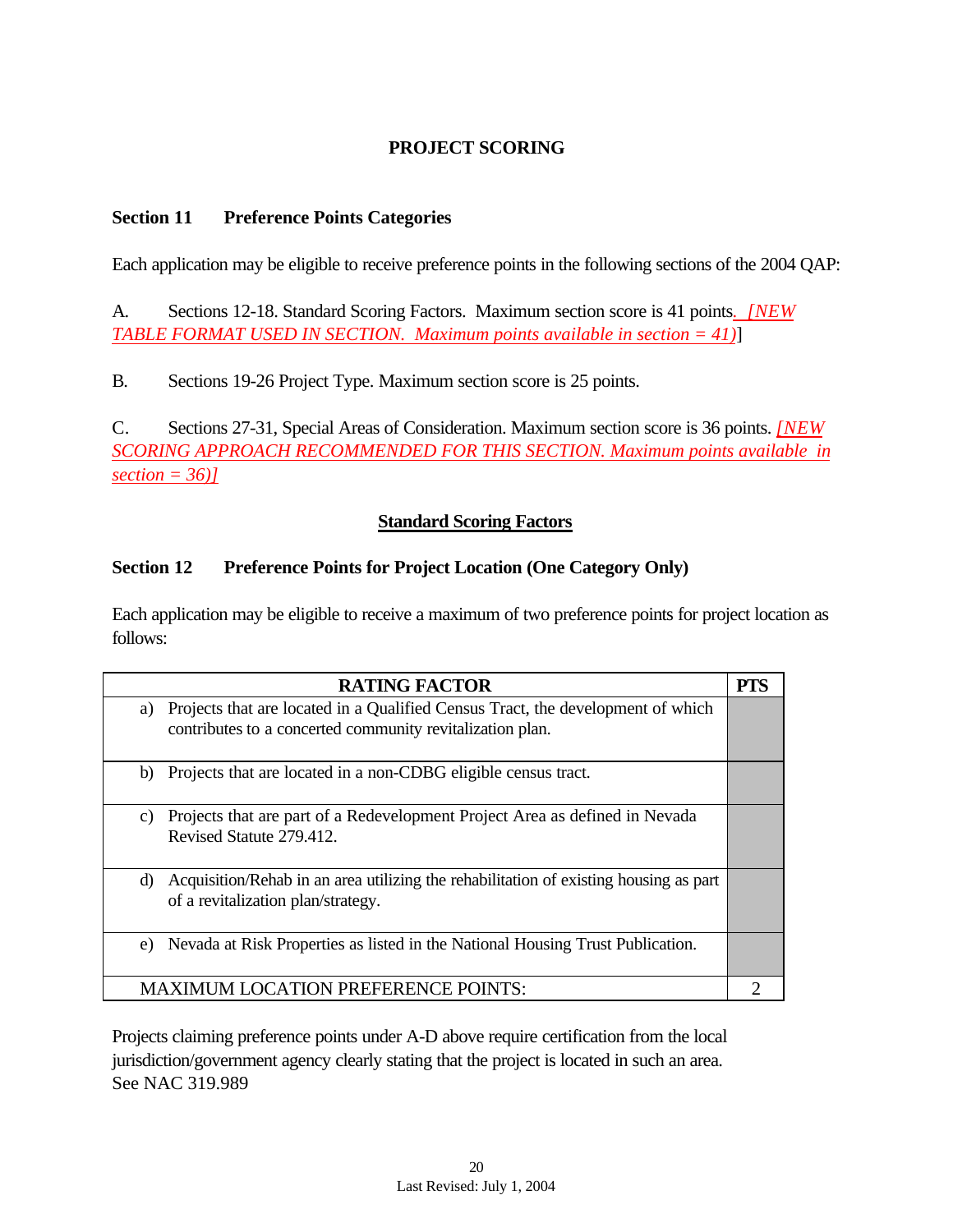# **Section 13 Preference Points for Project Amenities**

|              | <b>RATING FACTOR</b>                                                                                                                                                                                                                                                                                                                                                                                                       | <b>PTS</b>     |
|--------------|----------------------------------------------------------------------------------------------------------------------------------------------------------------------------------------------------------------------------------------------------------------------------------------------------------------------------------------------------------------------------------------------------------------------------|----------------|
|              | <b>Exercise or Recreational Amenities</b>                                                                                                                                                                                                                                                                                                                                                                                  |                |
| a)           | Swimming or lap pool (excluding tenant ownership projects)                                                                                                                                                                                                                                                                                                                                                                 | 3              |
|              | b) Kiddie pool that purifies and recycles water at a minimum four spray positions.<br>Each position must have individual timer for water spray, a 20 x 20 concrete<br>area with drain, minimum five-foot rod iron high fence with gate that locks. The                                                                                                                                                                     | 3              |
|              | 20 x 20 concrete area shall have a Cool Deck type of surface. The water must<br>recycle. (Family/Tenant ownership projects only)                                                                                                                                                                                                                                                                                           |                |
| c)           | Inground spa, at a minimum eight foot in diameter with seven jets, booster pump,<br>blower, 20-minute timer, and 300,000 btu heater                                                                                                                                                                                                                                                                                        | 2              |
| d)           | Equipped weight/exercise room - minimum 250 sq. ft. and three exercise<br>machines (excluding tenant ownership projects)                                                                                                                                                                                                                                                                                                   | 2              |
|              | e) Equipped picnic area - minimum of three charcoal barbecue units and three 6'<br>picnic tables with benches on three separate concrete slabs no less than 200 sq.<br>ft. evenly distributed throughout the project. For tenant ownership projects, one<br>charcoal unit, a 6' picnic table with benches on 64 sq. ft. concrete slab (or in<br>patio area, if present) for each unit.                                     | 2              |
|              | <b>Individual Tennant and Unit Amenities</b>                                                                                                                                                                                                                                                                                                                                                                               |                |
| f)           | Covered parking for each unit - per local building code (excluding tenant<br>ownership projects)                                                                                                                                                                                                                                                                                                                           | 2              |
| $\mathbf{g}$ | Exterior storage for each unit - minimum 24 sq. ft. floor area, wood-framed<br>structure. For tenant ownership projects, an attached two-car garage                                                                                                                                                                                                                                                                        | 2              |
| h)           | Patio or balcony for each unit - minimum of 48 sq. ft. For tenant ownership<br>projects, a covered, wood-framed and roofed rear patio area of no less than 64<br>sq. ft. with concrete slab                                                                                                                                                                                                                                | $\overline{2}$ |
| $\ddot{a}$   | EnergyStar (washer and dryer provided and installed in every residential unit                                                                                                                                                                                                                                                                                                                                              | 3              |
| $\ddot{D}$   | Ceiling fans for each unit - one in the living area and one in the master bedroom                                                                                                                                                                                                                                                                                                                                          | $\mathbf{1}$   |
| $\bf k$      | Air conditioner or swamp cooler for each unit* - Swamp coolers or air<br>conditioning for projects in Clark, Esmeralda, Lincoln, and the portion of Nye<br>County that is south of Tonopah, Nevada, are ineligible.                                                                                                                                                                                                        | $\overline{2}$ |
|              | <b>Project Amenities</b>                                                                                                                                                                                                                                                                                                                                                                                                   |                |
| $\mathbf{D}$ | Exterior lighting for each unit must be compact fluorescent/dusk dawn fixtures<br>and illuminated walking path                                                                                                                                                                                                                                                                                                             | 2              |
|              | m) Elevator (excluding elderly projects/tenant ownership projects) over 40 units                                                                                                                                                                                                                                                                                                                                           | 3              |
| n)           | Computer/study room with full Internet access - minimum of 250 sq. ft. with a<br>minimum of one computer for every 20 units (1.8 GHzv Intel Pentium 4<br>Processor, 128 MB. DDR SDRAM, 20 GB Hard Drive, 15-in. Monitor, 32 MB<br>Graphics, 48X Max CD ROM, Microsoft Windows). For tenant ownership<br>projects, one computer as per the above with Internet access on a workstation<br>set up in the common area of home | $\overline{2}$ |
|              | MAXIMUM PROJECT AMENITIES PREFERENCE POINTS:                                                                                                                                                                                                                                                                                                                                                                               | 15             |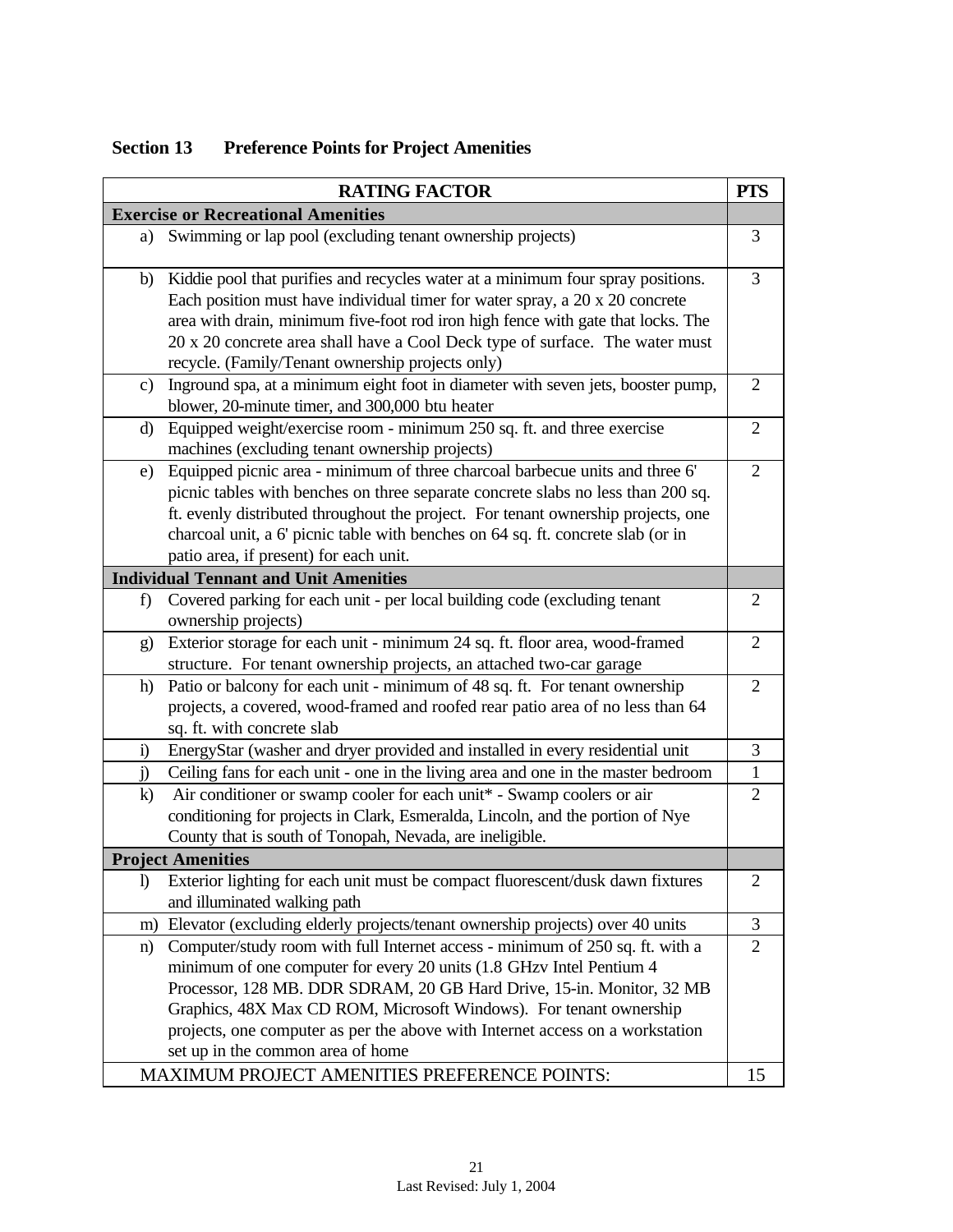# **Section 14 Preference Points for Project Readiness**

Preference points in this category will be based on the following completed components of the project. All points claimed must be clearly documented, verifying their completion to the satisfaction of the Division:

| <b>RATING FACTOR</b>                                                            | <b>PTS</b> |
|---------------------------------------------------------------------------------|------------|
|                                                                                 |            |
| Ownership of the land<br>a)                                                     |            |
| b) Proper zoning of the site; (can specify need for special use permit being    |            |
| required                                                                        |            |
| Soil testing completed<br>C)                                                    |            |
| Completed Phase I environmental study<br>d)                                     |            |
| Partnership documents filed with the State of Nevada's Secretary of State<br>e) |            |
| <b>MAXIMUM PROJECT READINESS PREFERENCE POINTS</b>                              |            |

# **Section 15 Preference Points for Nevada Based Applicant**

Pursuant to NAC 319.989(14), ten preference points will be awarded to projects if the project owner is deemed to be based in Nevada. To be deemed as based in Nevada, a project owner that is a natural person must be a resident of Nevada. If the project owner is a limited partnership, at least one of the general partners must meet the criteria below:

|    | <b>RATING FACTOR</b>                                                                  | PTS |
|----|---------------------------------------------------------------------------------------|-----|
|    |                                                                                       |     |
| a) | Be organized as a corporation, partnership, limited-liability company or other        |     |
|    | principal of the entity for the last 12 months pursuant to the laws of Nevada;        |     |
|    | b) Maintain an office in Nevada from which a general partner, managing partner,       |     |
|    | principal officer of the applicant, including a president, or chief financial officer |     |
|    | or chief operating officer, conducts regular business;                                |     |
|    | c) Maintain an office that is sufficiently identified and staffed to ensure that a    |     |
|    | member of the general public may visit the office to substantively discuss            |     |
|    | matters relating to the project with one of the persons identified in (2) above.      |     |
|    | M NEVADA BASED APPLICANT PREFERENCE POINTS                                            |     |

If a project is awarded preference points in this category, all correspondence, letters, facsimiles and telephone communications from the Division will be directed to the Nevada office.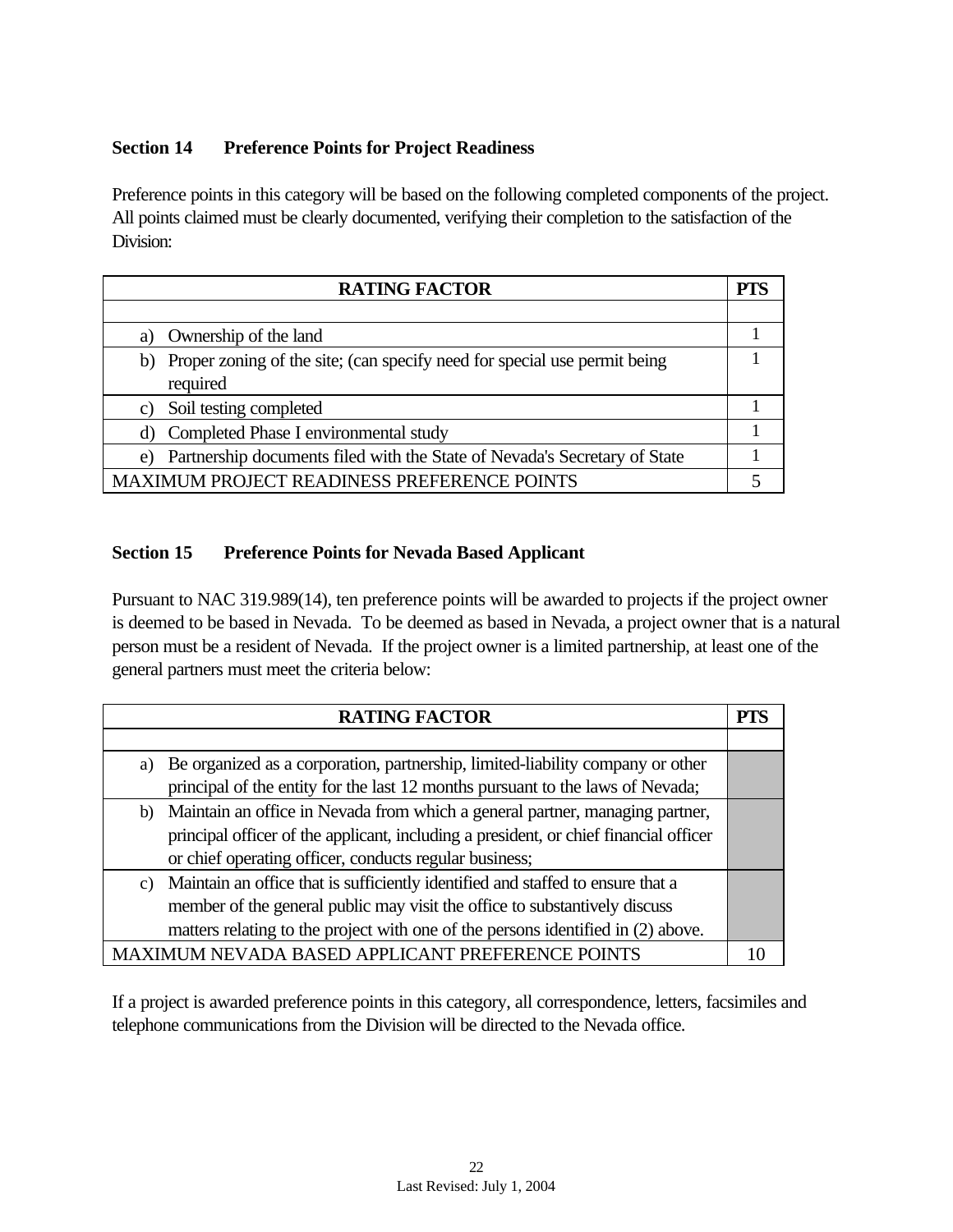# **Section 16 Preference Points for Nevada Based Projects by Out of State Based Applicants**

Preference points will be awarded to out of state applicants if the following applies:

|    | <b>RATING FACTOR</b>                                                               |  |
|----|------------------------------------------------------------------------------------|--|
|    |                                                                                    |  |
|    | a) The applicants/sponsor/developer has developed successful projects in           |  |
|    | Nevada within the past 10 years.                                                   |  |
|    | b) The applicants/sponsor/developer is in good standing with all Division projects |  |
|    | under the Tax Exempt Bond, HOME, Low Income Housing Trust Fund,                    |  |
|    | and/or Low Income Housing Tax Credit programs.                                     |  |
| C) | The applicant's development team is in good standing with all Division             |  |
|    | programs as defined in Number 2 above and the management company does              |  |
|    | not have any projects with a compliance rating less than 75%.                      |  |
| d) | One point will be given for each successful project in Nevada.                     |  |
|    | MAXIMUM PPROJECT READINESS PREFERENCE POINTS                                       |  |

# **Section 17 Preference Points for Extending the Affordability Period**

Preference points will be given to projects extending the period of affordability beyond the required 30 years. Applications will receive one preference point for each additional 10-year period of affordability, not to exceed 50 years.

| <b>RATING FACTOR</b>                                     |  |
|----------------------------------------------------------|--|
|                                                          |  |
| a) One point for each 5 years of extended affordability. |  |
| <b>MAXIMUM PPROJECT READINESS PREFERENCE POINTS</b>      |  |

Projects developed for eventual tenant ownership and for frail elderly, assisted housing and seniors with Alzheimer's disease will not be eligible for points in this category.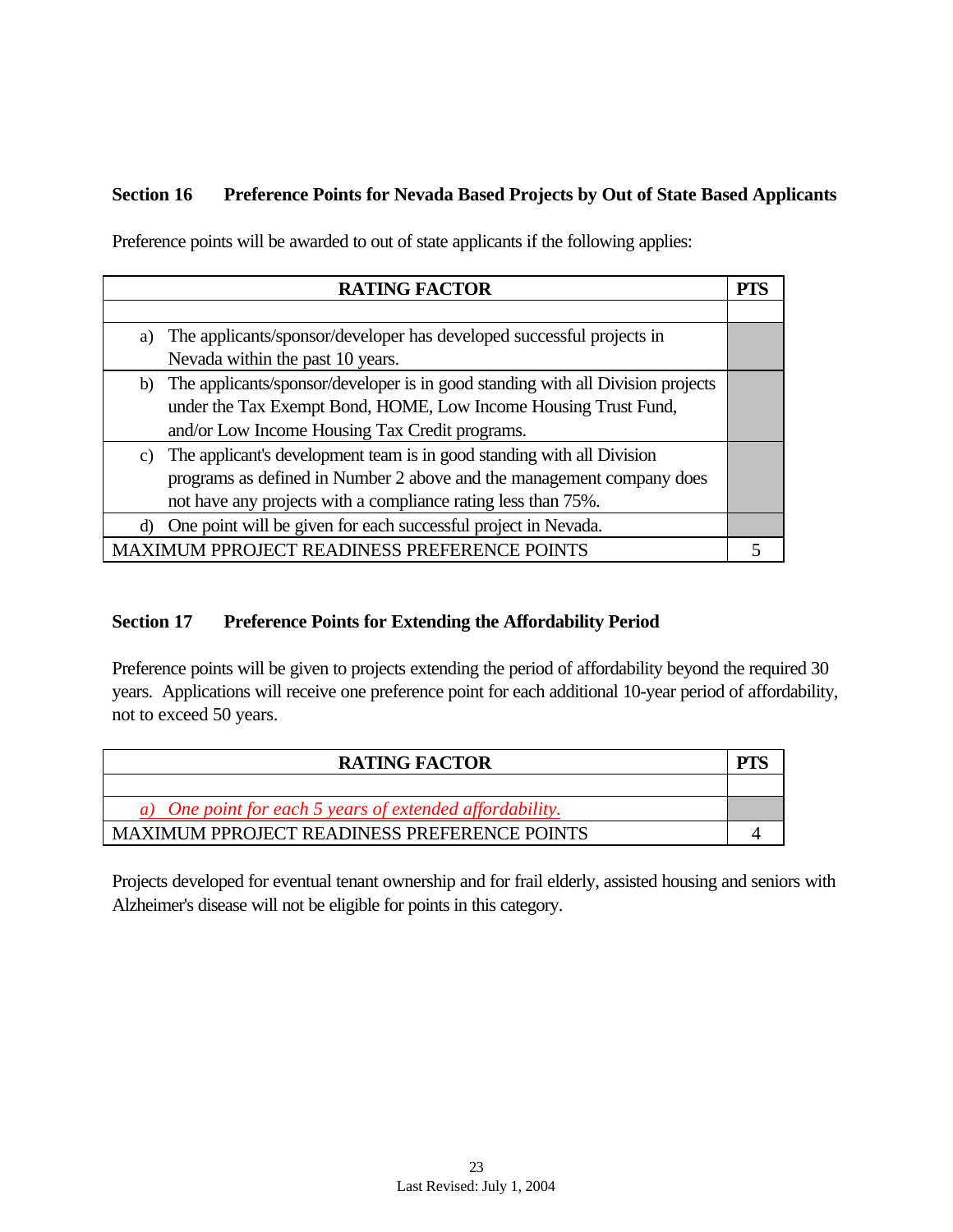# **Section 18 Preference Points for Water Efficiency of Landscape Design (will compete with all applications in the same geographic or specified set-aside)**

Five preference points will be awarded to projects that are at least 75% desert/zero landscaped. This must be verified by the architect/landscape architect.

| <b>RATING FACTOR</b>                                |  |
|-----------------------------------------------------|--|
|                                                     |  |
| 75 percent desert/zero landscaped                   |  |
| <b>MAXIMUM PPROJECT READINESS PREFERENCE POINTS</b> |  |

**Maximum number of preference points available for Standard Scoring Factors (Sections 12-18: -- 41**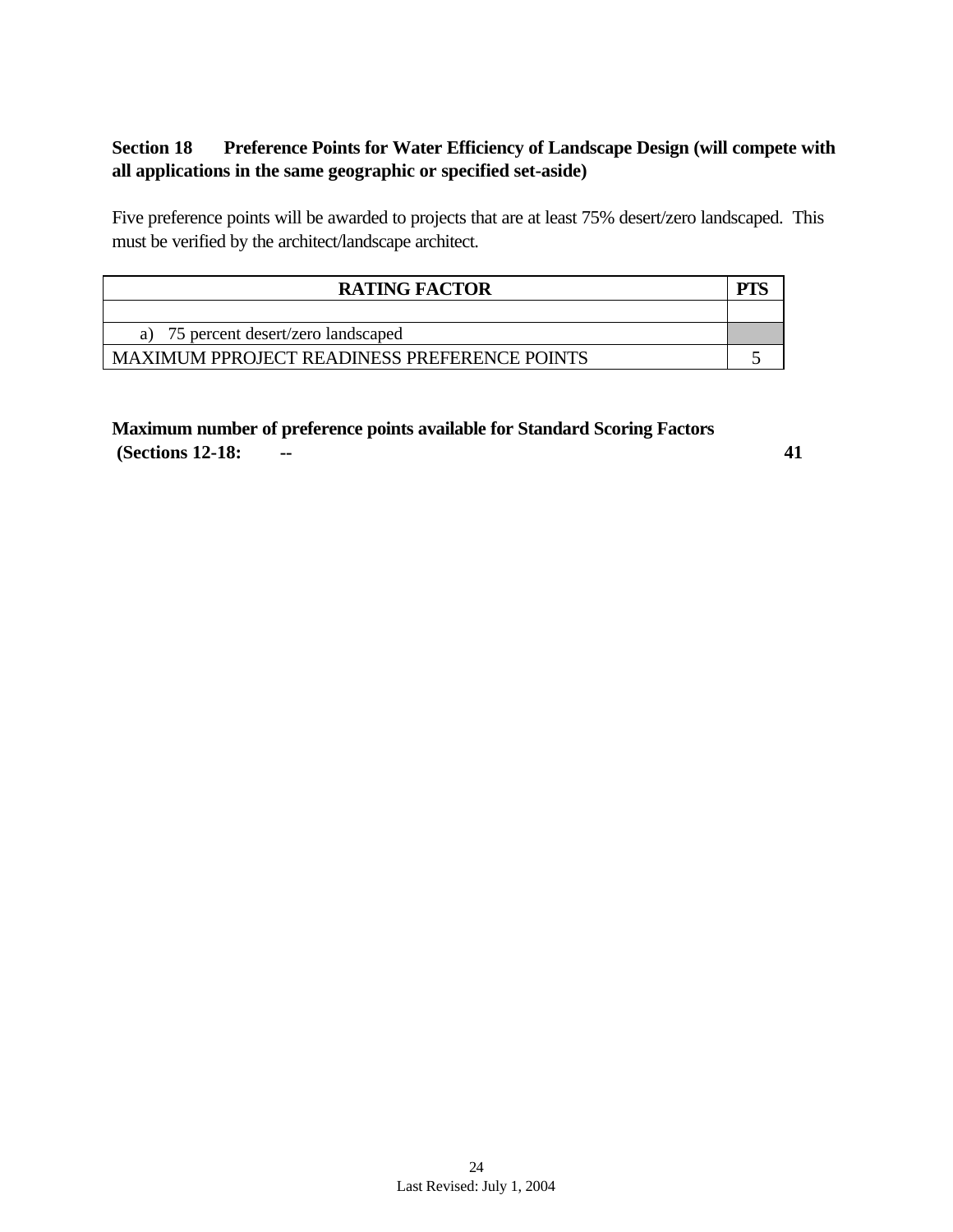# **PREFERENCE POINTS - Project Type Priorities** *[LANGUAGE REVISED IN SECTIONS 19-26 TO TO SIMPLITY INTENT.]*

*The Division will award Preference Points for each of the project categories specified in Section at the time of application review. Preference points may be claimed for only one project category.*

*Sections 19-26 below described the ranking factors applicable to each project category. Applications will be ranked within each project category 8 and within the specific set-aside or geographic apportionment.*

*The application scoring the highest point score within each project category will receive the maximum amount of preference points shown. The second highest scoring application will receive one-half of the maximum preference points shown. The third highest scoring application will receive 1 point. No more than three applications will be given points for each project category by set aside.*

**Section 19 Preference Points for Projects for Individuals/Families with Children** (limited only to those applications and compared with those in the same geographic or specified set-aside).

*Projects for Individuals/Families with Children* will be ranked based on the number of bedrooms contained within the entire project. For example, a 60-unit project with 20 2-bedroom units, 10 3 bedroom units and 15 4-bedroom units would have a total of 130 bedrooms in the project.

The application with the highest overall number of bedrooms in the project would receive 10 points, the second highest scoring project would receive 5 points, and the third highest scoring project would 1 point. *Maximum 10 points.*

**Section 20 Preference Points for Senior Projects Age 55 Years and Older** (limited only to those applications and compared with those in the same geographic or specified set-aside).

*Senior Projects for persons Age 55 Years and Older* will be ranked based on the average unit size in the project per square feet. For example, a senior project of 50 units with 30 studio apartments, averaging 450 sq. ft., (13,500 sq. ft.) 10 one-bedroom apartments averaging 600 sq. ft. (6,000 sq. ft.), and 10 two-bedroom apartments averaging 750 sq. ft., (7,500 sq. ft.) has an average unit size of 540 sq. ft. (27,000 sq. ft. divided by 50 units) in the project.

The project with the highest average unit size per square foot will receive 10 points, the second highest scoring project will receive 5 points, and the third highest scoring project will receive 1 point. *Maximum 10 points.*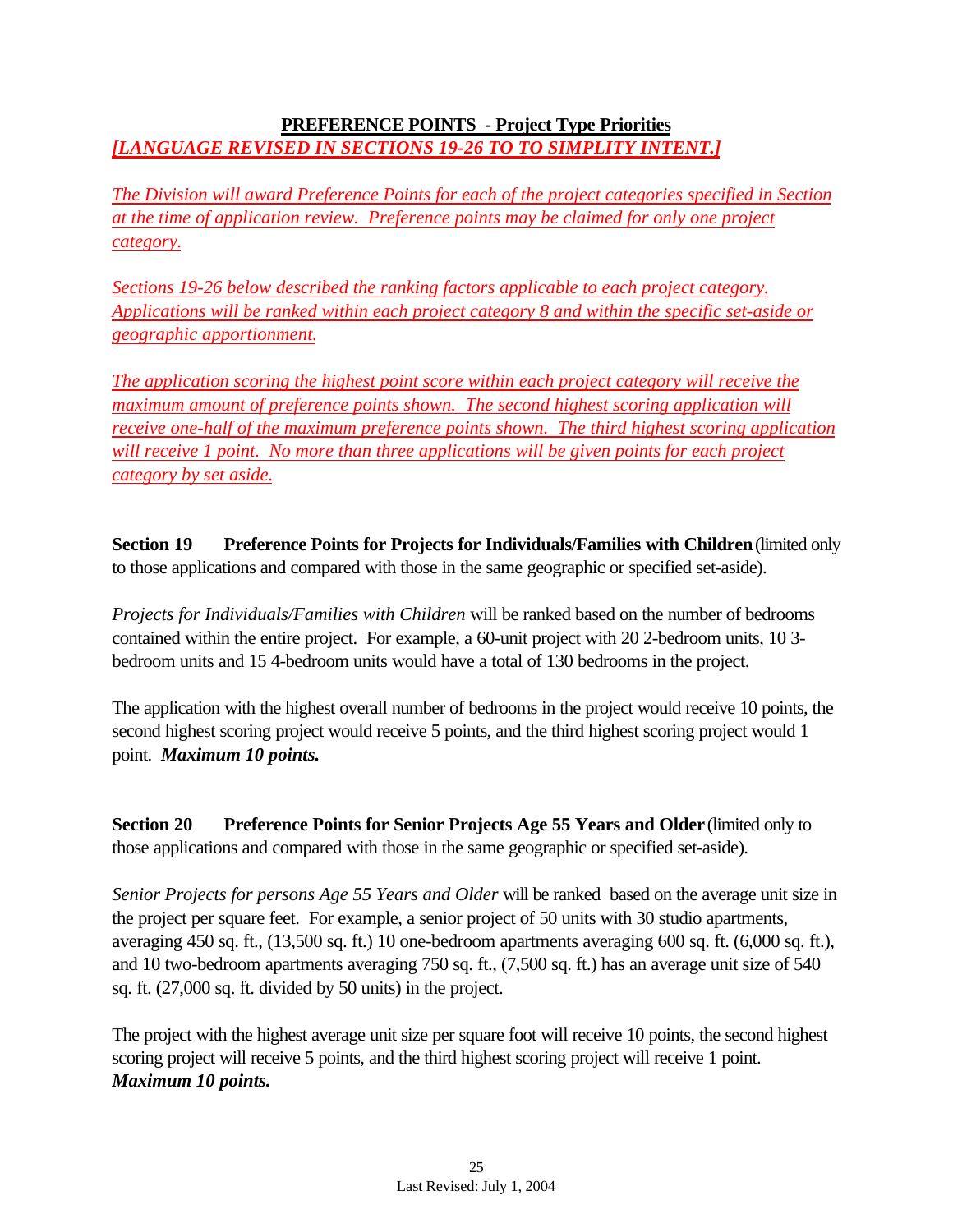**Section 21 Preference Points for Special Needs Housing** (limited only to those applications and compared with those in the same geographic or specified set-aside).

*Projects for persons with Special Housing Needs* will be ranked based on the experience of the project owner/general partner in developing the specified special needs housing and/or delivering the services relating to the special need. The experience must exceed the three-year minimum required by the Division and must be verified by a dated document, such as the articles of incorporation which verifies the number of years the organization has provided the service. A list of all of the housing units developed in chronological order commencing with the year the first project was placed in to service must also be submitted. Applications will be ranked based on the following: (1) the number of months of experience will be weighted by 70%; (2) the number of housing units developed will be weighted by 30%. In the example below, Applicant One possesses 12 years of experience providing services to homeless individuals and has produced 250 units of transitional housing. Applicant Two possesses seven years of experience providing services to developmentally disabled people and has produced 300 units of

housing for the developmentally disabled. The scoring is as follows:

| <b>Application One</b>     | <b>Application Two</b>   |
|----------------------------|--------------------------|
| 144 months x $.70 = 100.8$ | 84 months x $.70 = 58.8$ |
| 250 units x $.30 = 75$     | 300 units x $.30 = 90$   |
| Total = $175.8$            | Total = $148.8$          |

Application 1 has a higher over-all score and would receive more Preference Points than Applicant Two.

The highest score as calculated above will receive 15 points, the second highest score will receive 7.5 points, and the third highest score will receive 1 point. *Maximum 15 Points.*

# **Section 22 Assisted Living Special Developments Private Public Partnerships**

Assisted living developments must have one or more of the following direct commitments by public and/or private entities are eligible to apply for Tax Credits.

- A. A donation of land from a governmental unit (federal, state or local).
- B. A parcel of land transferred at a nominal cost from a governmental unit (federal, state or local).
- C. Governmental and/or private contributions that subsidize the particular assisted living service provided for by the development.
- D. Governmental and/or private services directly provided by the development.

*Assisted Living Projects* will be ranked based on the public/private commitments provided to the project. The project with the greatest public/private commitments will receive 25 points, the second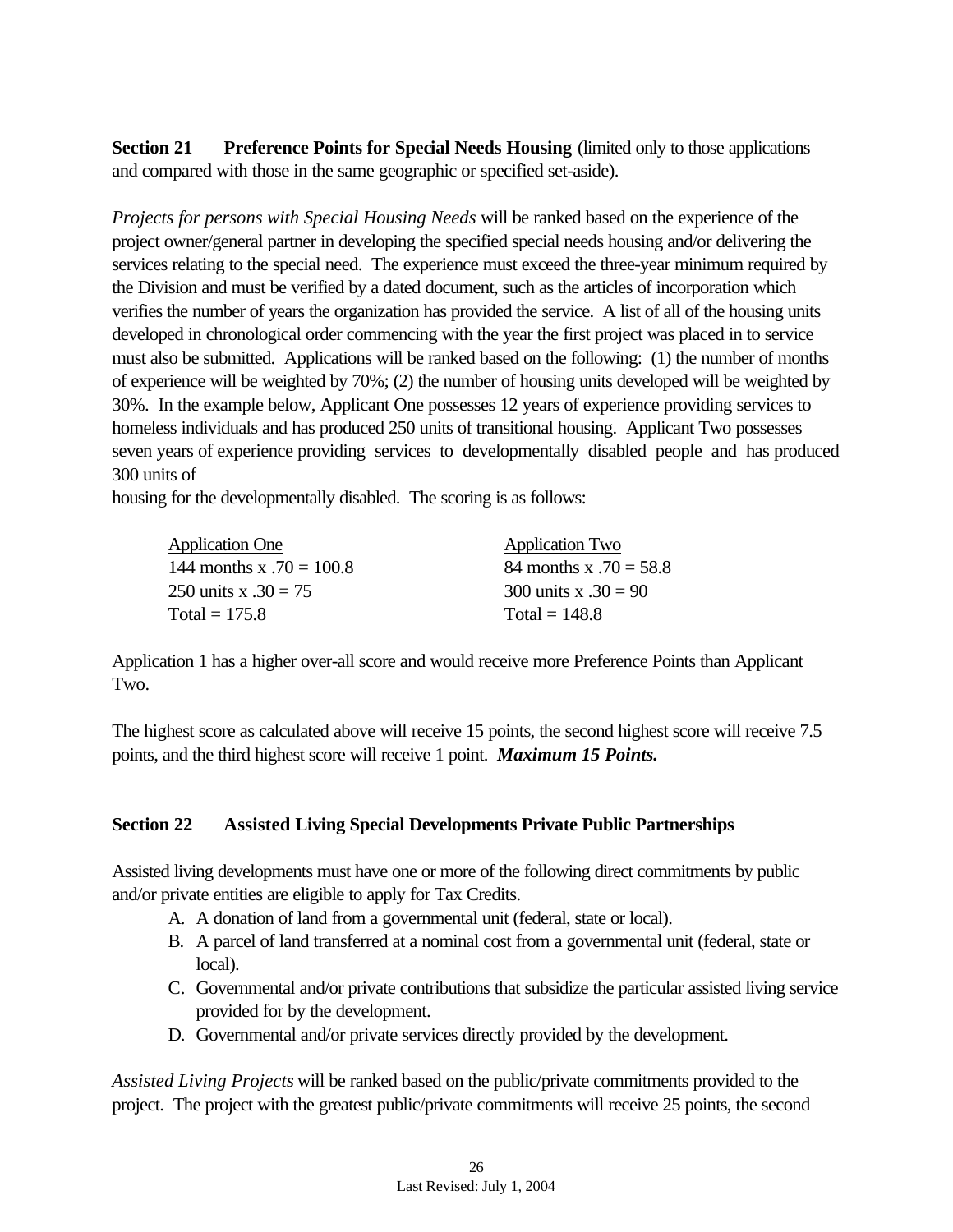highest score will receive 12.5 points, and the third highest score will receive 1 point. *Maximum 25 points.*

# **Section 23 Special Housing Needs for the Nevada State Department of Corrections**

*Transitional Housing for persons released from the Nevada State Department of Corrections* will be ranked based on the overall scope of the proposal to develop a positive transitional environment for paroled individuals. Successful sponsors will partner with the Nevada State Department of Corrections and transitional service providers to provide housing and essential service to facilitate the successful reentry of persons back into communities. The preferred scope of the transition housing project is outlined in a proposal from the Nevada State Department of Corrections to the Division's Advisory Board. The Division will provide an outline of the proposal upon request. *Maximum 25 points.*

### **Section 24 Preference Points for Projects for Promoting Eventual Tenant Ownership**

(limited only to those applications and compared with those in the same geographic or specified setaside).

*Projects for Promoting Eventual Tenant Ownership* will be ranked based on the total overall residential square footage made available for eventual ownership. For example, a project of 20 singlefamily homes, each with an area of 1,200 sq. ft. would have a total of 24,000 sq. ft. of residential space.

The project with the highest amount of overall residential square footage in the project will receive 10 points, the second highest scoring project will receive 5 points, the third highest scoring project will receive 1 point. *Maximum 10 points.*

**Section 25 Preference Points for Acquisition/Rehab, Conversion or Change of Use Projects** (limited only to those applications and compared with those in the same geographic or specified set-aside).

*Acquisition/Rehab, Conversion or Change of Use Projects* will be ranked based on the per-unit rehabilitation investment (hard construction costs/number of units in the project).

The minimum investment per unit is *\$10,000.00* and the amount for which the project is claiming preference points must be reflected in the Capital Needs Assessment. (Section 9F).

The project with the highest per-unit rehabilitation investment will receive 10 points, the second highest scoring project will receive 5 points, the third highest scoring project will receive 1points. *Maximum 10 points.*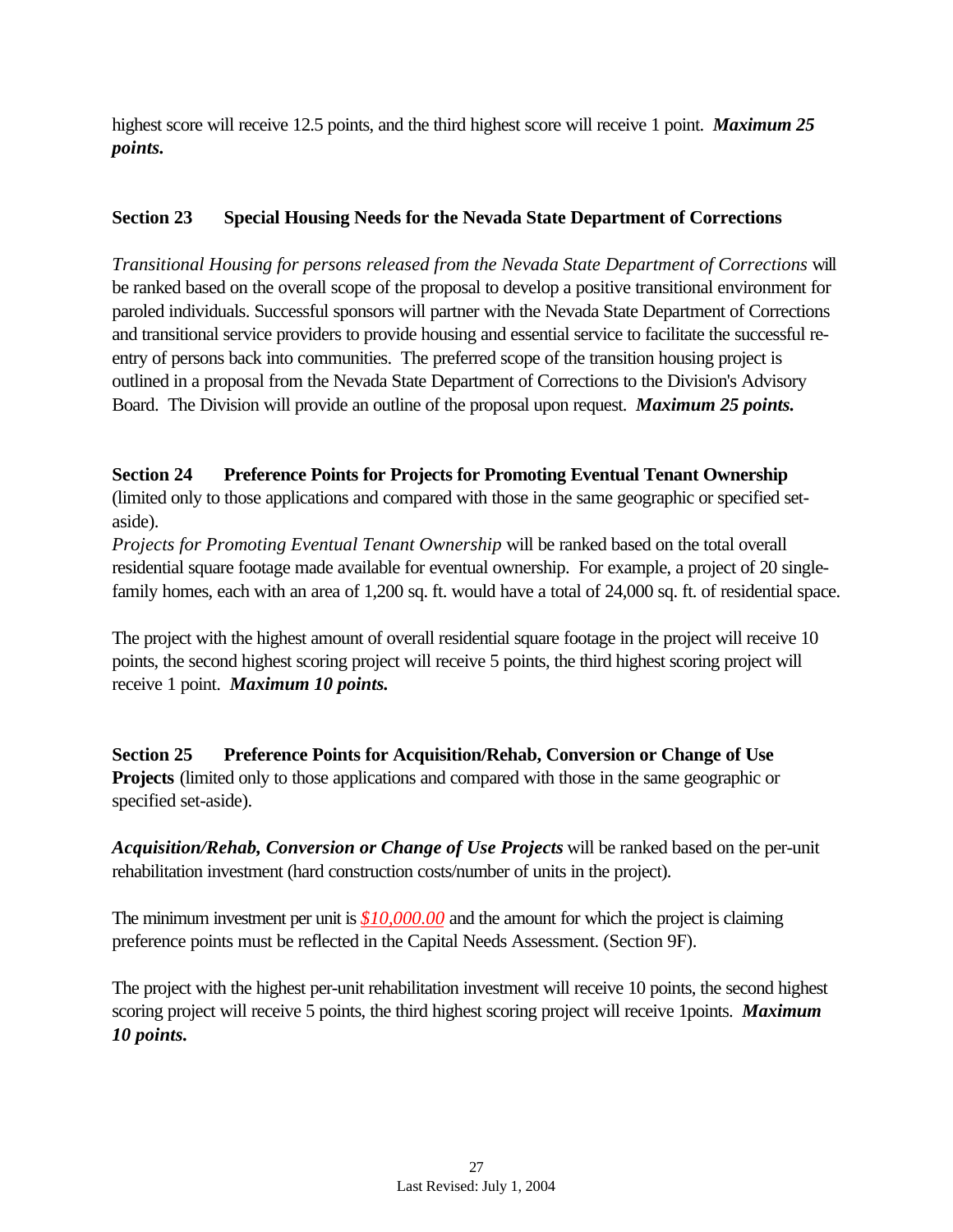**Section 26 Preference Points for Mixed-Income Projects** (limited only to those applications and compared with those in the same geographic or specified set-aside).

*Mixed-Income Projects* will be ranked based on the percentage of market-rate units in the project which exceeds the minimum requirement of 10%. The square footage and bedroom size of both market-rate and restricted units must be proportional. Targeting smaller units with fewer bedrooms as the Tax Credits units will not be allowed. For example, if a 60-unit project with 30 market rate units (50%) is 30,000 sq. ft. and has 90 bedrooms, the amount of square footage and number of bedrooms should be equal to the square footage and number of bedrooms in the market-rate units.

Restricted units may be confined to specific building(s) in the project as long as the square footage and unit mix is proportional to the market-rate units. However, the buildings must be equally placed within the project and have full access to project amenities.

The project with the highest percentage of market-rate units will receive 10 points, the project with the second highest percentage will receive 5 points, the project with the third highest percentage will receive 1 point. *Maximum 10 points.*

**Maximum number of preference points available for Project Type Priorities (Sections 19-26): -- 25**

**Projects with no competing applications in the same geographic or specific set-aside in Sections 19-26 will receive the maximum point allowance by project type***.*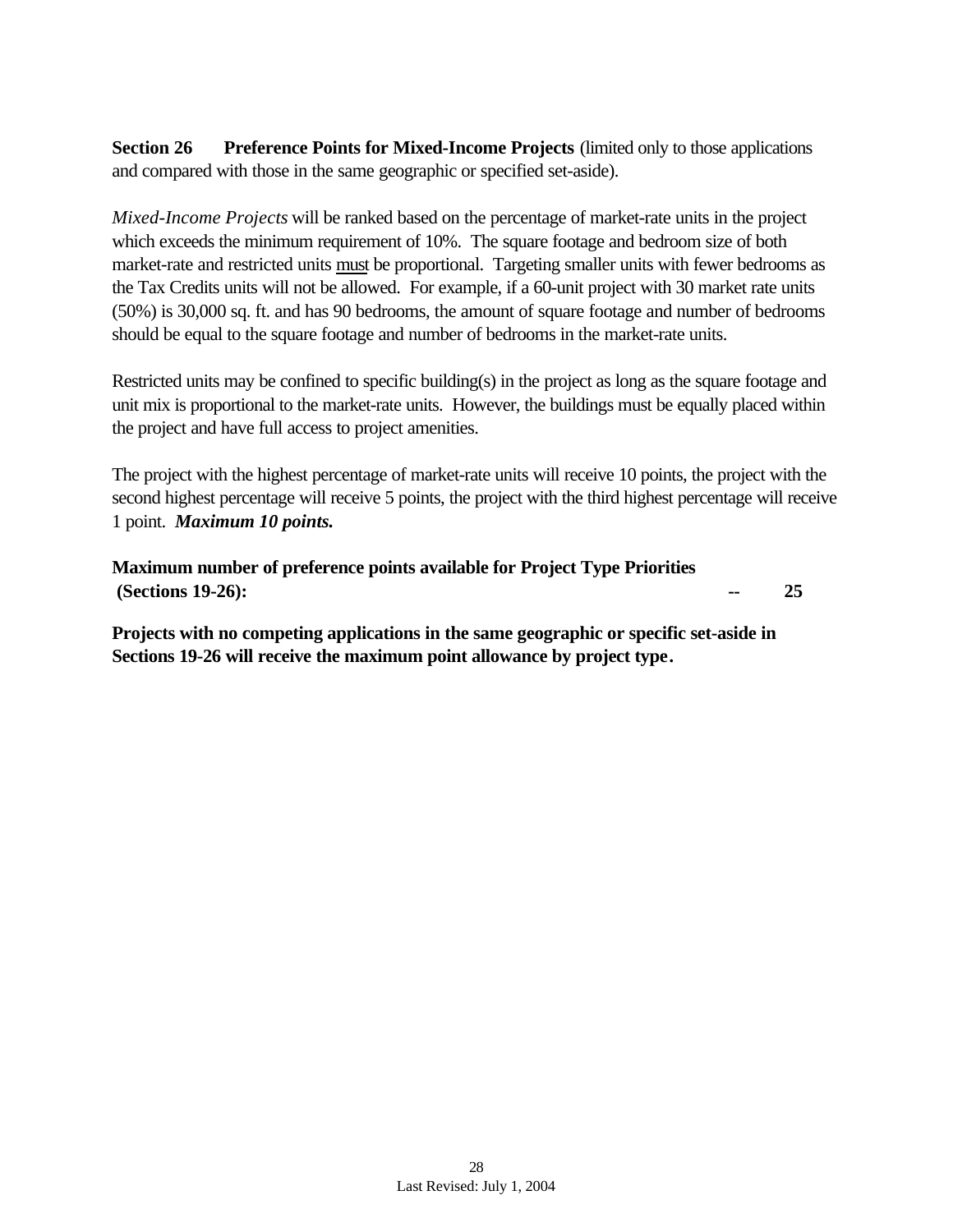## **PREFERENCE POINTS – Special Areas of Consideration**

# *[SCORING APPROACH REVISED TO PERMIT SELF-SCORING. NOT RANKINGS OF PROJECTS. POINTS AWARDED BASED ON OBJECTIVE PROJECT DETAILS.]*

The Division identified a limited number of factors considered essential to targeting the development of housing for low income persons, expanding the level of services available to at-risk households, and providing incentives for keeping project costs down

Sections 27 – 31 describes how preference points will be awarded to achieve these goals.

**Section 27 Preference Points for Low Rent Targeting** (will compete with all applications in the same geographic or specified set-aside).

All projects are eligible to receive preference points based on the overall rent targeting in the project. A project's overall rent level is determined by multiplying the percentage of the total units within each rent level(s) by the rent level in percentages. For Example:

| 52 units                                |
|-----------------------------------------|
|                                         |
| All units with 35% rents                |
| $100\% \text{ X}$ .35<br>$=.3500$ score |
|                                         |

In this example, Project Three has the lowest overall rent level.

Preference points will be awarded in the amounts specified in the following table.

| <b>Rating Criteria</b>     | <b>PTS</b> |
|----------------------------|------------|
| (Low Rent Score)           |            |
| $= .30$ (100% @ 30% rents) | 10         |
| $> .30$ and $< .35$        |            |
| $> .35$ and $< .40$        |            |
| $> .40$ and $< .45$        |            |
| $> .45$ and $< .50$        |            |
| $> .50$ and $< .60$        |            |

*Maximum number of preference points available 10*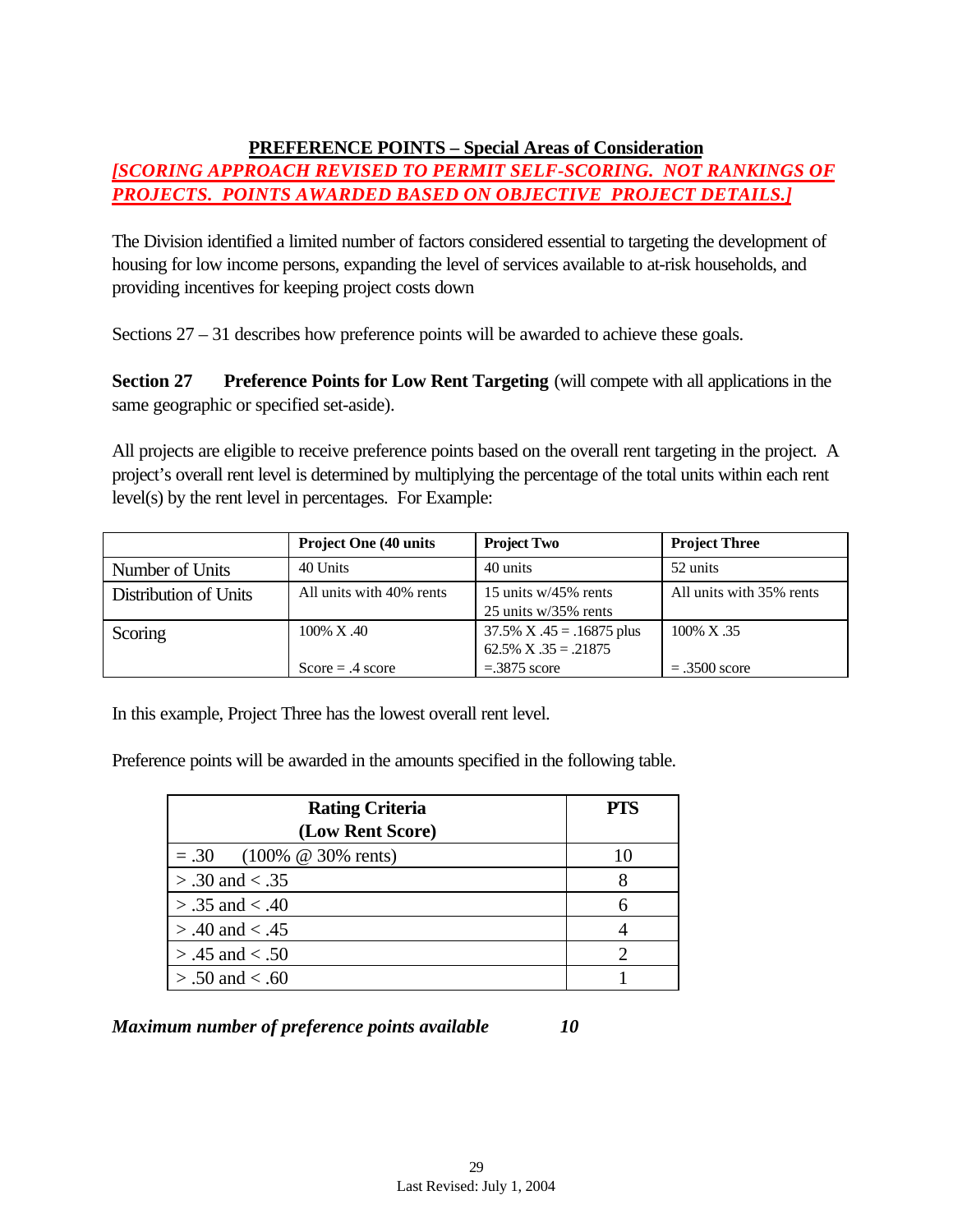**Section 28 Preference Points for Low Income Targeting** (will compete with all applications in the same geographic or specified set-aside).

All projects are eligible to receive preference points based on the overall income targeting in the project. A project's overall income level is determined by multiplying the percentage of the total units within each rent level(s) by the rent level in percentages. For Example

|                       | <b>Project One (40 units)</b> | <b>Project Two</b>                                          | <b>Project Three</b>     |
|-----------------------|-------------------------------|-------------------------------------------------------------|--------------------------|
| Number of Units       | 40 Units                      | 40 units                                                    | 52 units                 |
| Distribution of Units | All units $@$ 40% income      | 15 units $@$ 45% income<br>25 units $@$ 35% income          | All units $@35\%$ income |
| 100% X.40<br>Scoring  |                               | $37.5\%$ X $.45 = .16875$ plus<br>$62.5\%$ X $.35 = .21875$ | 100% X .35               |
|                       | $Score = .4 score$            | $=.3875$ score                                              | $=.3500$ score           |

In this example, Project Three has the lowest overall rent level.

Preference points will be awarded in the amounts specified in the following table.

| <b>Rating Criteria</b>  | <b>PTS</b> |
|-------------------------|------------|
| (Low Income Score)      |            |
| $=.30$ (100% @ 30% AMI) | 10         |
| $> .30$ and $< .35$     |            |
| $> .35$ and $< .40$     |            |
| $> .40$ and $< .45$     |            |
| $> .45$ and $< .50$     |            |
| $> .50$ and $< .60$     |            |

*Maximum number of preference points available 10*

**Section 29 Preference Points for Supportive Services** (will compete with all applications in the same geographic or specified set-aside). *[CONSIDER REVISING SECTION TO MATCH SUPPORTIVE SERVICES WITH TYPE OF HOUSING AND DEVISE SCORING IN THIS BASIS.]*

All projects are eligible to receive preference points based on the number of supportive services at the project. All supportive services must comply with all local, city, county, state and federal laws and regulations that include, but are not limited to, licensing, permits, certification and bonding and insurance requirements.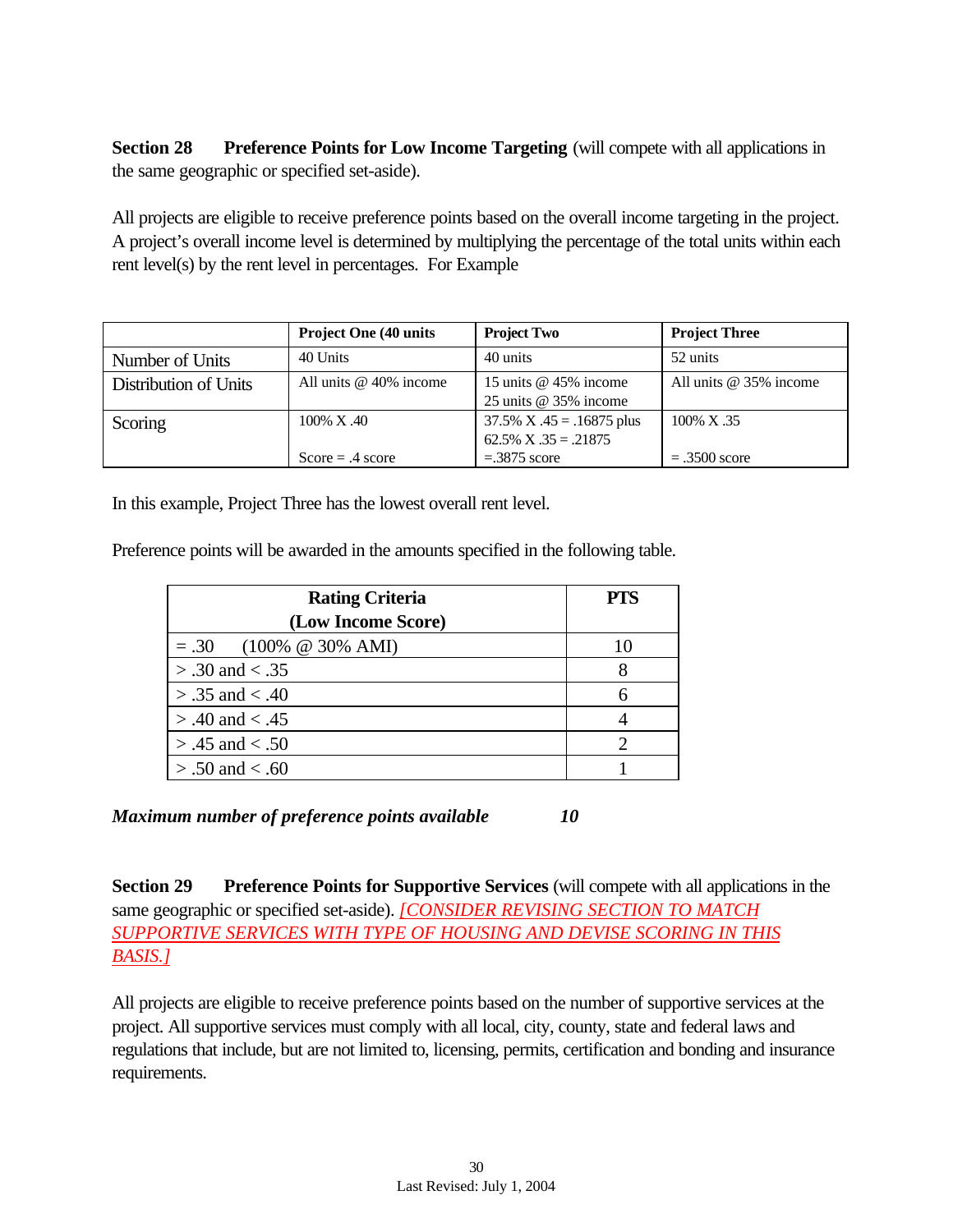Evidence must be provided in the application that the project owner has a fully executed agreement (contingent upon receiving an allocation of Tax Credits) for the service being provided, and how it is to be compensated. The service must be available to all tenant families and will be available for a minimum of 8 hours per week. There will be no mandatory fees for the basic service. Any fee required will be at the discretion of the Division.

The project owner must provide the service for the initial IRS 15 year compliance period, and must not allow more than a 30-day gap in service provided. If a service provider's contract ceases to be valid the sponsor must notify the Division at the time (within seven (7) days) the contract is invalidated. If there is no notification and no new service contract executed by the time the development is audited and/or the Division is notified of an invalidated contract, the project will be considered out of compliance.

|                                                      | PTS                                                 |                             |
|------------------------------------------------------|-----------------------------------------------------|-----------------------------|
|                                                      | <b>Supportive Services Provided</b>                 |                             |
|                                                      | A. Provision of childcare services on-site or       | $\mathfrak{D}$              |
|                                                      | linked to outside centers.                          |                             |
|                                                      | B. Providing health care services on-site or linked | $\mathcal{D}_{\mathcal{A}}$ |
|                                                      | with a local health care provider.                  |                             |
|                                                      | C. Providing job-training programs on-site or       | $\mathcal{D}_{\mathcal{L}}$ |
|                                                      | linked with a local training center.                |                             |
|                                                      | D. Providing one prepared meal on a daily basis     |                             |
|                                                      | available to all tenants                            |                             |
|                                                      | E. Computer literacy training made available to     |                             |
|                                                      | all tenants                                         |                             |
|                                                      | F. Personal finance training; that includes money   |                             |
|                                                      | management, credit counseling and personal          |                             |
|                                                      | budgeting.                                          |                             |
| <b>Maximum Supportive Services preference points</b> | 6                                                   |                             |
| available                                            |                                                     |                             |

The 2004 QAP will award preference points for the following supportive services:

The Division reserves the right to award preference points to other supportive services upon request of the project owner and review of the Division. However, the overall total may not exceed six. The approval must be received prior to and submitted with the application.

A CPA must make a determination that commercial and/or health care activities on will not have an adverse affect on the project's eligible basis.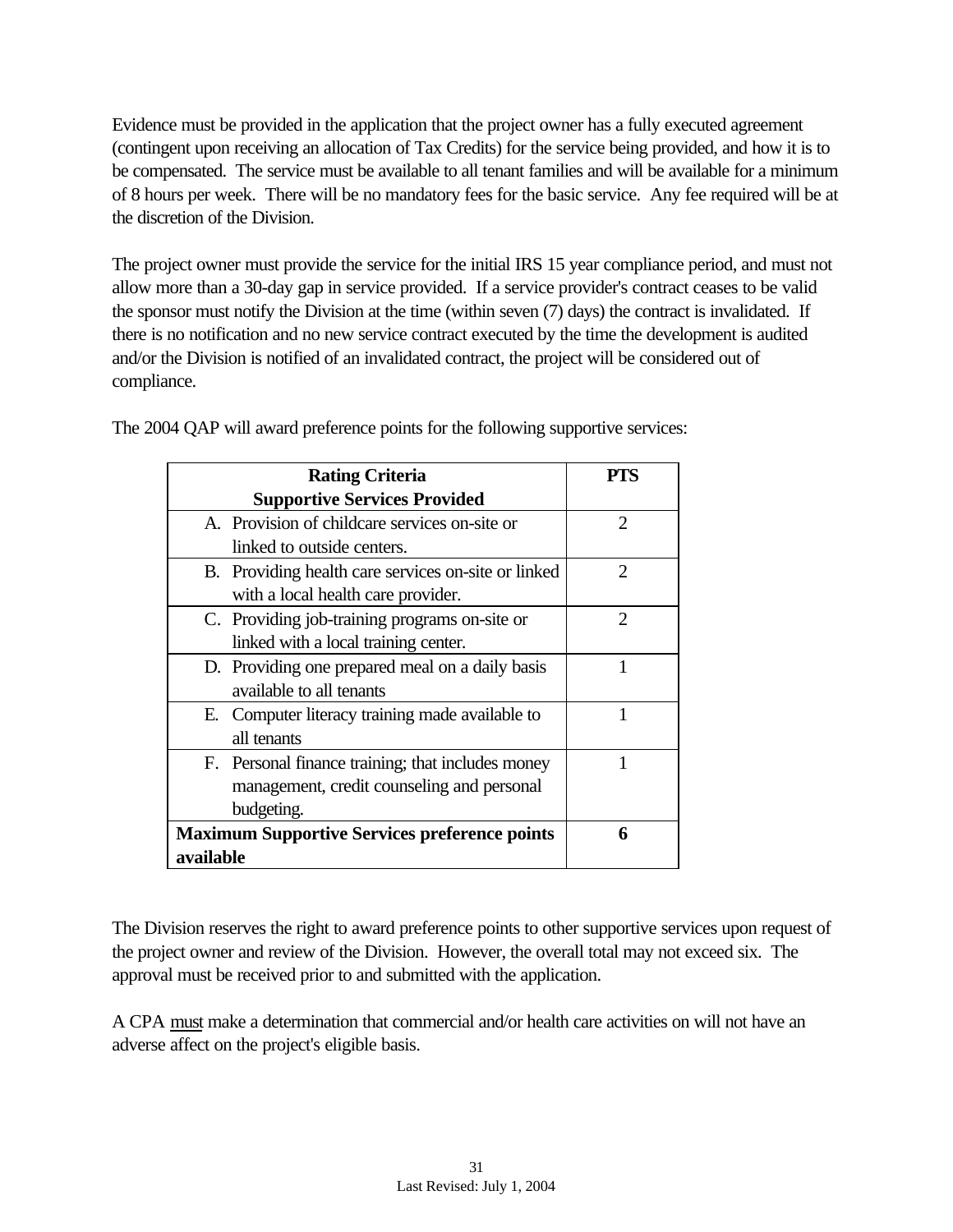**Section 30 Preference Points for Lowest Developer Fee** (will compete with all applications in the same geographic or specified set-aside).

The developer fee must not exceed 15% of the projects eligible basis excluding the developer's fee for the project. The fee includes profit and overhead of the developer, in addition to fees for consultants/processing agents. The cost certification must reflect the developer fee disclosed within the original application and may not be changed for any reason.

Preference points will be awarded on a basis of 1 point for each 1% reduction in developer fee to a maximum of 5 points.

| <b>Rating Criteria</b>               | <b>PTS</b> |
|--------------------------------------|------------|
| <b>Developer Fee</b>                 |            |
| A. Less Than 11% of Eligible Basis   |            |
| B. 11.0% to 11.99% of Eligible Basis |            |
| C. 12.0% to 12.99% of Eligible Basis | 3          |
| D. 13.0% to 13.99% of Eligible Basis | 2          |
| E. 14.0% 10 14.99% of Eligible Basis |            |
| F. 15% of Eligible Basis             |            |

*Maximum number of preference points available 5*

**Section 31 Preference Points for Lowest Contractor Fee** (will compete with all applications in the same geographic or specified set-aside).

Contractor fees must not exceed 14%. The fee will be determined by excluding contractor profit, overhead and general requirements from the actual costs of construction and calculating the percentage. The original contractor fee must be reflected at cost certification time and may not be changed. Construction costs will be limited to on-site work, the construction of new structures/accessory buildings and/or the rehabilitation of existing structures. See NAC 319.987

| <b>Rating Criteria</b>                  | <b>PTS</b> |
|-----------------------------------------|------------|
| <b>Contractor Fee</b>                   |            |
| G. Less Than 10% of Eligible Basis      |            |
| H. 10.0% to 10.99% of Eligible Basis    |            |
| I. $11.0\%$ to 11.99% of Eligible Basis | 3          |
| J. 12.0% to 12.99% of Eligible Basis    |            |
| K. 13.0% to 13.99% of Eligible Basis    |            |
| L. 14% of Eligible Basis                |            |

*Maximum number of preference points available 5*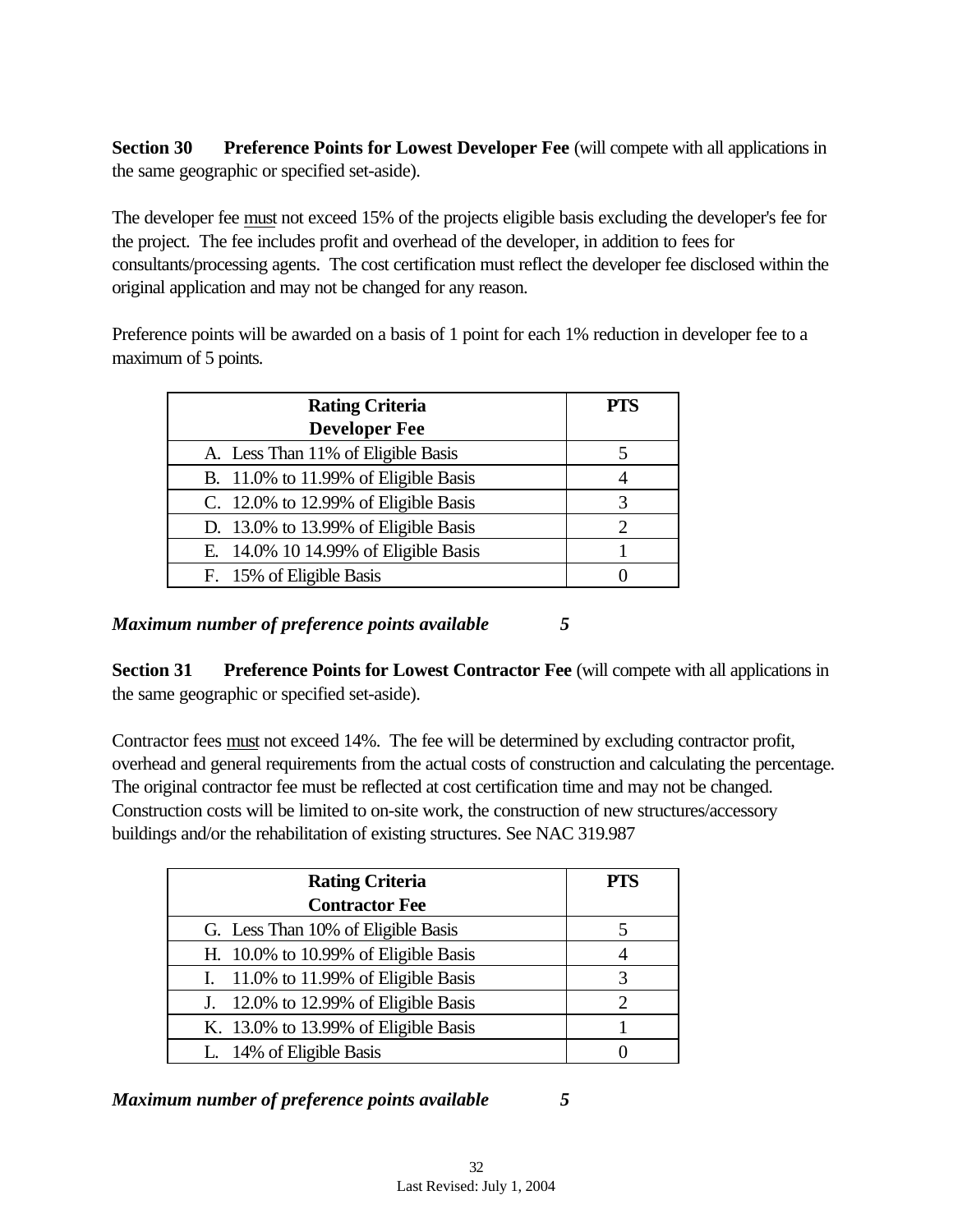# **Maximum number of preference points offered for Special Areas of Consideration (Sections 27-31): -- 36**

## **Section 32 Tie Breakers**

In the event that one or more projects competing for Tax Credits in the same set-aside or geographical apportionment receives an identical number of preference points, the following criteria will be applied and compared on a project-by-project basis:

- A. Lowest overall developer fee, as a percentage, based on total of residential square footage in the project, excluding common areas, (.40 points).
- B. Lowest overall total of Tax Credits required per square foot of residential space for the project, excluding common areas, (.34 points).
- C. Lowest overall contractor fee, as a percentage, based on total residential square footage in the project, excluding common areas, (.26 points).

If the above fails to break the tie, the Division will conduct a lottery pursuant to NAC 319.990.

*CONSIDER ADDING SECTION AWARDING PREFERENCE POINTS FOR THE NUMBER OF ADDITIONAL HANDICAPPED ACCESSIBLE UNITS PROVIDED IN PROJECT ABOVE REQUIREMENTS SPECIFIED BY OTHER FINDING SOURCES (e.g. HOME).*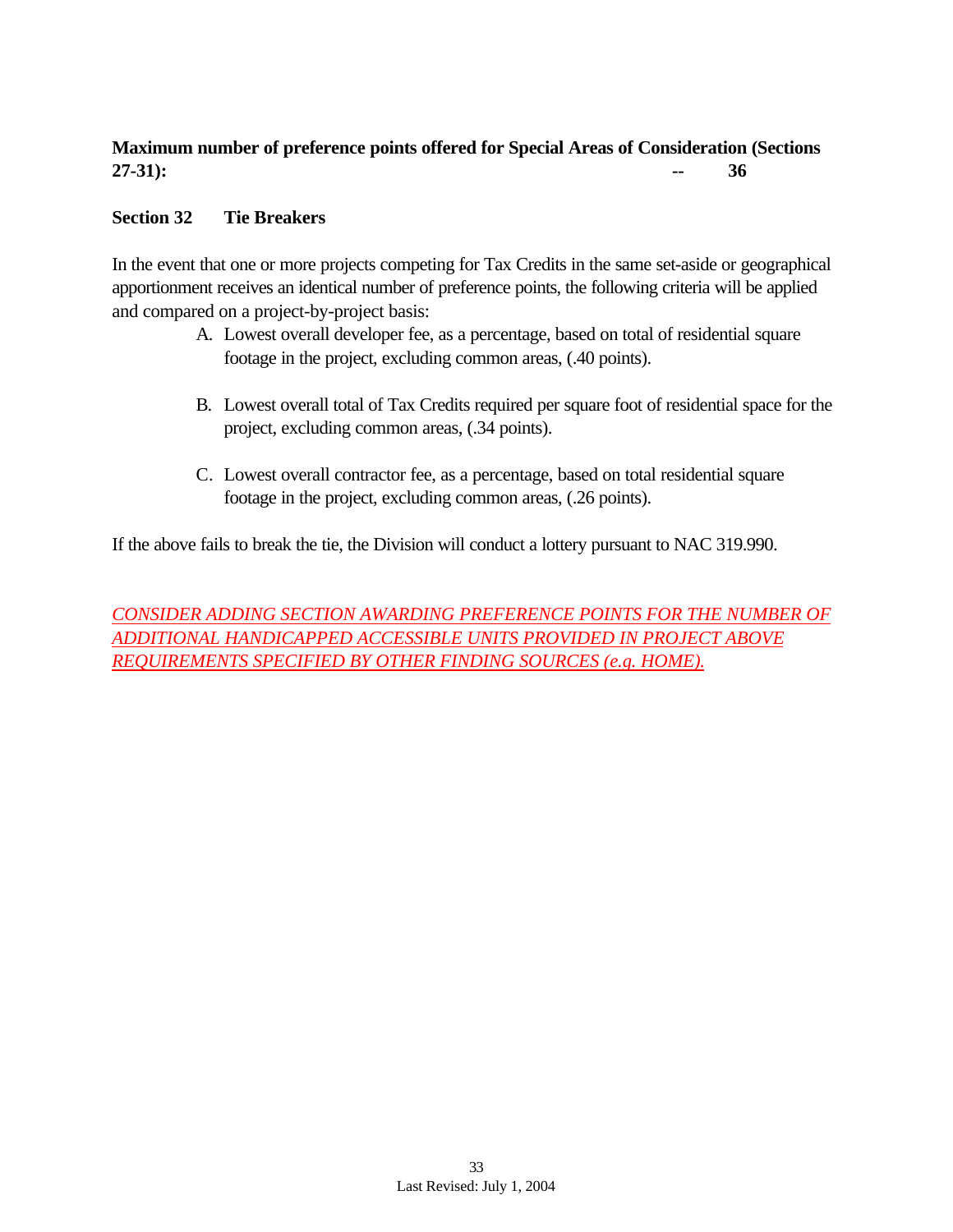# **PROJECT DEVELOPMENT INFORMATION**

# **Section 33 Maximum 2004 Per Unit Development Cost** *[SECTION WILL BE UPDATED ONCE 2004 LIMITS ARE AVAILABLE. CONCERN ABOUT ADEQUACY OF 221(D))4) LIMITS W/O APPLICATION OF COST NOT ATTRIBUTABLE FACOTOR….]*

In allocating Tax Credits to a project, the Division will consider the number and size of units (based on the number of bedrooms) to the project's eligible basis. The Division will not allocate Tax Credits for eligible basis costs that are in excess of the per-unit amounts listed below. If a project's per unit eligible basis exceeds the amounts listed below, it will not automatically cause the application to be rejected. However, the project owner must provide documentation to the division that the project is financially feasible. The following figures are HUD Section 221(d)(3)-NP per unit limits. The effective date shown is for December, 2001. Figures for 2004 will be listed when provided by HUD.

| Area             | <b>Base</b> | So. Lake     | <b>Las Vegas</b> | <b>Carson City</b>  | <b>Lincoln Co</b> | Nye Co.   | All other    |
|------------------|-------------|--------------|------------------|---------------------|-------------------|-----------|--------------|
|                  | Limits      | <b>Tahoe</b> | (Clark Co)       | <b>Reno/Sparks</b>  |                   |           | <b>Areas</b> |
| <b>High Cost</b> |             | 194          | 187              | 182                 | 169               | 159       | 172          |
| Factor           |             |              |                  |                     |                   |           |              |
|                  |             |              |                  | <b>Non Elevator</b> |                   |           |              |
| 0 bdrm           | \$42,048    | \$81,573     | \$78,630         | \$76,527            | \$71,061          | \$99,856  | \$72,323     |
| 1 bdrm           | \$48,481    | \$94,053     | \$90,659         | \$88,235            | \$81,933          | \$77,085  | \$83,387     |
| 2 bdrm           | \$58,469    | \$113,430    | \$109,337        | \$106,414           | \$98,813          | \$92,966  | \$100,567    |
| 3 bdrm           | \$74,840    | \$145,190    | \$139,951        | \$136,209           | \$126,480         | \$118,996 | \$128,725    |
| 4 bdrm           | \$83,375    | \$161,748    | \$155,911        | \$151,743           | \$140,904         | \$132,566 | \$143,405    |
| <b>Elevator</b>  |             |              |                  |                     |                   |           |              |
| 0 bdrm           | \$44,250    | \$85,845     | \$82,748         | \$80,535            | \$74,783          | \$70,358  | \$76,110     |
| 1 bdrm           | \$50,724    | \$98,405     | \$94,854         | \$92,318            | \$85,724          | \$80,651  | \$87,245     |
| 2 bdrm           | \$61,680    | \$119,659    | \$115,342        | \$112,258           | \$104,239         | \$98,071  | \$106,090    |
| 3 bdrm           | \$79,793    | \$154,798    | \$149,213        | \$145,223           | \$134,850         | \$126,871 | \$137,244    |
| 4 bdrm           | \$87,588    | \$169,921    | \$163,790        | \$159,410           | \$148,024         | \$139,265 | \$150,651    |

Note: In the event that the issued HUD Section 221(d)(3) per unit cost limits for 2004 are lower than the previous year's established limit for any jurisdiction, the per unit costs listed for 2004 may be increased by 15 percent. This increase will be at the discretion of Division staff if requested by the project sponsor and evidenced by supporting documentation.

### **Section 34 Operating Expenses**

The Division will consider that per-unit-per-month operating expenses, within a range of \$200.00 to \$300.00 as acceptable. Projects that have operating expenses outside this range will be accepted, but must include an explanation with the application. The Division reserves the right to adjust Tax Credits on projects with operating expenses greater than the \$200.00 to \$300.00 range. See NAC 319.987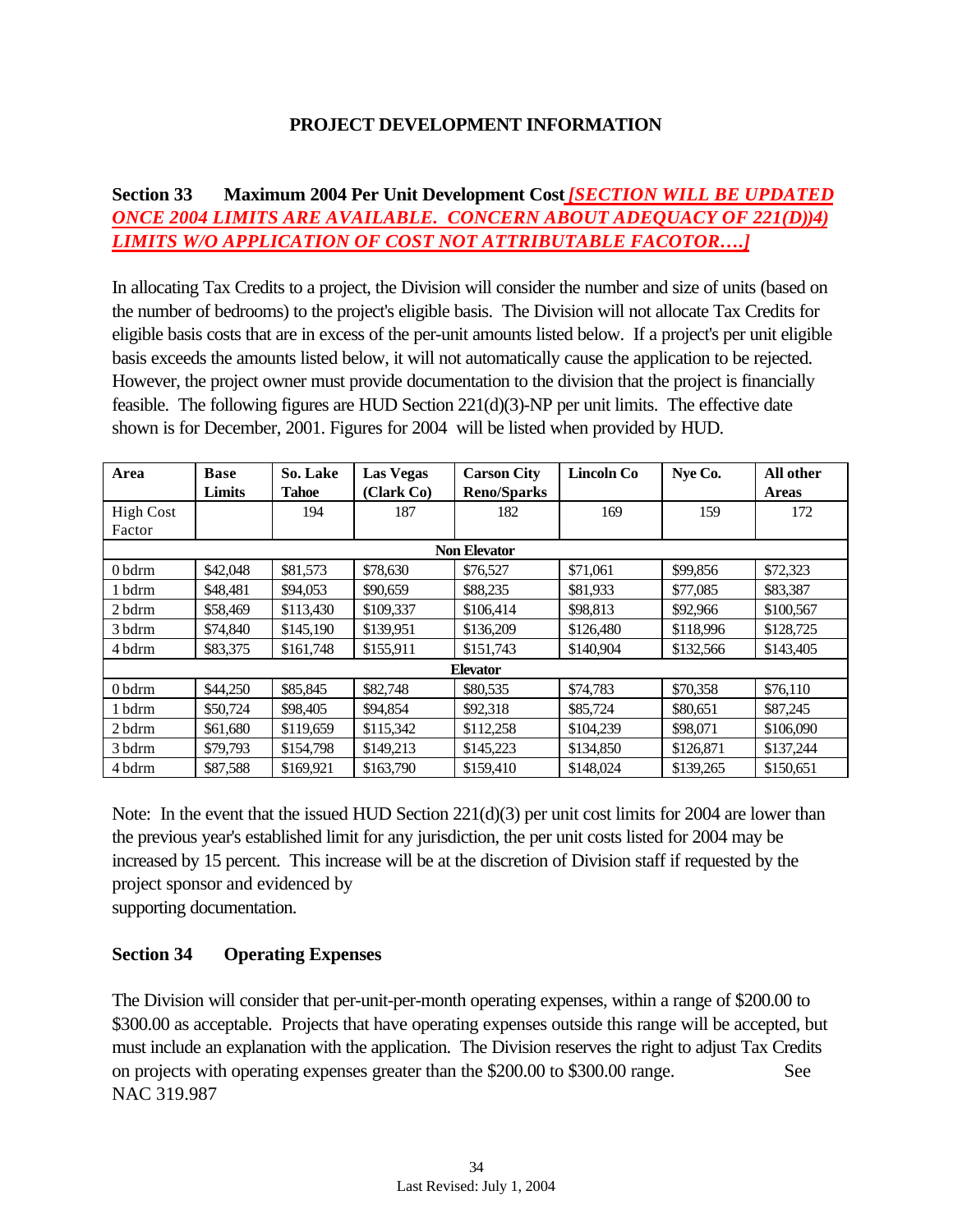## **Section 35 Estimation of Utility Allowances**

At the time of application, the project owner must estimate the amount of utility allowance applicable to each unit, considering the square footage of the unit and the proposed source of energy in accordance with Treasury Regulation § 1.42-10. The project owner assumes the risk that these estimates will be reasonable and supportable. At the time the project is placed in service, the project owner must provide evidence that the utility allowance used conforms to the requirements of the Code and Treasury Regulation. Failure to do so will result in forfeiture of the Tax Credits.

The project owner may provide a survey of actual utilities being paid in the area or use the PIH utility allowance for the area. Surveys must: (1) have been conducted within 12 months of the application; (2) sampled units must be located within a radius of 50 miles from the proposed project location; (3) sampled units must be similar in size, within 10%, based on unit square footage, to those in the project; (4) include a sample size of at least 10 units; (5) the energy source must be the same as proposed for the project; and (6) include the address and square footage of each unit surveyed.

*[IS THIS VERBAGE NECESSARY]:* Original applications must be complete and must materially match other applications for funding that relate to the project (i.e. other applications for NHD funding, HOME for example). Final applications must be completed on a final application form prescribed by the Division.

*[IS THIS VERBAGE NECESSARY]*: All material information must be comparable as it relates to other funding and to the final cost that the IRS form(s) 8609 are issued from.

# **Section 36 Adjustments to Eligible Basis for Projects Located in Qualified Census Tract and Difficult to Develop Areas**

Applicants who build projects located in a qualified census tract or in a difficult to develop area will be authorized to utilize 130% of eligible basis as a factor in determining the adjusted eligible basis.

A. Qualified Census Tracts are identified in NAC 319.991(4).

B. *[REQUIRES UPDATE OF QCT IN FINAL*] For plan year 2004, Douglas County, Nevada has been designated a "Difficult to Develop Area" by the United States Department of Housing and Urban Development (HUD). Also, newly identified Qualified Census Tracts are Washoe County Census Tract 33.01 and Humboldt County Census Tract 96.01. Any additional change(s) in the designation will be issued by HUD in the Federal Register at a later date and be made a part of the 2004 QAP. See NAC 319.991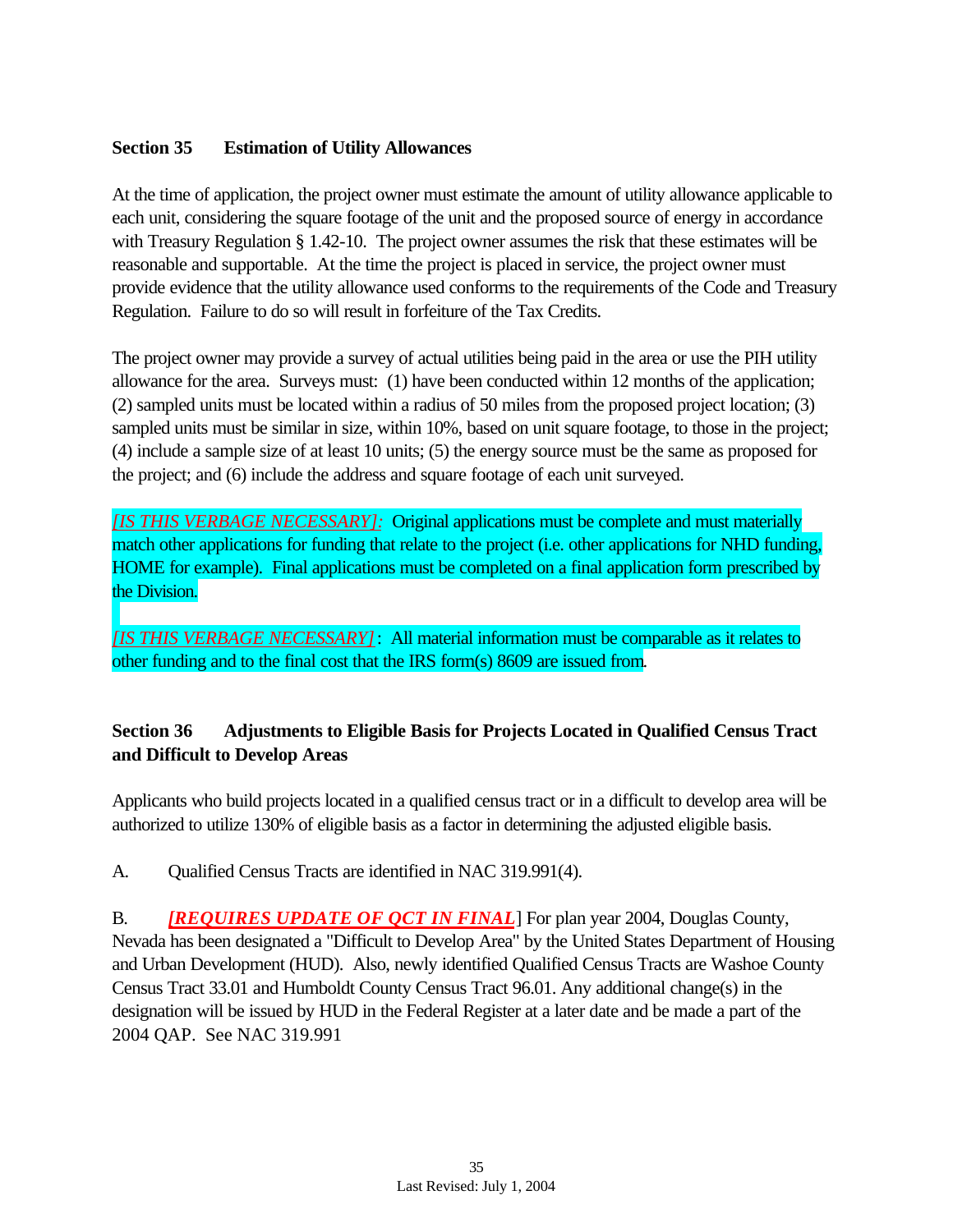## **Section 37 Maximum Amount of Tax Credits Awarded**

### *Developer Cap:*

*The Division has elected to limit the amount of tax credits a developer may receive under the 2004 plan to \$1 million.*

### Project Cap:

The Division has elected to limit the amount of tax credits a project may receive under the 2004 plan to \$750,000. Application for Tax Credits in excess of \$750,000 may be rejected. The Division will accept applications that request Tax Credits for more than one sub-account, as long as the total amount of Tax Credits requested does not exceed the maximum limit. The Division reserves the right to award more than \$750,000.00 of Tax Credits to projects financed by the Tax Exempt Bond Program, if the project complies with all of the Division's policies, procedures and all State and federal regulations and laws.

See NAC 319.992

The Division reserves the right to reject multiple applications if they are determined to be for one project that has been split in order to circumvent this maximum. Projects that are phased in from one Tax Credits plan year to another will not be considered as one project for the purposes of this maximum. For example, if a project owner receives Tax Credits on a project this year and next year qualifies and is appropriately ranked for an expansion or new phase of the existing project, the project owner may receive the maximum Tax Credits for the new phase.

### Funding Projects From Multiple Set Asides.

If projects in different set-asides are competing for remaining Tax Credits, priority will be given to that project receiving the highest overall point total (regardless of set-aside), and remaining applications will be ranked in descending order based on preference points received.

If an application has been ranked to receive Tax Credits from a particular set-aside and the amount of Tax Credits requested or required exceeds the balance available in that set-aside, and if the application is first ranked in another set-aside or apportionment account, then Tax Credits may be awarded from the respective set-aside accounts accordingly. For example, if an application is next ranked to receive Tax Credits from the non-profit set aside but the amount requested or required exceeds the balance available in the non-profit set-aside, and if the application also is firs ranked to receive Tax Credits from its geographic sub-account, the application will be awarded the Tax Credits remaining in the set-aside and will be awarded Tax Credits out of the geographical sub-account. However, the amounts, when combined, may not exceed that maximum that has been established for this plan year.

If there are insufficient credits to fund the highest ranking application, the highest ranking application requesting an amount of Tax Credits equal to those remaining will be awarded those Tax Credits.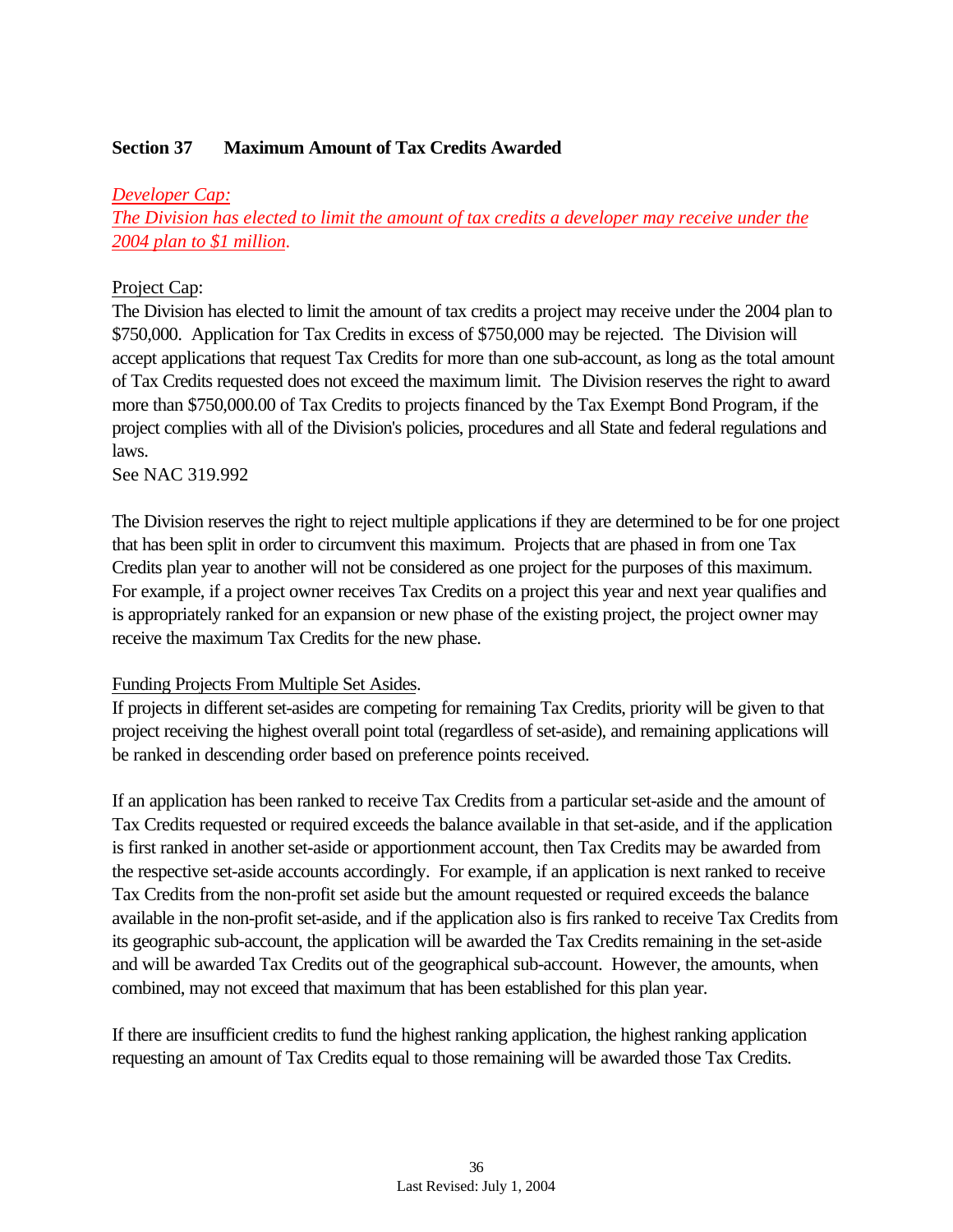If a project sponsor is awarded Tax Credits, the Tax Credits Award can only be returned voluntarily by the project sponsor before the carryover allocation is due. If a project receives a carryover allocation and the project sponsor determines for whatever reason the Credits would be best returned to the pool, the return will be considered involuntary. See NAC 319.972

## **Section 38 Final Allocation of Tax Credits**

Once all of the buildings in the project are placed in service, the sponsor or project owner may request the final allocation and IRS form(s) 8609.

The following information needs to be completed to receive the IRS form(s) 8609:

- 1. Final allocation application;
- 2. CPA certification of costs;
- 3. Pre 8609 inspection by Division;
- 4. Comply with Section 42 (Lease up Requirements);
- 5. Letter certifying permanent financing is in place;
- 6. Letter acknowledging project has met ADA design standards are in place.

### **Section 39 Tax Credit Monitoring**

As of January 1, 2001, all compliance monitoring will require habitability standard inspection as per Treasury (IRS) Regulation 1.42.5.

### **Section 40 Fees**

All fees paid to the Division are non-refundable.

A. Application Fee

The application fee is \$1,250.00 (Budget consideration figure for these amounts has not been determined yet.)

B. Re-submission Fee

If the application has been withdrawn or rejected during the previous allocation round, or if the project owner desires to make any material changes to the application, a fee of \$1,000.00 will be required. Re-submitted applications will not be accepted after the application closing date of any Tax Credits round.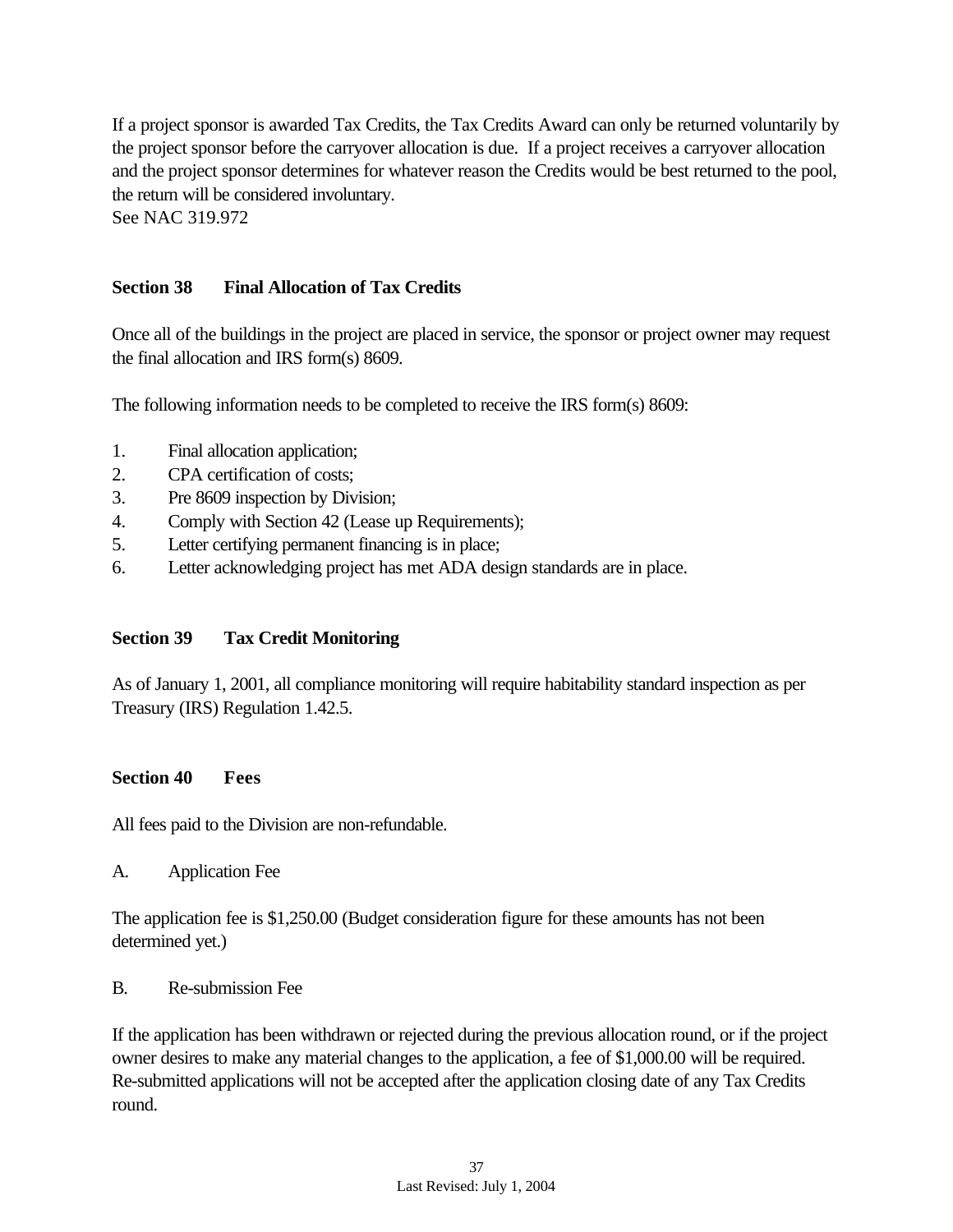## C. Reservation Fee

A reservation fee equal to 6.8% of the Tax Credits reservation amount is payable at the time the Division reserves the Tax Credits for the project. Non-profits that are not joint-venturing or in partnership with a for-profit project owner will have the option of (1) paying 1.8% of the credit amount at the time of reservation and the balance of 5% on or before six months from the date of reservation, or (2) the total reservation fee of 6.8% at the time the Division reserves Tax Credits for the project. The reservation fee is due upon receipt of the reservation letter *and should be paid on or before May 30,* 2004. (Budget consideration figure for these amounts has not been determined yet.) See NAC 319.978(2)

## D. Carryover Fee

An administrative fee of \$400.00 will be charged for each carryover letter issued by the Division. The project owner's federal tax identification number must be supplied at the time the carryover commitment is requested.

## E. Compliance Monitoring Fee

A fee of \$150.00 plus \$20.00 for each low-income unit will be charged for each year of the compliance period. Annual fees for each project are immediately due when the project is placed in service and by January 31 of each year thereafter throughout the extended use period, 30 or more years. The Division reserves the right to adjust monitoring fees as necessary on a project-by-project basis to cover the cost and expense of monitoring compliance.

# F. Compliance Training Fee

A fee of \$25.00 per person will now be required to attend the Division's annual Tax Credit Compliance Training. The one-day training session, usually conducted in April/May of each year, is held in Las Vegas and Carson City/Reno. Attendance is mandatory for all on-site property managers. Notice of the training sessions will be announced every year once a date and site are determined.

### G. Compliance Monitoring Re Audit Fee

If a property receives an audit in which the property is substantially out of compliance (less than 75% of the property is in compliance and or there are issues regarding the minimum set aside and the property requires a re audit) there will be an additional audit fee equal to the per unit monitoring fee for each unit/file that requires a re audit.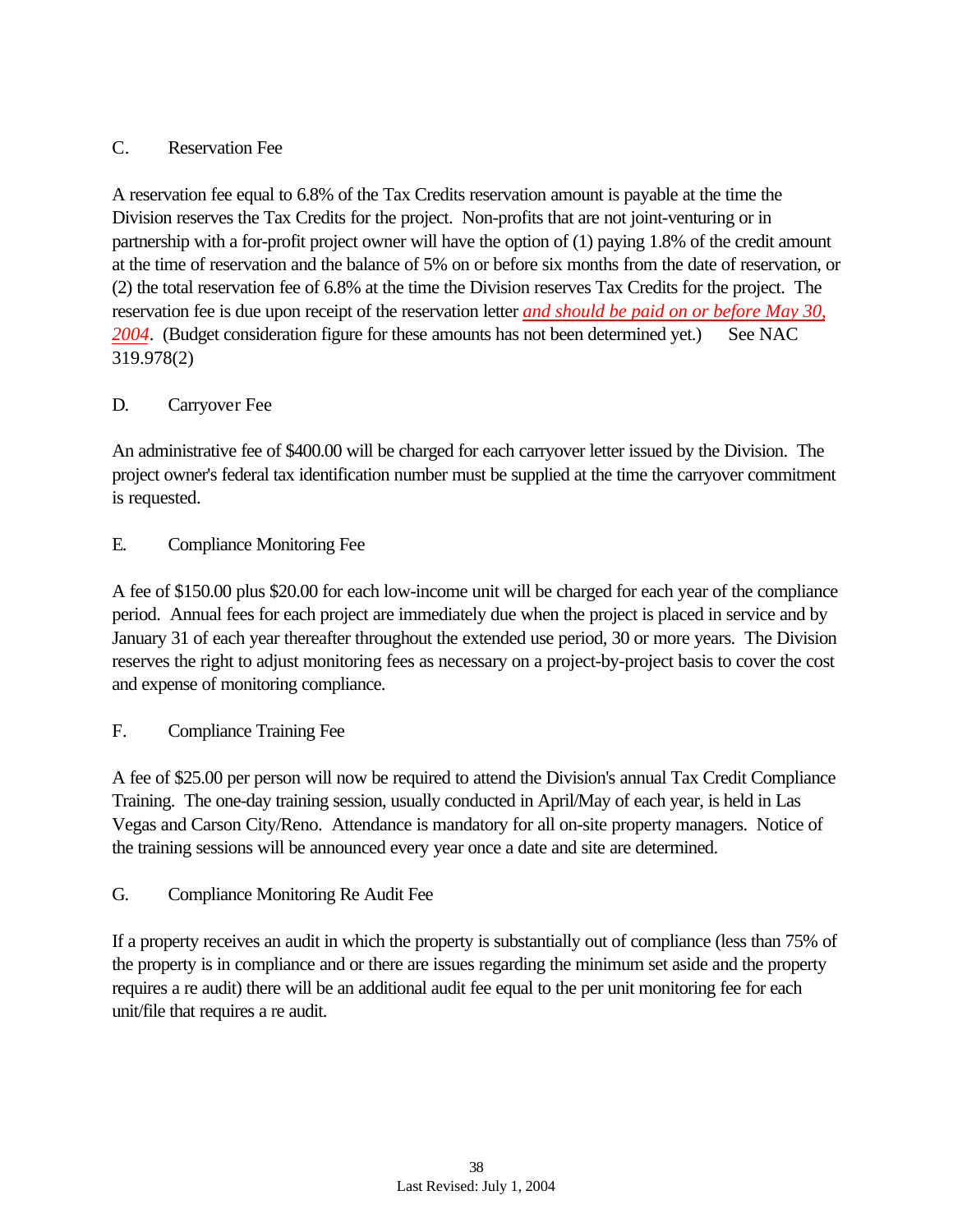# H. Legal Fees

*[ADD DEFINITION TO SUBSECTION THAT EXPLAINS LEGAL FEES ARE TRIGGERED.]* If the sponsor and/or developer of the project requests a change and or decision which requires legal advice beyond the normal guidance provided by the Division Counsel, the sponsor and/or developer will be billed for the contract legal service at a rate of \$475.00 per hour.

# **Section 41 Debarred List**

The Administrator will have the option to reject application for Tax Credits due to the following: If the developer and/or equity partner; (1) is included on the HUD Debarred List, (2) Default or Failure to Complete Funding or Construction on a Tax Exempt Bond Issue, (3) Default and/or Failure to comply with a HOME and/or LIHTF and/or, (4) default or failure to comply with a Tax Credit Project that receives a Tax Credit reservation or allocation by the Division.

# **Section 42 Lease-up Requirement**

Effective January 1, 2002, all project owners will be required to contact the Division once the first building in the project is issued a Certificate of Occupancy and prior to any lease-up. The Division will provide an orientation to the project owners and on-site property managers regarding the long-term compliance of the property to Section 42 of the IRS Code. The Division will review the State's Tax Credit Compliance Manual with project management and discuss the Division's compliance requirements and project management responsibilities. This orientation is mandatory. Failure to contact the Division as specified above will result in a delay of the Division's issuance of IRS form(s) 8609.

# **Section 43 Waiver of Annual Income Re-certification**

Project owners of projects that are 100% Low-Income Tax Credits eligible may request the waiver of annual income re-certification under provisions of IRS Revenue Procedure 94-64, a copy of which may be obtained from the Division.

Prior to the Division's issuance of a statement that the project is in compliance with the Internal Revenue Code, the project owner must provide the Division with a third-party certification that the project is eligible to receive such a waiver. The certification must:

A. Be conducted by a consulting firm that is nationally recognized as being proficient in the field of monitoring compliance under the provisions of IRC § 42.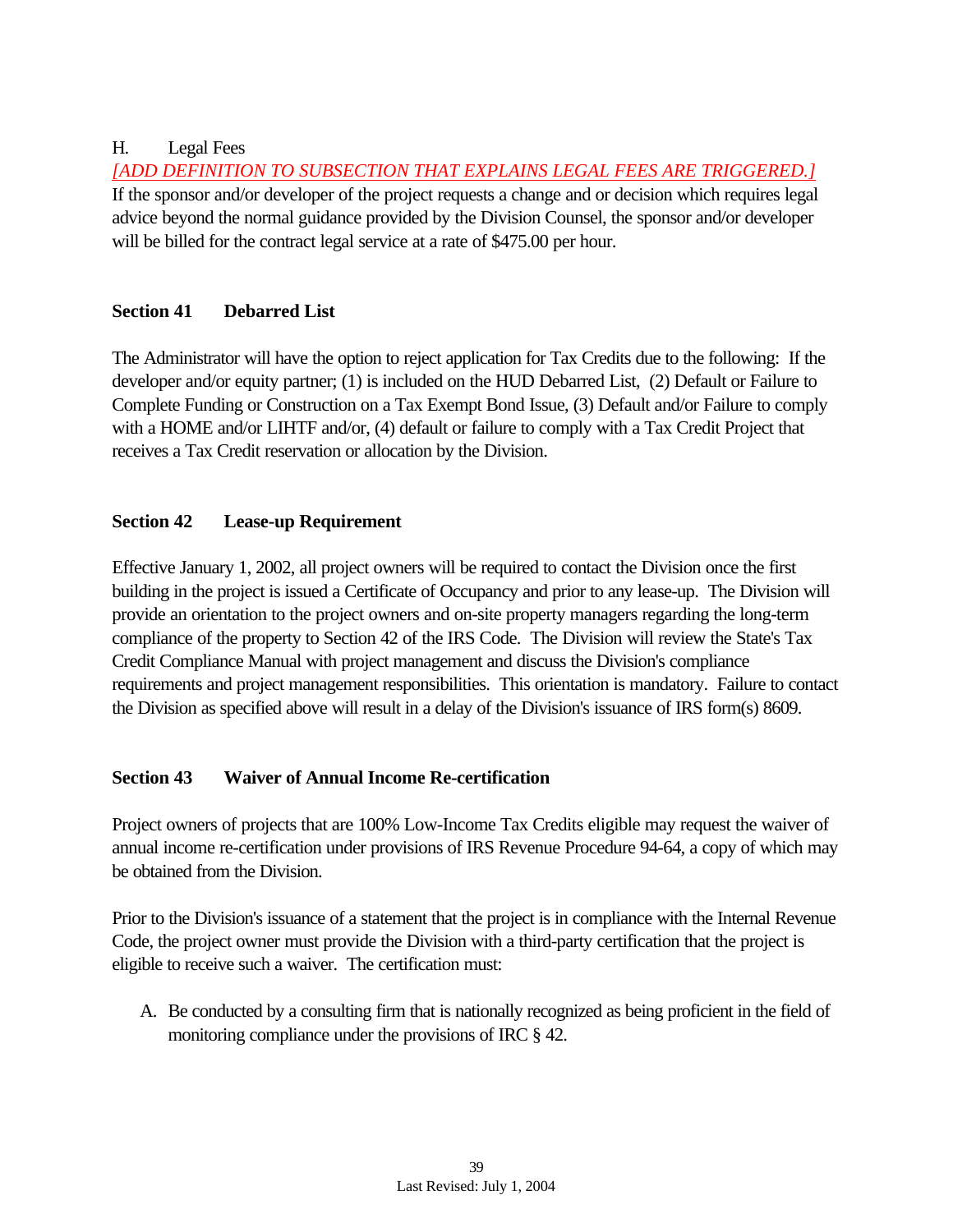- B. Certify to the Division that as of the date of the audit, the project was 100% in compliance with all of the provisions of IRC § 42, including, but not limited to, health, safety, and fair housing issues.
- C. Recommend that the project and project owner be granted a waiver of annual income recertification as provided under IRS Revenue Procedure 94-64.

At the request of the project owner, the Division will supply a list of consulting firms that are recognized as professionals in the area of IRC § 42 compliance. The project owner is responsible for contracting with the consulting firm of its choice.

All fees and expenses are the sole responsibility of project owner. The Division will not recommend any consulting firm. The Division reserves the right to reject an audit or to contact the audit firm directly for clarification of its findings or to discuss methodology. The audit and findings must be filed with the Division within 30 days of the completion of the report.

## **Section 44 Tax Exempt Bond Program**

To receive 4% Tax Credits on a Tax Exempt Bond Project, a owner/developer must comply with the following:

- 1. Submit a final allocation application;
- 2. Submit a CPA certification of costs;
- 3. Have a Pre 8609 inspection by the Division (at that time the Division will review all amenities and any energy efficiency agreements to the original bond application or any agreed changes);
- 4. Comply with Section 4*2* (Lease up Requirements);
- 5. The project must be in compliance with the Bond Regulatory Agreement;
- 6. Comply with IRS Section 42 50% test.
- 7. The project must meet project type requirements as outlined in the QAP.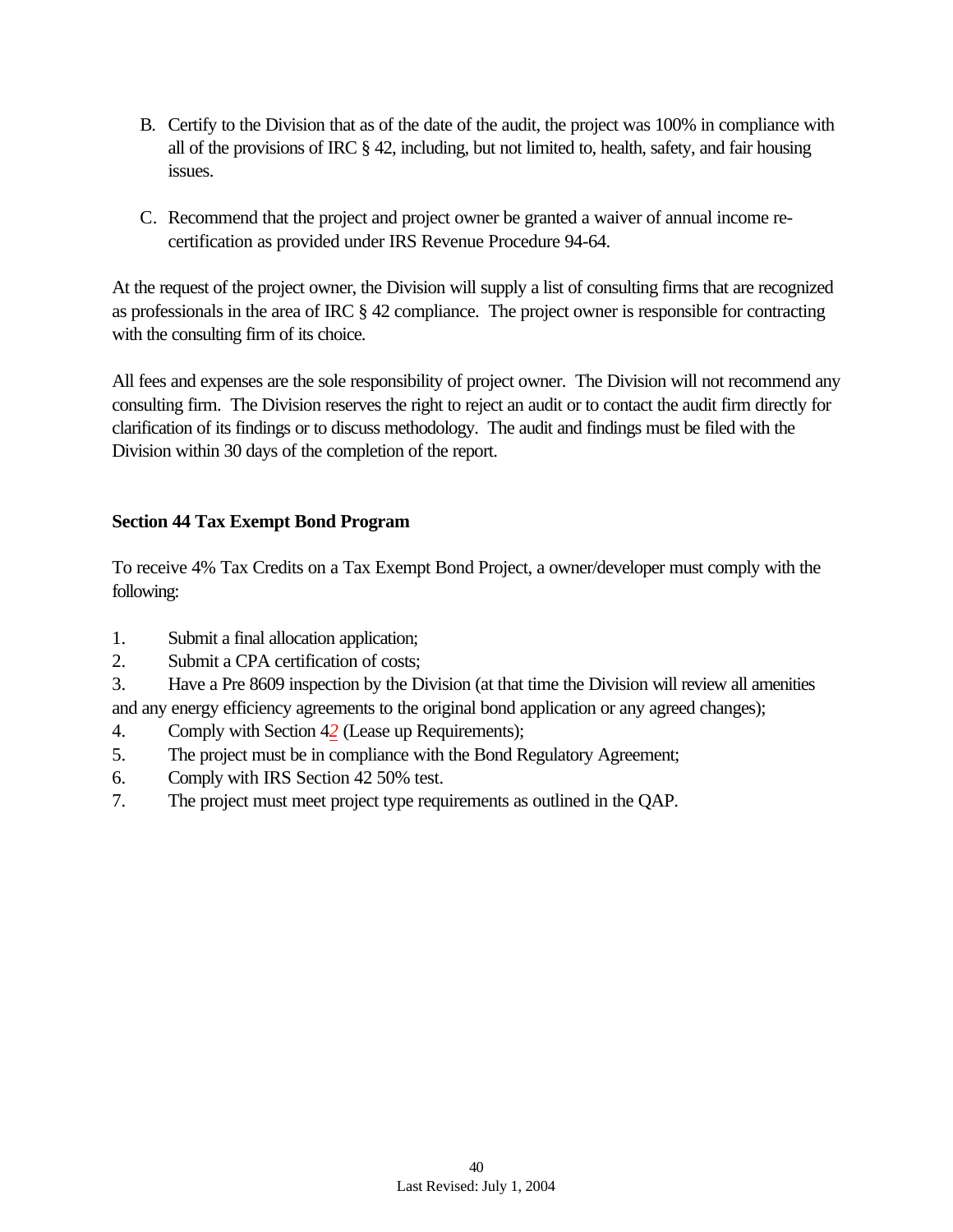### **CONTACT INFORMATION**

### **Section 45 Approval and Distribution of QAP**

In accordance with the Regulations, hearings are scheduled on this annual plan on:

| A.             | August 07, 2003 in Las Vegas, Nevada | Commencing at 9:00 a.m. |
|----------------|--------------------------------------|-------------------------|
| В.             | August 13, 2003 in Reno, Nevada      | Commencing at 9:00 a.m. |
| $\mathbf{C}$ . | August 14, 2003 in Elko, Nevada      | Commencing at 9:00 a.m. |

Following these hearings, the second draft of this QAP will be produced and will be distributed.

The Division will hold the final public hearing on Nevada's 2004 QAP in Las Vegas, Nevada. Date and time to be determined.

| Las Vegas | The Bradley Building     | Elko Great Basin College  |
|-----------|--------------------------|---------------------------|
|           | 2501 E. Sahara Avenue    | 1500 College Parkway      |
|           | Las Vegas, Nevada        | Elko, Nevada              |
|           | Telephone (702) 486-2935 | Berg Hall Conference Room |
|           |                          |                           |

Community Development Building 450 Sinclair Street Reno, Nevada Telephone (775) 334-257

Telephone (775) 738-8493

The Division has made notification of this draft of Nevada's 2004 QAP in accordance with the requirements of NAC 319.971.

### **Section 46 Housing Division Offices**

| Nevada Housing Division     | 1771 East Flamingo Road, Suite 206B<br>Las Vegas, Nevada 89119 | Nevada Housing Division<br>1802 North Carson Street, Suite 154<br>Carson City, Nevada 89701-1229 |  |  |
|-----------------------------|----------------------------------------------------------------|--------------------------------------------------------------------------------------------------|--|--|
| Telephone<br>Facsimile      | $(702)$ 486-7220<br>$(702)$ 486-7226                           | $(775)$ 687-4258<br>Telephone<br>$(775)$ 687-4040<br>Facsimile                                   |  |  |
| <b>Contact Person:</b>      |                                                                | <b>Contact Person:</b>                                                                           |  |  |
| Mark Licea                  |                                                                | Art Thurner                                                                                      |  |  |
| Loan Administration Officer |                                                                | Loan Administration Officer                                                                      |  |  |
| Extension 226               |                                                                | Extension 224                                                                                    |  |  |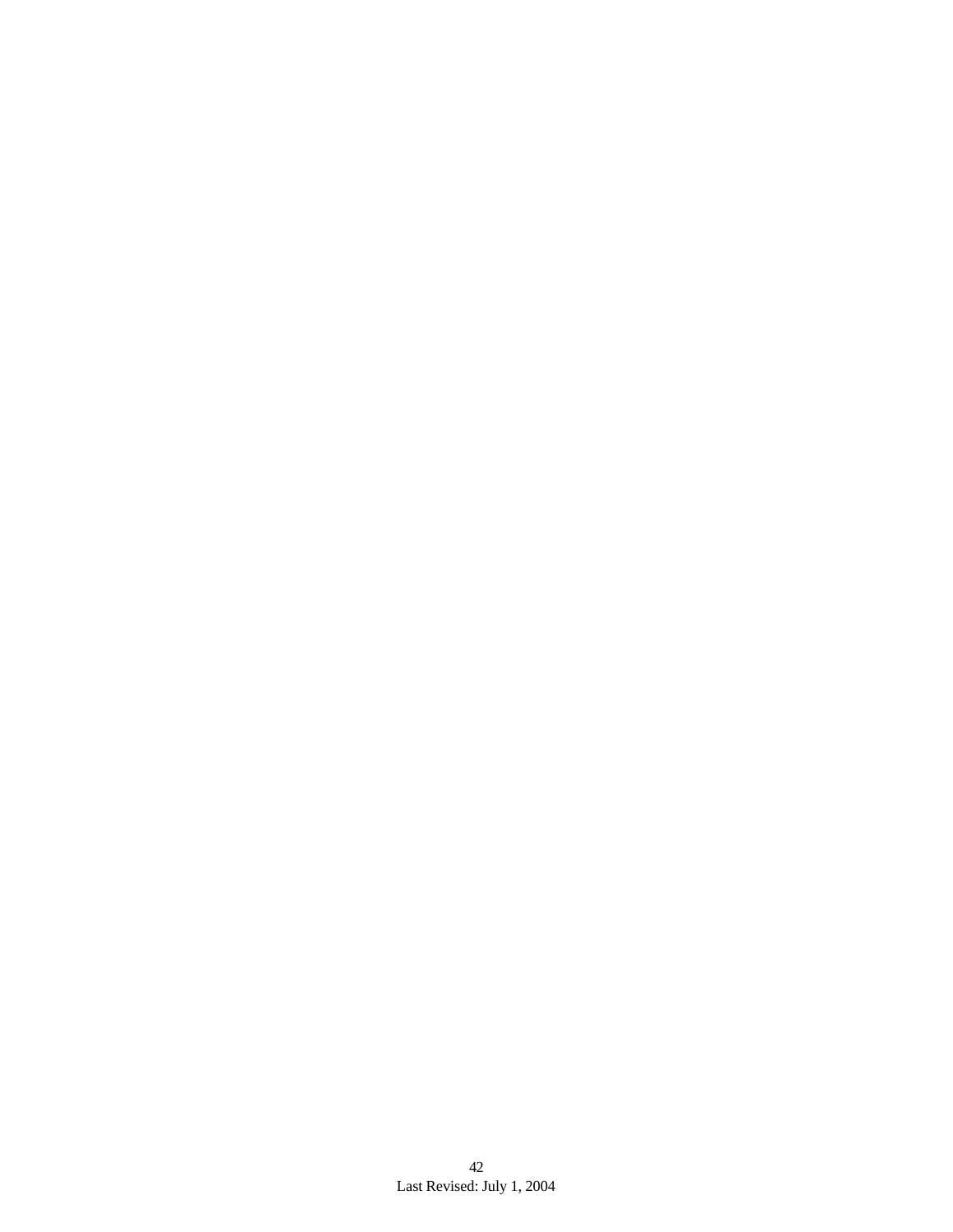# **ATTACHMENT B CRITICAL HOUSING NEEDS**

This attachment, is to be read in conjunction with Section 3 of the 2004 QAP, provides an overview of the critical housing needs identified within the Consolidated Plans produced by the State as well as various local governments.

Clark County (includes the county, LV, NLV, BC, Mesquite)

Housing Plan Section primary target uses of Low Income Housing Tax Credits (LIHTC)

### **Clark County**

- 1. Support construction of Affordable Housing for renters with income levels at 60% or less of AMI.
- 2. Promote construction and rehabilitation of SRO by non-profits.
- 3. Promote construction and rehabilitation of Permanent Housing for people at 40% or less of AMI especially seniors and disabled LIHTC.
- 4. Encourage housing for persons with physical disabilities and Elderly.
- 5. Encourage housing for persons with developmental disabilities and HIV/ AIDS.

### **Las Vegas**

1. Construct Affordable Rental Housing.

### **North Las Vegas**

- 1. Support construction of Senior Affordable Housing for renters at 60% of AMI or less. Special Needs Elderly & physical disabilities LIHTC.
- 2. Encourage housing for persons with physical disabilities and frail elderly.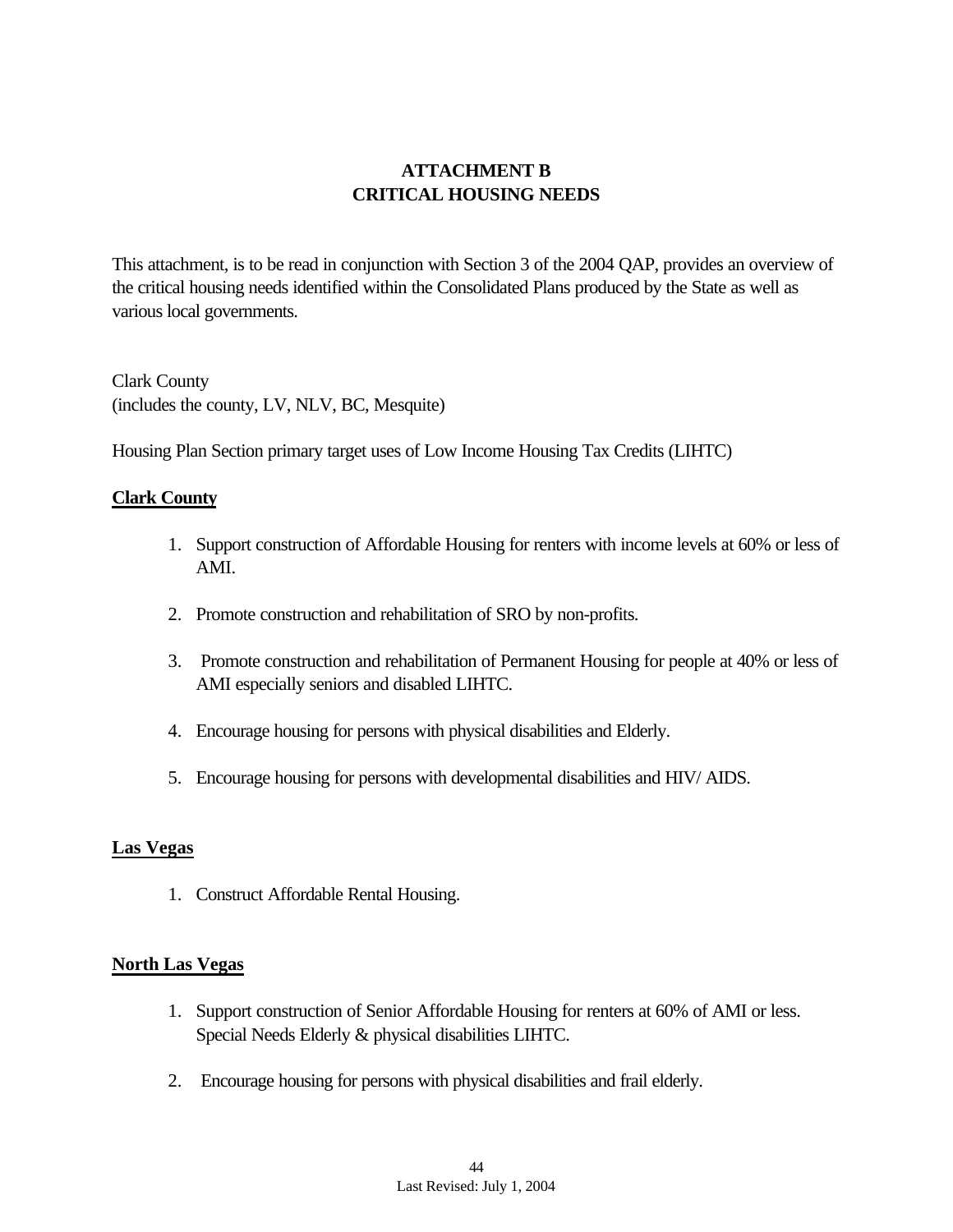### **Washoe County (**includes the county, Reno, Sparks)

Summary of Washoe County Housing and Community Needs

- 1. Use 70 % of available housing assistance to affordable rental housing.
- 2. Encourage the State to change LIHTC allocation policies to facilitate development of mixed income projects.
- 3. Encourage regional efforts to prioritize projects for LIHTC allocation.
- 4. Work with developers for affordable and market rate projects.
- 5. Encourage affordable housing for under represented groups in last five years.
- 6. Encourage services for affordable housing residents.

**State Plan** (overview of state plan)

The State Plan considers LIHTC as a funding source for the following housing needs.

- 1. Develop housing for Low Income Families and Elderly with incomes at 60% or less of the AMI with a Goal of 100 units per year. New Construction (Western Nevada has greatest need).
- 2. Special Needs (HIV/AIDS, SMI, Drug and Alcohol Abuse).
- 3. Housing for Elderly, New Construction. Elderly with incomes at 60% or less of the AMI.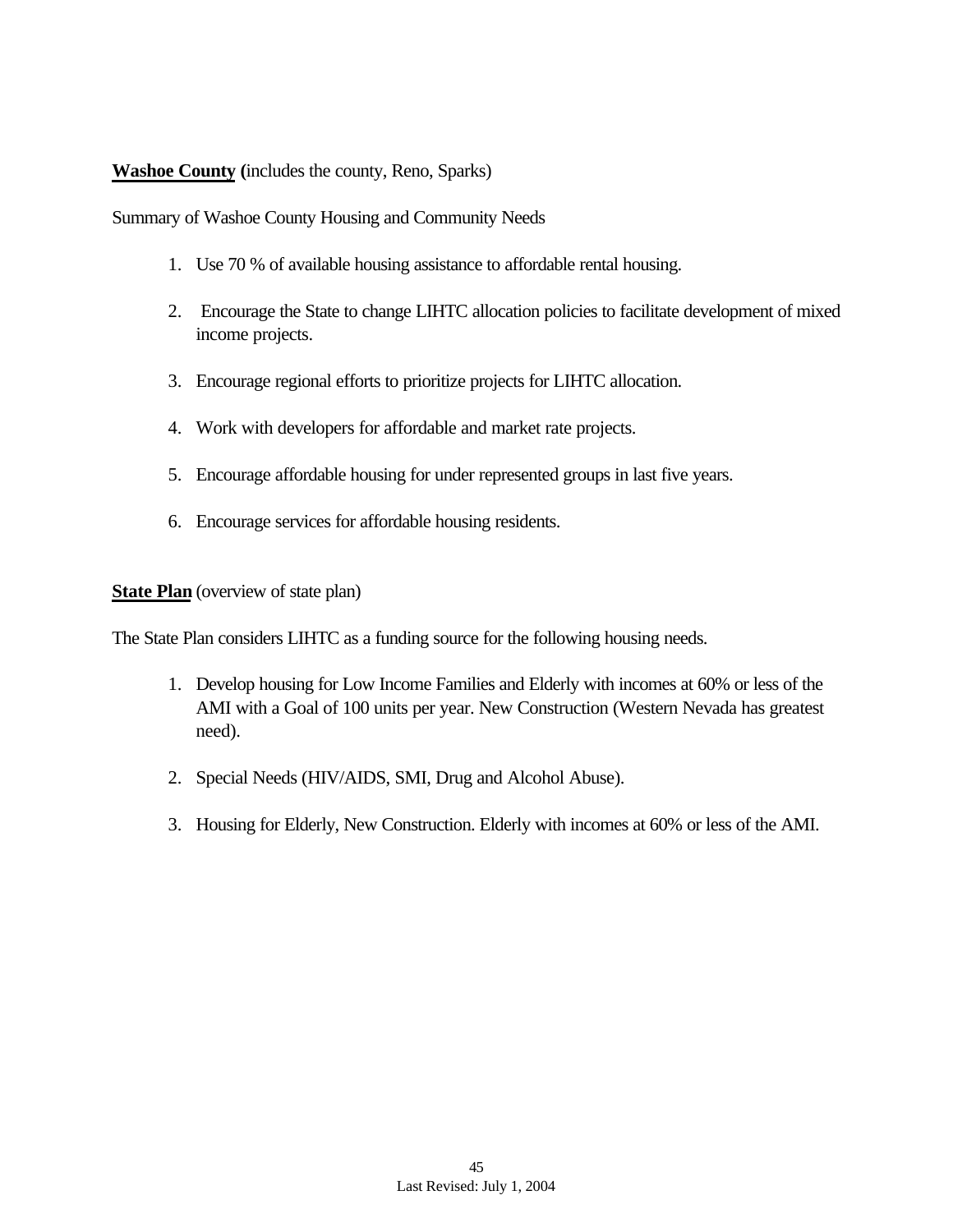# **ATTACHMENT C SEVEN SAFE HARBORS FOR COMPLIANCE WITH THE FAIR HOUSING ACT'S DESIGN AND CONSTRUCTION REQUIREMENTS**

The United States Department of Justice and the Department of Housing and Urban Development ("HUD") currently recognize seven safe harbors for compliance with the Fair Housing Act's design and construction requirements, 42 U.S.C. § 3604 (f) (3) (C). The safe harbors are:

1. HUD's March 6, 1991 Fair Housing Accessibility Guidelines (the Guidelines), and the June 28, 1994 Supplemental Notice to Fair Housing Accessibility Guidelines: Questions and Answers about the Guidelines;

2. HUD's Fair Housing Act Accessibility Design Manual;

3. ANSI A117.1-1986, used in conjunction with the Act and HUD's regulations, and the Guidelines;

4. CABO/ANSI A117.1-1992, used in conjunction with the Act, HUD's regulations, and the Guidelines;

5. ICC/ANSI A117.1-1998, used in conjunction with the Act, HUD's regulations, and the Guidelines;

6. Code Requirements for Housing Accessibility 2000 (CRHA), approved and published by the International Code Council (ICC), October 2000;

7. International Building Code 2000 (IBC) as amended by the IBC 2001 Supplement to the International Codes.

It is important to note that the ANSI A117.1 standard contains only technical criteria, whereas the Fair Housing Act, the regulations and the Guidelines contain both scoping and technical criteria. Therefore, in using any of the ANSI standards it is necessary to also consult the Act, HUD's regulations, and the Guidelines for the scoping requirements.

Failure to comply with all of the accessible and adaptive design and construction requirements of the Fair Housing Act may result in loss of tax credits pursuant to 26 C.F.R. § 1.42-9. Therefore, you should consult an attorney and/or design professional to ensure that the construction of the multi-family development complies with the accessible and adaptive design and construction requirements of the Fair Housing Act.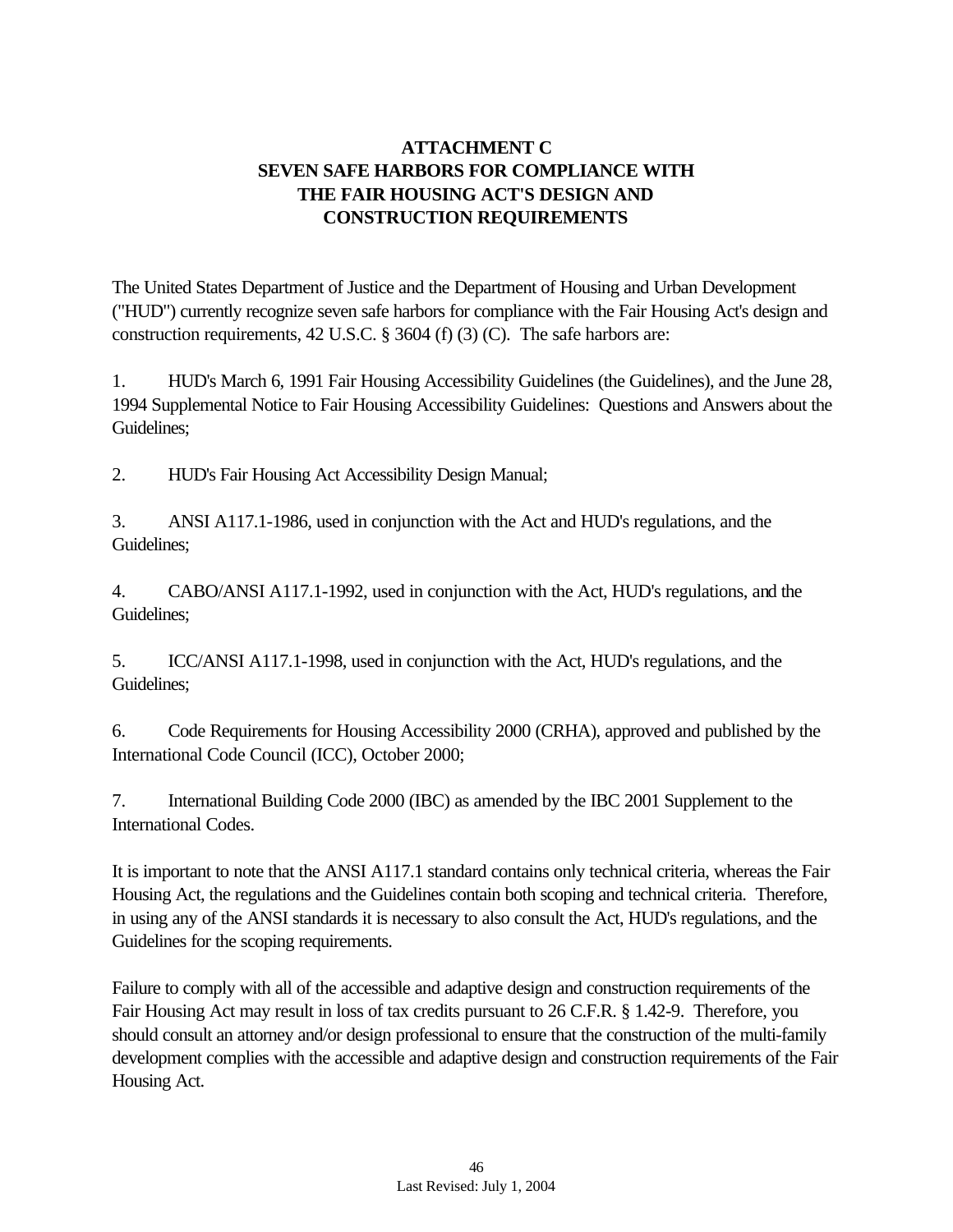## FAIR HOUSING ACT ACCESSIBILITY CHECKLIST

This checklist represents many, but not all, of the accessible and adaptive design and construction requirements of the Fair Housing Act. This checklist is not a safe harbor for compliance with the Fair Housing Act. HUD and the Department of Justice recognize the following standards as safe harbors when used in conjunction with the Fair Housing Act, regulations, and Fair Housing Act Accessibility Guidelines (i.e. scoping requirements):

1. HUD's March 6, 1991 Fair Housing Accessibility Guidelines (the Guidelines), and the June 29, 1994 Supplemental Notice to Fair Housing Accessibility Guidelines: Questions and Answers about the Guidelines;

2. HUD's Fair Housing Act Accessibility Design Manual;

3. ANSI A117.1-1986, used in conjunction with the Act and HUD's regulations, and the Guidelines;

4. CABO/ANSI A117.1-1992, used in conjunction with the Act, HUD's regulations, and the Guidelines;

5. ICC/ANSI A.117.1-1998, used in conjunction with the Act, HUD's regulations, and the Guidelines;

6. Code Requirements for Housing Accessibility 2000 (CRHA), approved and published by the International Code Council (ICC), October 2000;

7. International Building Code 2000 (IBC) as amended by the IBC 2001 Supplement to the International Codes.

Failure to comply with all of the accessible and adaptive design and construction requirements of the Fair Housing Act may result in loss of tax credits pursuant to 26 C.F.R. § 1.42-9. Therefore, you should consult an attorney and/or design professional to ensure that the construction of the multi-family development complies with the accessible and adaptive design and construction requirements of the Fair Housing Act.

### **COVERED BUILDINGS**

### IS THE DEVELOPMENT SUBJECT TO THE ACT?

- ? Development has buildings containing 4 or more units and was designed and constructed for first occupancy on or after March 13, 1991
- ? Building contains elevator so all units in building are "covered units"
- ? All units in buildings with elevators are designed and constructed with features required by the Act.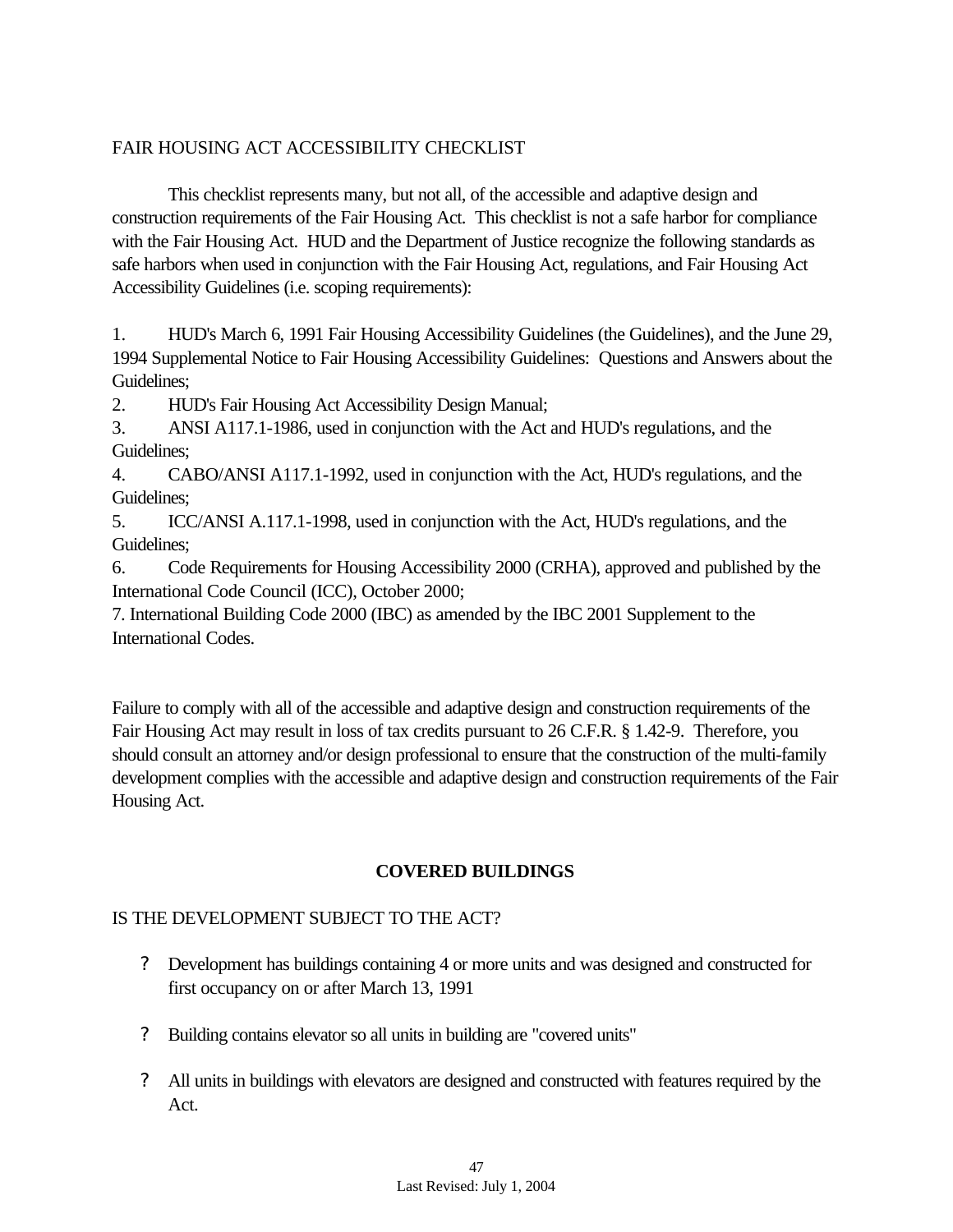- ? Building does not contain elevator so only ground-floor units in building are "covered units".
- ? All ground-floor units in buildings without elevators are designed and constructed with features required by the Act.
- ? Development contains "covered units," so the public and common use facilities must be designed and constructed with features required by the Act.
- ? NOTE: Fair Housing Act Accessibility Guidelines contains a narrow "Site Impracticality Exception" which provides that a non-elevator building does not have to meet all of the Act's requirements if it is impractical to have an accessible entrance to the building because of the natural hilly terrain or other unusual characteristics of the site.

### **SEVEN DESIGN REQUIREMENTS**

### 1. ACESSIBLE BUILDING ENTRANCE ON AN ACCESSIBLE ROUTE

- ? The accessible route is a continuous, unobstructed path (no stairs) through the development that connects all buildings containing covered units and all public and common use facilities
- ? The accessible route also connects to parking lots and to at least one public street, public sidewalk and to a public transportation stop, when provided
- ? All slopes on the accessible route are no steeper than 8.33%
- ? All slopes on the accessible route between 5% and 8.33% have handrails
- ? Covered units have at least one entrance on an accessible route
- ? There are a sufficient number of curb rampscuts for a person using a wheelchair to reach every building in the development
- ? Curb rampscuts meet slope and cross slope specifications

### 2. ACCESSIBLE COMMON AND PUBLIC USE AREAS

- ? At least 2 percent of all parking spaces serving covered units are designated as accessible handicapped parking spaces
- ? At least one parking space of each common and public use amenity is designated as handicapped accessible parking spaces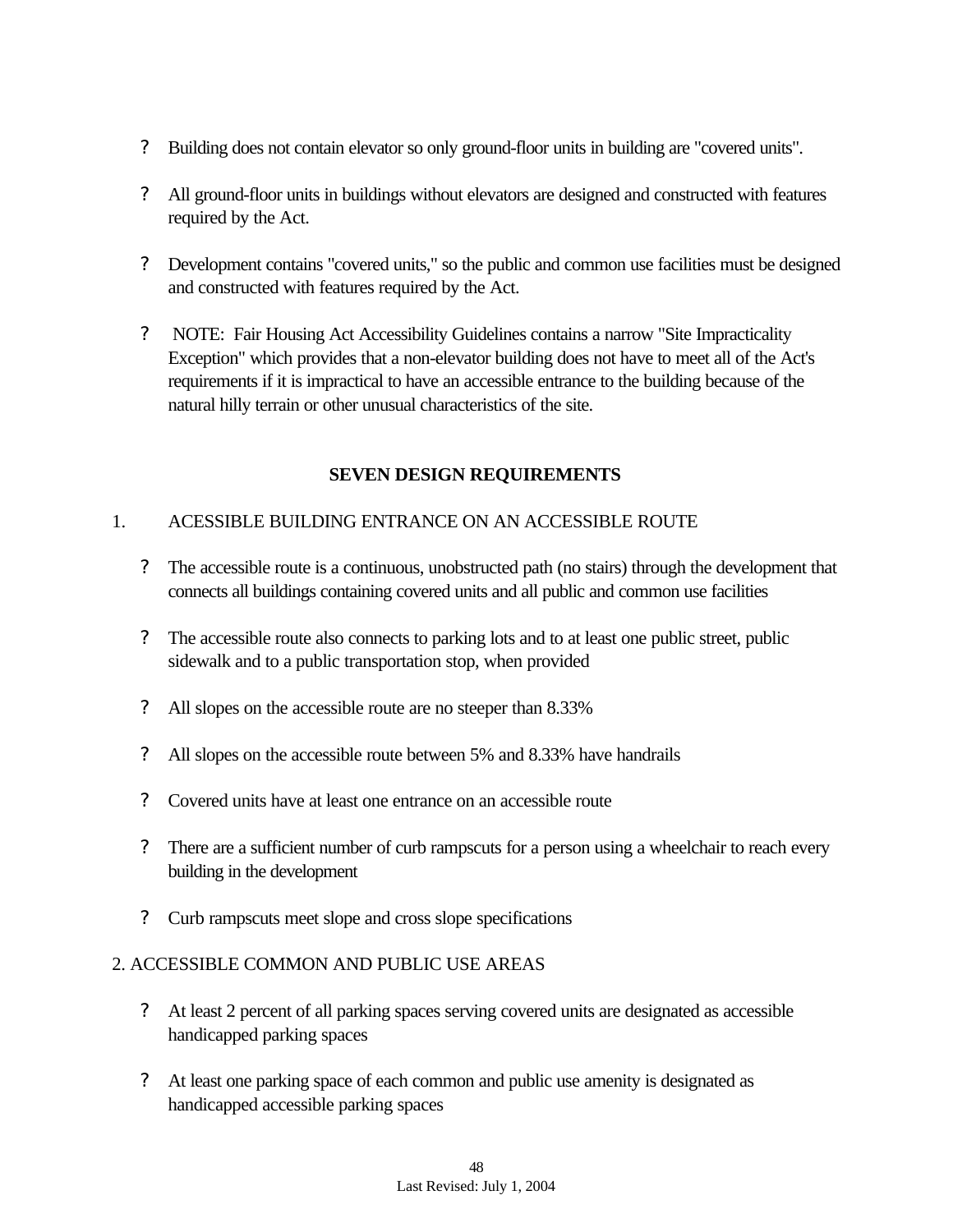- ? All handicapped accessible parking spaces have adequate signage
- ? All handicapped accessible parking spaces are at least 96" wide with a 60" wide access aisle which can be shared between two spaces
- ? The accessible aisle is part of connects to a curb ramp and the accessible route
- ? The rental or sales office is readily accessible and usable by persons with disabilities as required by both the Fair Housing Act and the Americans with Disabilities Act
- ? A sufficient number of all mailboxes, swimming pools, tennis courts, clubhouses, rest rooms, showers, laundry facilities, trash facilities, drinking fountains, public telephones, and other common and public use amenities offered by the development are readily accessible and usable by persons with disabilities

### 3. USABLE DOORS

- ? All doors into and through covered units and common use facilities provide a clear opening of at least 32" nominal width
- ? All doors leading into common use facilities have lever door handles operating hardware that does not require grasping and twisting
- ? Thresholds at doors to common use facilities are no greater than 1/2"
- ? All primary entrance doors to covered units have lever door handles operating hardware that does not require grasping and twisting
- ? Thresholds at exterior primary entrance doors to covered units are no greater than 3/4" and beveled

### 4. ACCESSIBLE ROUTE INTO AND THROUGH THE COVERED UNIT

? All routes through all rooms in the covered units are no less than 36" wide

### 5. ACCESSIBLE ENVIRONMENTAL CONTROLS

? All light switches, electrical outlets, thermostats, and other environmental controls are no less than 15" and no greater than 54" from the floor